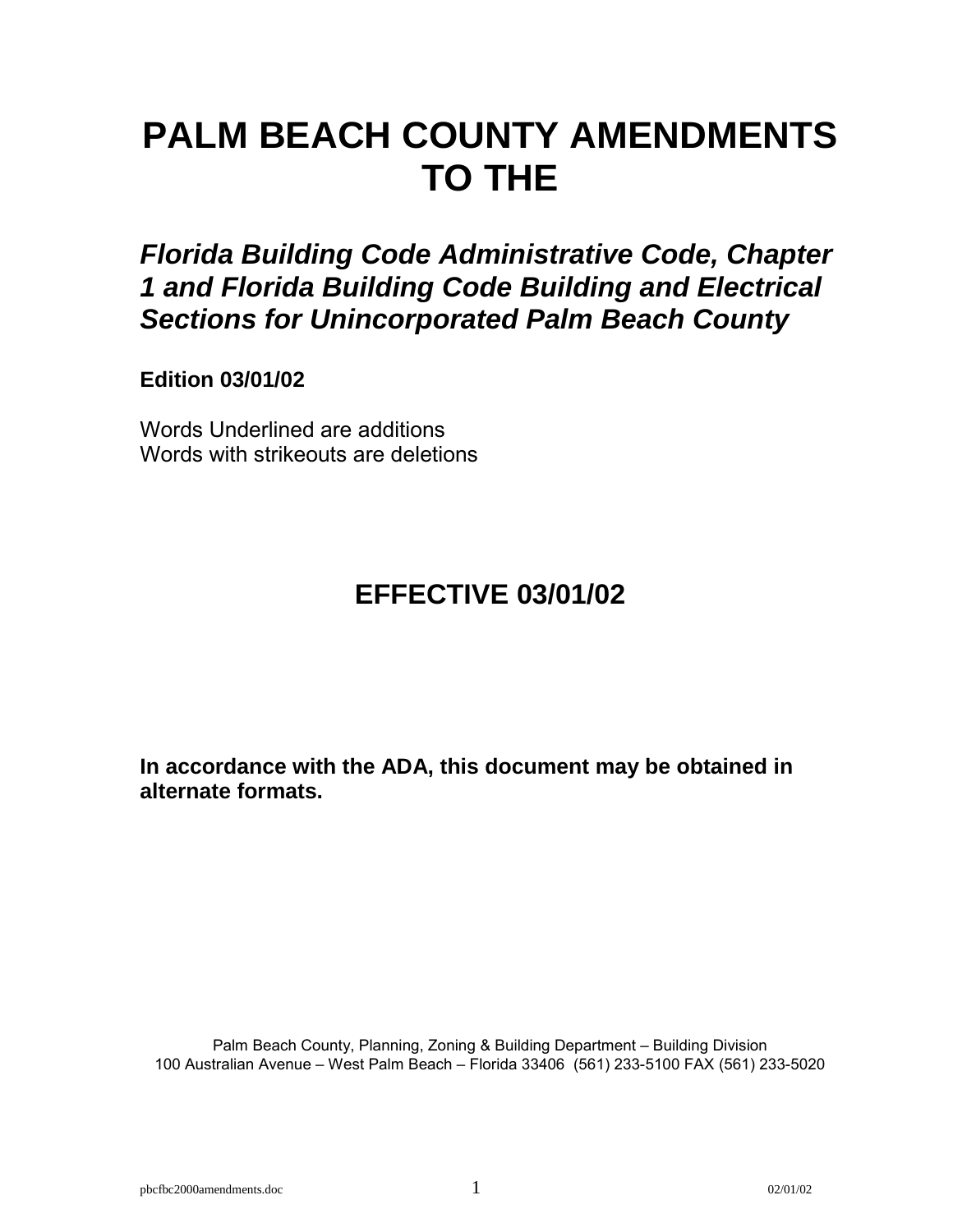# **CHAPTER 1 ADMINISTRATION**

# **SECTION 101 GENERAL**

**101.1 Scope**. Provisions of this chapter shall govern the administration and enforcement of the Florida Building Code, as herein amended by Palm Beach County, in the jurisdiction of unincorporated Palm Beach County.

**101.2 Title**. The provisions of the following chapters shall constitute and be known and be cited as the "Florida Building Code", hereinafter known as "this code".

# **101.3 Code remedial**

**101.3.1 General**. This code is hereby declared to be remedial and shall be construed to secure the beneficial interests and purposes thereof, which are public safety, health and general welfare through structural strength, stability, sanitation, adequate light and ventilation, and safety to life and property from fire and other hazards attributed to the built environment including alteration, repair, removal, demolition, use and occupancy of buildings, structures or premises, and be regulating the installation and maintenance of all electrical, gas, mechanical and plumbing systems, which may be referred to as service systems.

**101.3.2 Quality Control**. Quality control of materials and workmanship is not within the purview of this code except as it relates to the purposes stated herein.

**101.3.3 Permitting And Inspection**. The permitting or inspection of any building, system or plan by this jurisdiction, under the requirements of this code, shall not be construed in any court as a warranty of the physical condition of such building, system, or plan or their adequacy. This jurisdiction shall not be liable in tort for damages or hazardous or illegal condition or inadequacy in such building, system or plan, nor for any failure of any component of such, which may occur subsequent to such inspection or permitting. Further, no Building Department employee shall be liable in tort for damages from such conditions, in accordance with Section 768.28(9)(a), Florida Statutes, as may be amended.

#### **101.4 Applicability**

**101.4.1 General**. Where, in any specific case, different sections of this code specify different materials, methods of construction or other requirements, the most restrictive shall govern. Where there is a conflict between a general requirement and a specific requirement, the specific requirement shall be applicable.

**101.4.2 Building**. The provisions of the *Florida Building Code,* as amended herein, shall apply to the construction, erection, alteration, modification, repair, equipment, use and occupancy, location, maintenance, removal and demolition of every public and private building, structure or facility or floating residential structure, or any appurtenances connected or attached to such buildings, structures, or facilities. Additions, alterations, repairs and changes of use or occupancy group in all buildings and structures shall comply with the provisions provided in Chapter 34 of this code. However, this section does not apply to the manufacture of mobile homes as defined by Federal law.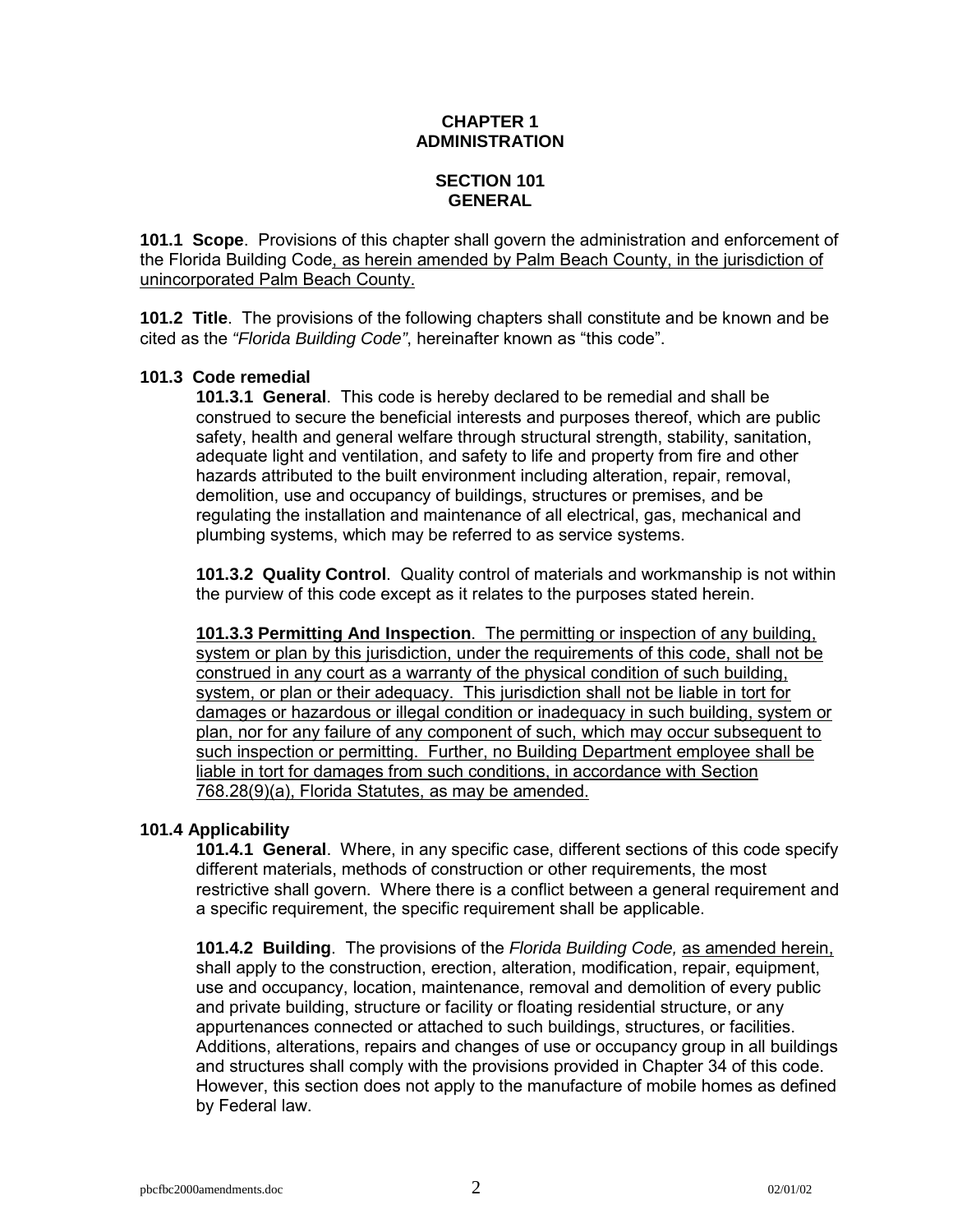**101.4.2.1** The *Florida Building Code* does not apply to, and no code enforcement action shall be brought with respect to, zoning requirements, land use requirements and owner specifications or programmatic requirements which do not pertain to and govern the design, construction, erection, alteration, modification, repair or demolition of public or private buildings, structures or facilities or to programmatic requirements that do not pertain to enforcement of the *Florida Building Code*. Additionally, a local code enforcement agency may not administer or enforce the *Florida Building Code*, *Building* to prevent the siting of any publicly owned facility, including, but not limited to, correctional facilities, juvenile justice facilities, or state universities, community colleges, or public education facilities, as provided by law. In addition to the requirements of this code, other regulations affecting building design and construction are adopted by various agencies, such as, but not limited to:

| OTHER AGENCIES                                                         | <b>TOPICS REGULATED</b>             |
|------------------------------------------------------------------------|-------------------------------------|
|                                                                        |                                     |
| Federal & State DEP:                                                   | <b>Wetlands Permitting</b>          |
| State Health Department:                                               | <b>Wells &amp; Septic Systems</b>   |
| <b>PBC Sheriff's Department:</b>                                       | <b>Commercial Building Security</b> |
| PBC Emergency Management Department: Flood Damage Prevention Ordinance |                                     |
| PBC PZ&B Department's ULDC:                                            |                                     |
| Zero Lot Line Homes                                                    | Patio Screens And Roofs             |
| <b>Townhouses</b>                                                      | <b>Setbacks</b>                     |
| <b>Rainfall Irrigation Switches</b>                                    | <b>Height Measurement</b>           |
|                                                                        |                                     |

Roof Overhangs in Easements

**101.4.2.2** In addition to the requirements of ss. 553.79 and 553.80 Florida Statutes, facilities subject to the provisions of Chapter 395 Florida Statutes and part II of Chapter 400 Florida Statutes shall have facility plans reviewed and construction surveyed by the state agency authorized to do so under the requirements of chapter 395 Florida Statutes and part II of chapter 400 Florida Statutes and the certification requirements of the Federal Government.

**101.4.2.3** Residential buildings or structures moved into or within a county or municipality shall not be required to be brought into compliance with the state minimum building code in force at the time the building or structure is moved, provided:

- 1. The building or structure is structurally sound and in occupiable condition for its intended use;
- 2. The occupancy use classification for the building or structure is not changed as a result of the move;
- 3. The building is not substantially remodeled;
- 4. Current fire code requirements for ingress and egress are met;
- 5. Electrical, gas and plumbing systems meet the codes in force at the time of construction and are operational and safe for reconnection; and
- 6. Foundation plans are sealed by a professional engineer or architect licensed to practice in this state, if required by the *Florida Building Code*, *Building* for all residential buildings or structures of the same occupancy class.

**101.4.2.3.1** The building official shall apply the same standard to a moved residential building or structure as that applied to the remodeling of any comparable residential building or structure to determine whether the moved structure is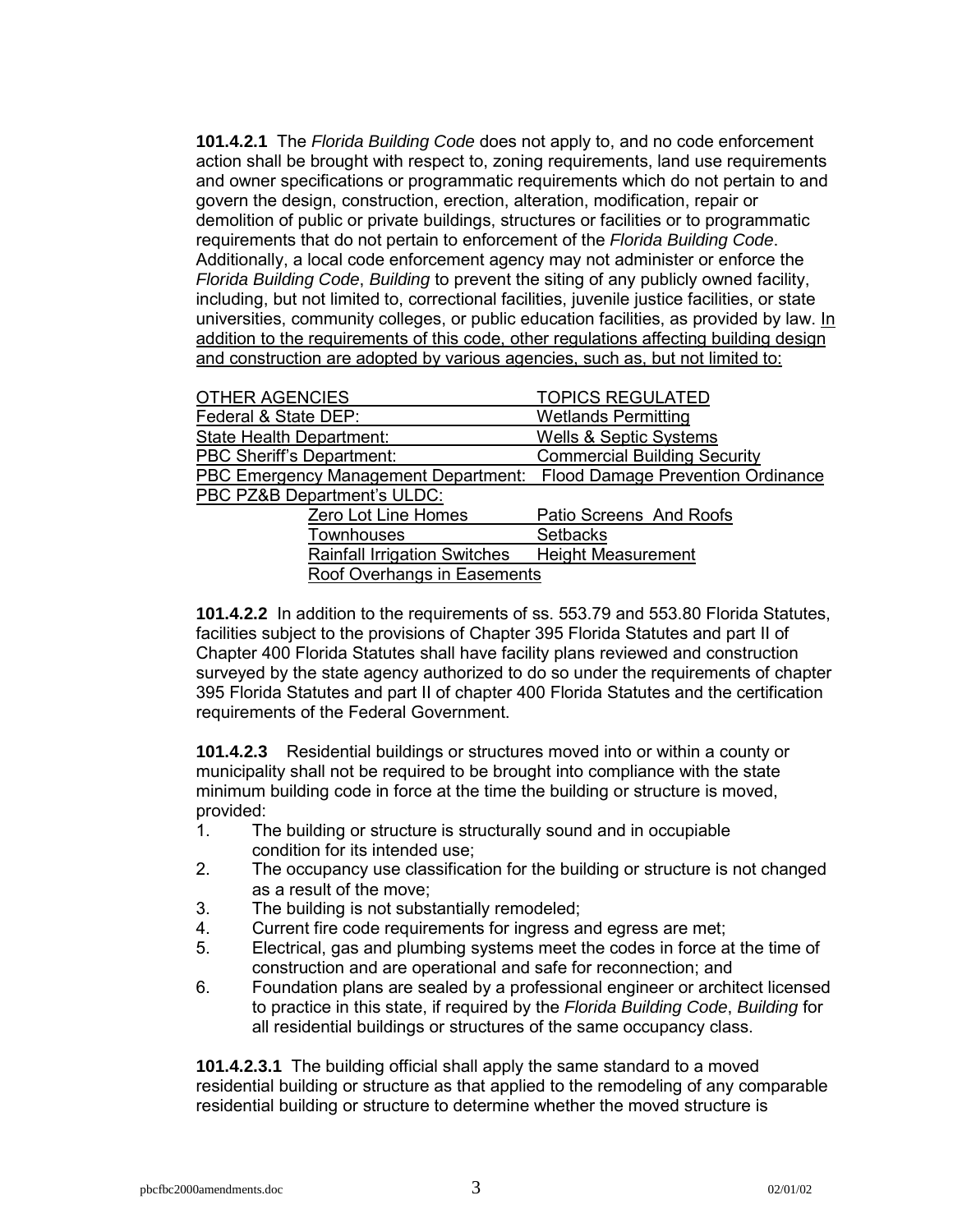substantially remodeled. The cost of the foundation on which the moved building or structure is placed shall not be included in the cost of remodeling for purposes of determining whether a moved building or structure has been substantially remodeled.

**101.4.2.4** This section does not apply to the jurisdiction and authority of the Department of Agriculture and Consumer Services to inspect amusement rides or the Department of Insurance to inspect state-owned buildings and boilers.

**101.4.2.5** Each enforcement district shall be governed by a board, the composition of which shall be determined by the affected localities. At its own option, each enforcement district or local enforcement agency may promulgate rules granting to the owner of a single-family residence one or more exemptions from the *Florida Building Code* relating to:

- 1. Addition, alteration or repair performed by the property owner upon his or her own property, provided any addition or alteration shall not exceed 1,000 square feet or the square footage of the primary structure, whichever is less.
- 2. Addition, alteration or repairs by a nonowner within a specific cost limitation set by rule, provided the total cost shall not exceed \$5,000 within any 12 month period.
- 3. Building and inspection fees.

Each code exemption, as defined in this section, shall be certified to the local board 10 days prior to implementation and shall be effective only in the territorial jurisdiction of the enforcement district or local enforcement agency implementing it. Construction under this code shall be governed by the board created in Section 108 of this code.

# EXEMPTIONS:

The resident of an existing single family dwelling shall be exempt from permitting and inspection requirements when replacing non-structural components of building systems in the residence, without connection to electric power or pressure piping. A licensed contractor performing component replacement work on residential properties shall be exempt from individual permits and inspections if under a valid Annual Permit per Section 104.1.7 of this Code and all such work is reported as required in Section 104.1.7.1 of this Code for compliance evaluation But no added capacity, system expansion or new building work of any type shall be excluded from individual permit and inspection by this provision, for any person.

**101.4.3 Electrical**. The provisions of Chapter 27 of the *Florida Building Code, Building,*  adopting the "National Electrical Code" (NEC), as amended herein, shall apply to the installation of electrical systems, including alterations, repairs, replacement, equipment, appliances, fixtures, fittings and appurtenances thereto.

**101.4.4 Gas.** The provisions of the *Florida Building Code, Fuel Gas,* shall apply to the installation of consumersí gas piping, gas appliances and related accessories as covered in this code. These requirements apply to gas piping systems extending from the point of delivery to the inlet connections of appliances, and the installation and operation of residential and commercial gas appliances and related accessories.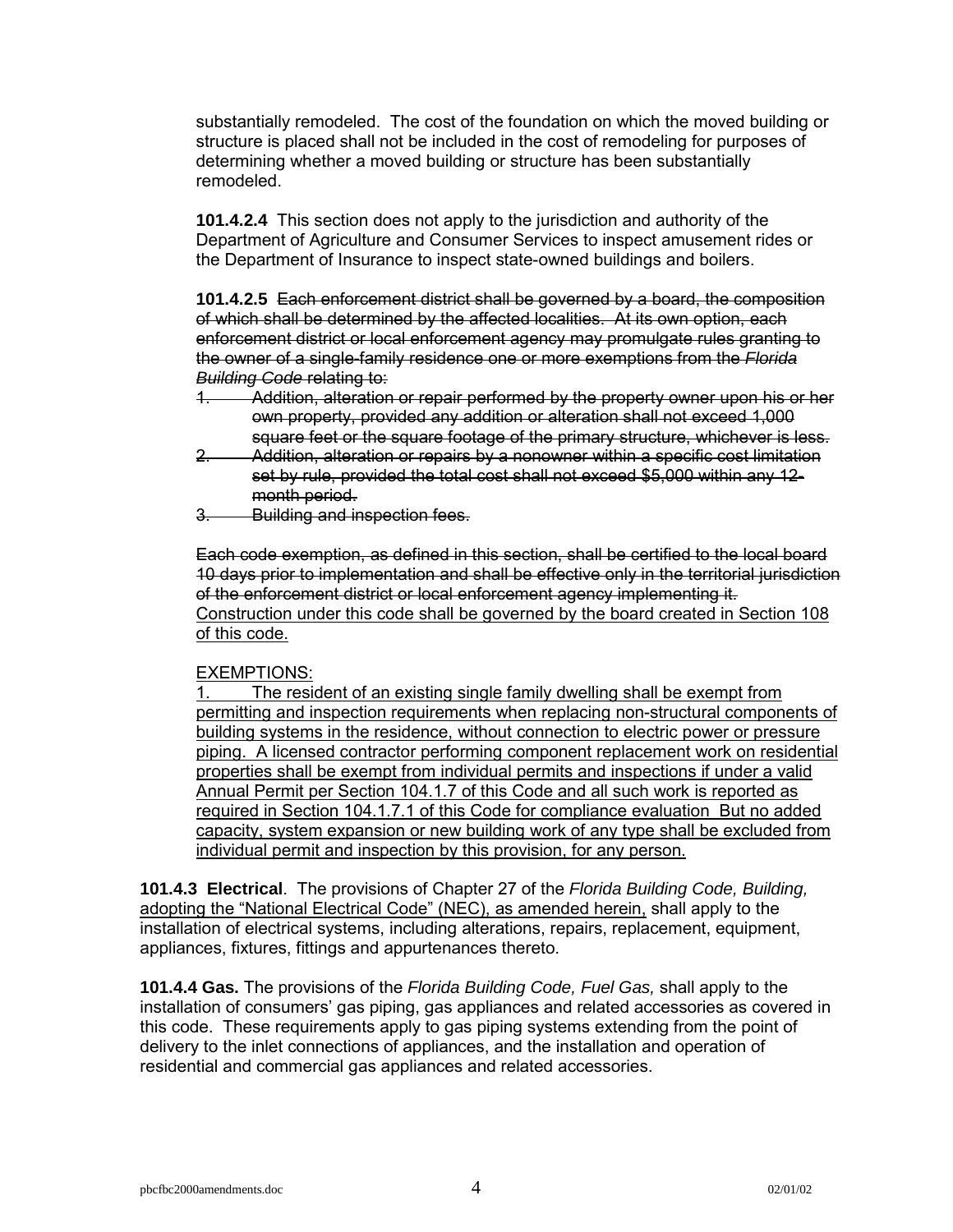**101.4.5 Mechanical**. The provisions of the *Florida Building Code, Mechanical* shall apply to the installation of mechanical systems, including alterations, repairs, replacement, equipment, appliances, fixtures, fittings or appurtenances, including ventilating, heating, cooling, air conditioning and refrigeration systems, incinerators and other energy-related systems.

**101.4.6 Plumbing**. The provisions of the *Florida Building Code, Plumbing* shall apply to every plumbing installation, including alterations, repairs, replacement, equipment, appliances, fixtures, fittings and appurtenances, and when connected to a water or sewerage system and all aspects of a medical gas system.

**101.4.7 Federal and state authority**. The provisions of this code shall not be held to deprive any Federal or State agency, or any applicable governing authority having jurisdiction, of any power or authority which it had on the effective date of the adoption of this code or of any remedy then existing for the enforcement of its orders, nor shall it deprive any individual or corporation of its legal rights as provided by law.

**101.4.8 Appendices**. To be enforceable, the appendices included in the technical codes must be adopted by a local governmental jurisdiction for use in that jurisdiction. Appendix A is hereby adopted and incorporated into this code.

**101.4.9 Referenced standards**. Standards referenced in the technical codes shall be considered an integral part of the codes without separate adoption. If specific portions of a standard are denoted by code text, only those portions of the standard shall be enforced. Where code provisions conflict with a standard, the code provisions shall be enforced. Permissive and advisory provisions in a standard shall not be construed as mandatory.

**101.4.10 Units of measure**. The inch-pound system of measurement is applicable to the provisions of this code. Metric units indicated in parenthesis following inch-pound units are approximate equivalents and are provided for informational purposes only.

**101.4.11 Accessibility**. For provisions related to accessibility, refer to Chapter 11 of the *Florida Building Code, Building.* 

**101.4.12 Energy**. For provisions related to energy, refer to Chapter 13 of the *Florida Building Code, Building.* 

#### **SECTION 102 BUILDING DEPARTMENT** (Reserved)

**102.1 Establishment**. There is hereby established a department to be called the building department and the person in charge shall be known as the building official. All code officials employed by the department shall be certified in accordance with Chapter 468, Part XII, Florida Statutes.

# **102.2 Employee qualifications**

**102.2.1 Building Official's Qualifications**. The building official shall have at least ten years combined experience as an architect, engineer, construction code official, contractor or construction superintendent with at least five years of such experience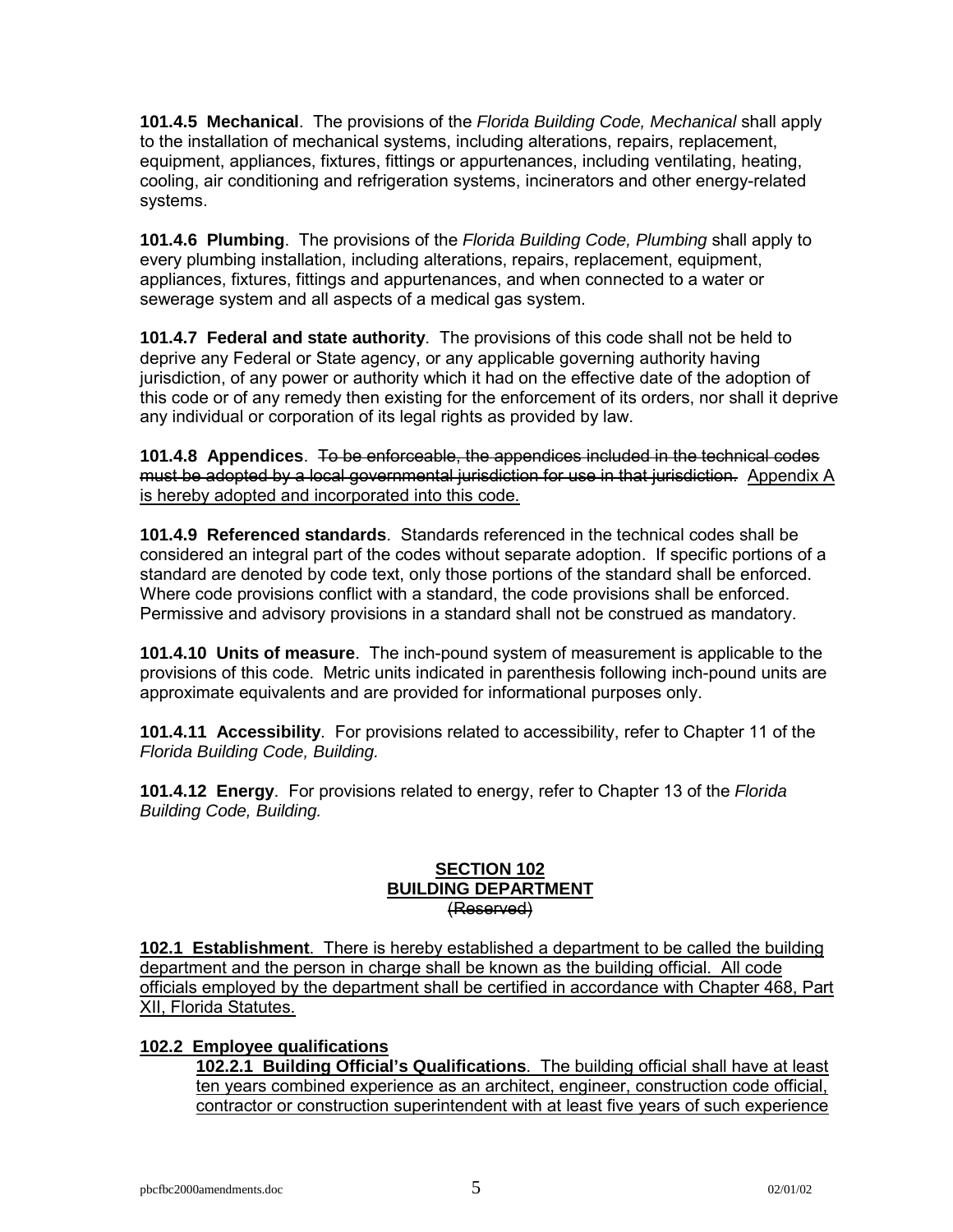in supervisory positions. The building official shall be certified as a building official or building code administrator by the State of Florida.

**102.2.2 Chief Inspector Qualifications**. The building official, with the approval of the governing authority, may designate chief inspectors to administer the provisions of the Building, Electrical, Gas, Mechanical, and Plumbing Codes. Each chief inspector shall have at least ten years combined experience as an architect, engineer, construction code official, contractor or construction superintendent with at least five years of such experience in supervisory positions. The chief inspector shall be certified for the appropriate trade by the State of Florida.

**102.2.3 Plans Examiner & Inspector Qualifications**. The building official, with the approval of the applicable governing authority, may appoint or hire such number of officers, plans examiners, inspectors, assistants and other employees as shall be authorized from time to time. A person shall not be appointed or hired as a plans examiner or inspector of construction who has not had at least five years experience as a building inspector, engineer, architect, or as a superintendent, foreman, or competent mechanic in charge of construction, in the corresponding trade. The plans examiners and inspectors shall be certified, through the State of Florida for the appropriate trade.

**102.2.4 Deputy Building Official Qualifications**. The building official may designate as a deputy an employee in the department who shall, during the absence or disability of the building official, exercise all the powers of the building official. The deputy building official shall have the same qualifications listed in 102.2.1.

# **102.3 Restrictions On Employees**

An officer or employee connected with the department, except one whose only connection is as a member of the board established by this code, shall not be financially interested in the furnishing of labor, material, or appliances for the construction, alteration, or maintenance of a building, structure, service, system, or in the making of plans or of specifications thereof, unless he/she is the owner of such. This officer or employee shall not engage in any other work which is inconsistent with their duties or conflict with the interests of the department.

**102.4 Records** The building official shall keep, or cause to be kept, a record of the business of the department. The records of the department shall be open to public inspection.

**102.5 Reports** The building official may submit annually a report covering the work of the building department during the preceding year. He/she may incorporate in said report a summary of the decisions of the Board of Adjustments and Appeals during said year.

# **SECTION 103 POWERS AND DUTIES OF THE BUILDING OFFICIAL**

103.1 through 103.6 Reserved.

**103.1 General** The building official is hereby authorized and directed to enforce the provisions of this code. The building official is further authorized to render interpretations of this code, which are consistent with its spirit and purpose.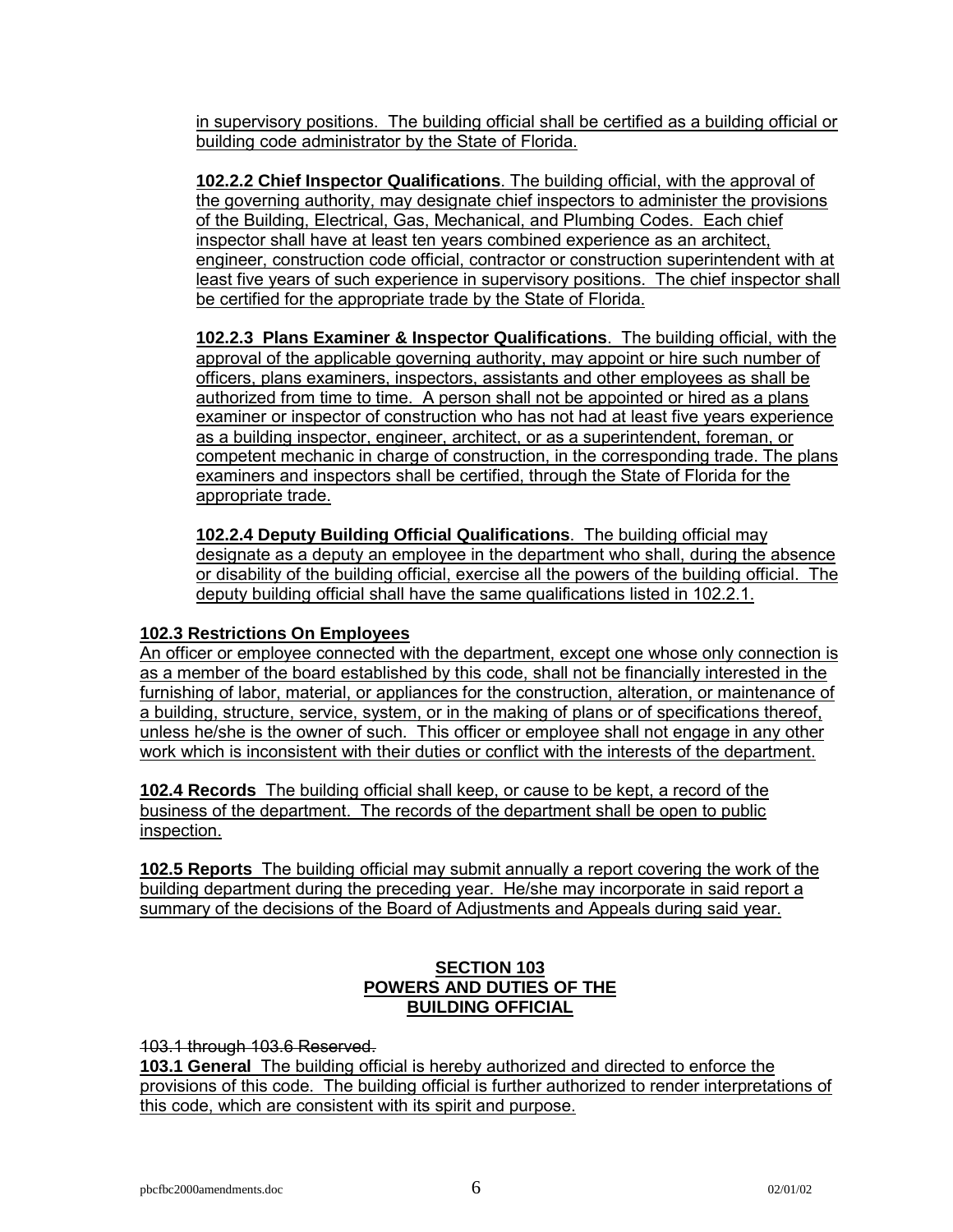# **103.2 Right Of Entry**

**103.2.1** Whenever necessary to make an inspection to enforce any of the provisions of this code, or whenever the building official has reasonable cause to believe that there exists in any building or upon any premises any condition or code violation which makes such building, structure, premises, electrical, gas, mechanical or plumbing systems unsafe, dangerous or hazardous, the building official may enter such building, structure or premises at all reasonable times to inspect the same or to perform any duty imposed upon the building official by this code. If such building or premises are occupied, he/she shall first present proper credentials and request entry. If such building, structure, or premises are unoccupied, he shall first make a reasonable effort to locate the owner or other persons having charge or control of such and request entry. If entry is refused, the building official shall have recourse to every remedy provided by law to secure entry.

**103.2.2** When the building official shall have first obtained a proper inspection warrant or other remedy provided by law to secure entry, no owner or occupant or any other persons having charge, care or control of any building, structure, or premises shall fail or neglect, after proper request is made as herein provided, to promptly permit entry therein by the building official for the purpose of inspection and examination pursuant to this code.

**103.3 Stop Work Orders** Upon notice from the building official, work on any building, structure, electrical, gas, mechanical or plumbing system that is being done contrary to the provisions of this code or in a dangerous or unsafe manner, shall immediately cease. Such notice shall be in writing and shall be given to the owner of the property, or to their agent, or to the person doing the work, and shall state the conditions under which work may be resumed. Where an emergency exists, the building official shall not be required to give a written notice prior to stopping the work.

# **103.4 Revocation Of Permits**

**103.4.1 Misrepresentation Of Application**. The building official may revoke a permit or approval, issued under the provisions of this code, in case there has been any false statement or misrepresentation as to the material fact in the application or plans on which the permit or approval was based.

**103.4.2 Violation Of Code Provisions**. The building official may revoke a permit upon determination by the building official that the construction, erection, alteration, repair, moving, demolition, installation, or replacement of the building, structure, electrical, gas, mechanical or plumbing systems for which the permit was issued is in violation of, or not in conformity with, the provisions of this code.

# **103.5 Unsafe Buildings Or Systems**

All buildings, structures, electrical, gas, mechanical or plumbing systems which are unsafe, unsanitary, or do not provide adequate egress, or which constitute a fire hazard, or are otherwise dangerous to human life, or which in relation to existing use, constitute a hazard to safety or health, are considered unsafe buildings or service systems. All such unsafe buildings, structures or service systems are hereby declared illegal and shall be abated by repair and rehabilitation or by demolition in accordance with the this Code . The extent of repairs shall be determined by the building official.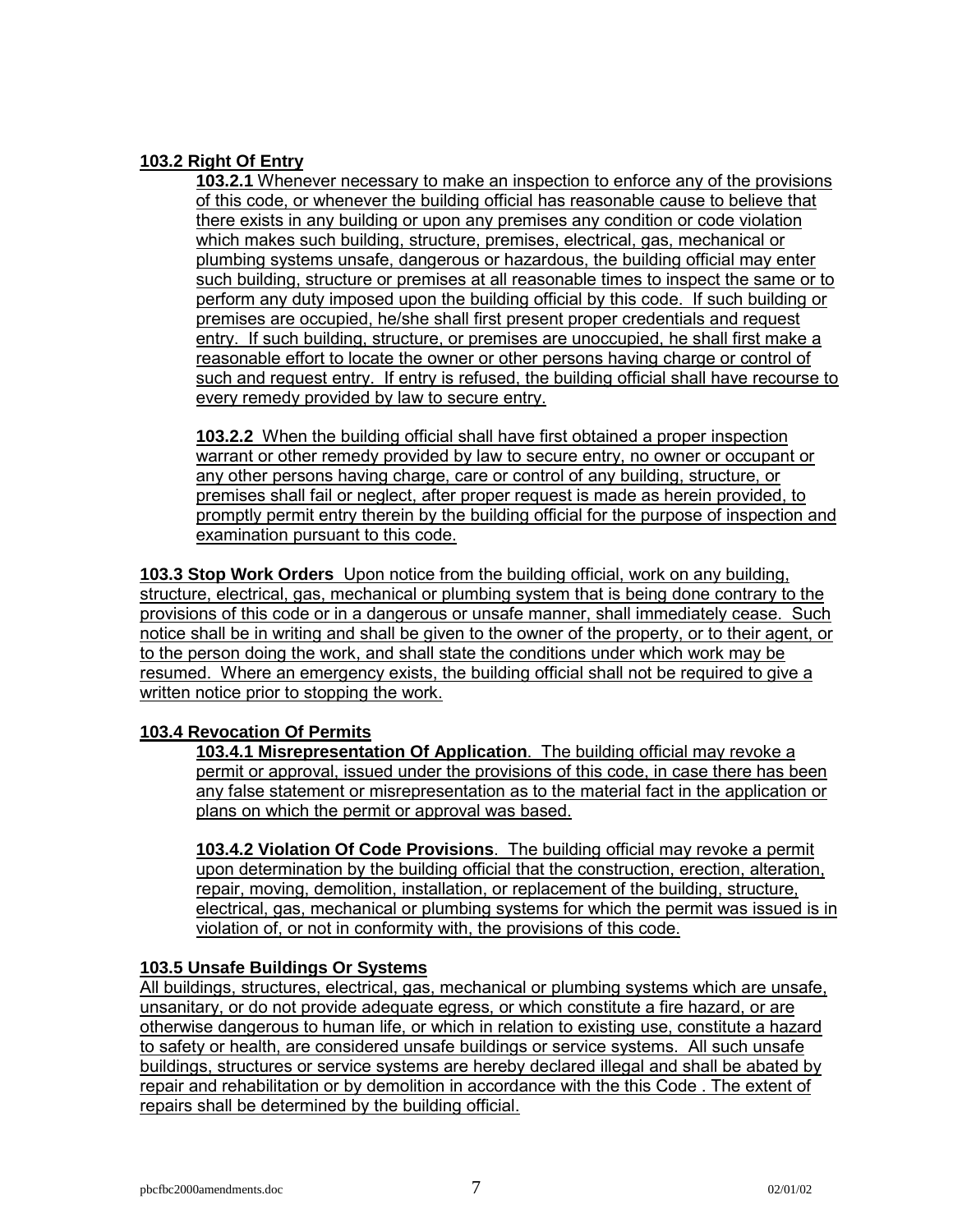When the building official determines that an unsafe building, structure or service system cannot be reasonably repaired in accordance with this or the technical codes, it shall be demolished in accordance with this section.

**103.5.1** When the building official determines a building, structure, electrical, gas, mechanical or plumbing system or portion thereof is unsafe, as set forth in this Code he/she shall, in accordance with established procedure for legal notices, give the owner, agent or person in control of such building, structure, electrical, gas, mechanical or plumbing system written notice stating the defects thereof. This notice shall require the owner within a stated time either to complete specified repairs or improvements, or to demolish and remove the building, structure, electrical, gas, mechanical or plumbing system or portion thereof.

**103.5.2** If necessary, such notice shall also require the building, structure, electrical, gas, mechanical, plumbing systems or portion thereof to be vacated forthwith and not reoccupied until the specified repairs and improvements are completed, inspected and approved by the building official. The building official shall cause to be posted at each entrance to such building a notice stating: THIS BUILDING IS UNSAFE AND ITS USE OR OCCUPANCY HAS BEEN PROHIBITED BY THE BUILDING OFFICIAL. Such notice shall remain posted until the required repairs are made or demolition is completed. It shall be unlawful for any person, firm or corporation or its officers, agents, or other servants, to remove such notice without written permission of the building official, or for any person to enter the building, or use such systems except for the purpose of making the required repairs or of demolishing same.

**103.5.3** The owner, agent or person in control shall have the right to appeal from the decision of the building official, as provided hereinafter, and to appear before the Construction Board of Adjustments and Appeals at a specified time and place to show cause why he should not comply with said notice.

**103.5.4** In case the owner, agent, or person in control cannot be found within the stated time limit, or, if such owner, agent, or person in control shall fail, neglect, or refuse to comply with notice to repair, rehabilitate, or to demolish, and remove said building, structure, electrical, gas, mechanical or plumbing system or portion thereof, the building official, after having ascertained the cost, shall cause such building, structure, electrical, gas, mechanical or plumbing system or portion thereof, to be demolished, secured, or required to remain vacant or unused.

**103.5.5** The decision of the building official shall be final in cases of emergency which, in the opinion of the building official, involve imminent danger to human life or health or the property of others. He/she shall promptly cause such building, structure, electrical, gas, mechanical or plumbing system or portion thereof to be made safe or cause its removal. For this purpose he/she may at once enter such structure or land on which it stands, or abutting land or structures, with such assistance and at such cost as he may deem necessary. He/she may order the vacating of adjacent structures and may require the protection of the public by appropriate fence or such other means as may be necessary, and for this purpose may close a public or private way.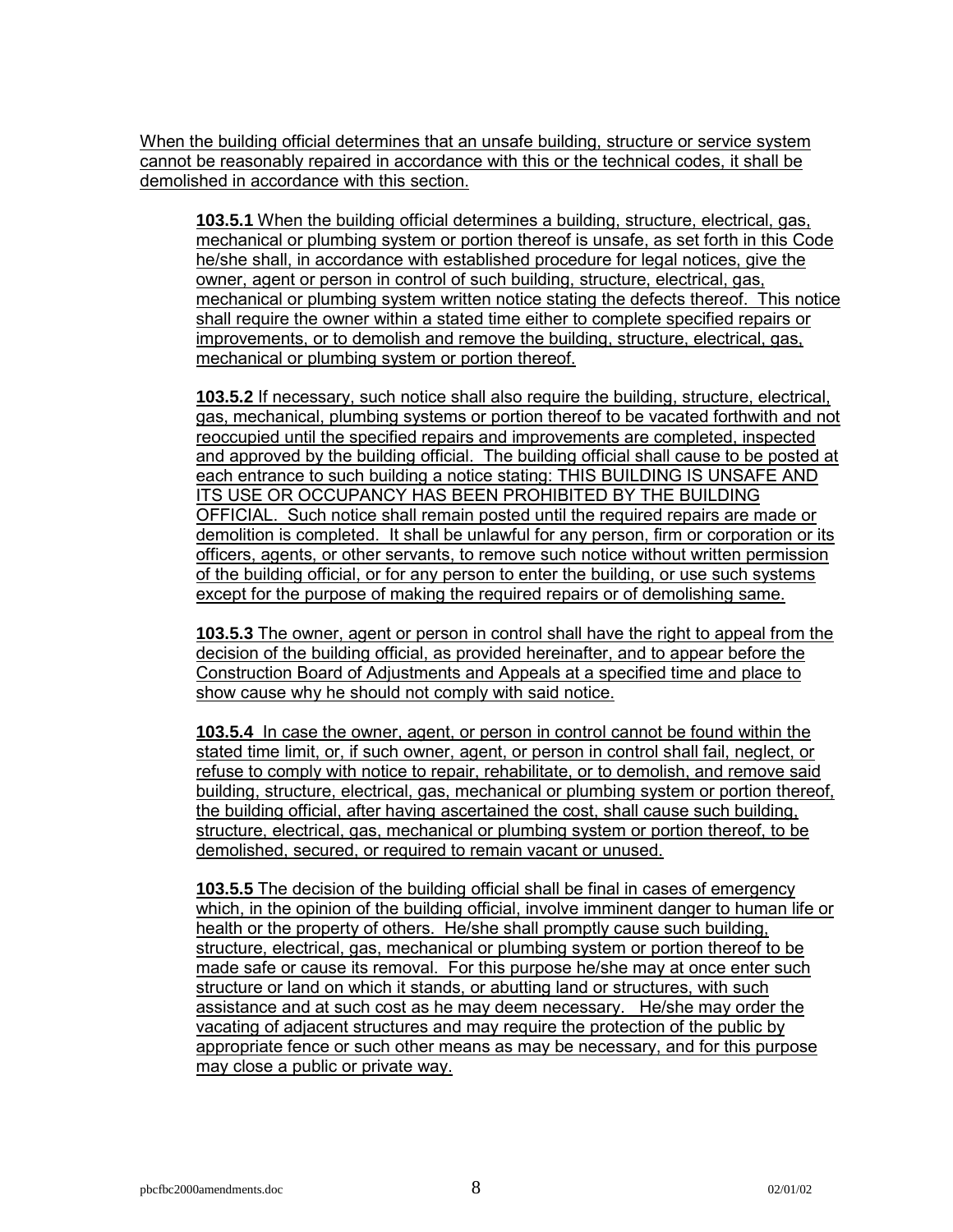**103.5.6** Costs incurred under 103.5.4 and 103.5.5 shall be charged to the owner of the premises involved. If charges are not paid within a ten (10) day period following the billing notification sent by certified mail, the owner of the premises will be charged in the following manner:

1. The building official shall assess the entire cost of such vacation, demolition, or removal against the real property upon which such cost was incurred, which assessment shall include but not be limited to all administrative costs, postal expenses, newspaper publication, and shall constitute a lien upon such property superior to all others except taxes.

2. The Clerk of the Circuit Court shall file such lien in the County's Official Record Book showing the nature of such lien, the amount thereof and an accurate legal description of the property, including the street address, which lien shall be effective from the date of filing and recite the names of all persons notified and interested persons. After three (3) months from the filing of any such lien which remains unpaid, the governing body may foreclose the lien in the same manner as mortgage liens are foreclosed. Such lien shall bear interest from date of abatement of nuisance at the rate of 10 percent per annum and shall be enforceable if unsatisfied as other liens may be enforced by the governing agency.

**103.6 Requirements Not Covered By Code** - Any requirements necessary for the strength, stability or proper operation of an existing or proposed building, structure, electrical, gas, mechanical or plumbing system, or for the public safety, health and general welfare, not specifically covered by this or the other technical codes, shall be determined by the building official. In addition, other requirements to implement, clarify or set procedures to accomplish the intent of this code may be set in writing by the building official and may be posted electronically for public access.

#### **103.7 Alternate materials and methods.**

**103.7.1** The provisions of the technical codes are not intended to prevent the use of any material or method of construction not specifically prescribed by them, provided any such alternate has been reviewed by the building official. The building official shall approve any such alternate, provided the building official finds that the alternate for the purpose intended is at least the equivalent of that prescribed in the technical codes in quality, strength, effectiveness, fire resistance, durability and safety. When alternate life safety systems are designed, the "SFPE Engineering Guide to Performance-Based Fire Protection Analysis and Design of Buildingsî, or other methods approved by the building official may be used. The building official shall require that sufficient evidence or proof be submitted to substantiate any claim made regarding the alternate.

**103.7.2 Accessibility**. Alternate designs and technologies for providing access to, and usability of, a facility for persons with disabilities shall be in accordance with Section 11-2.2.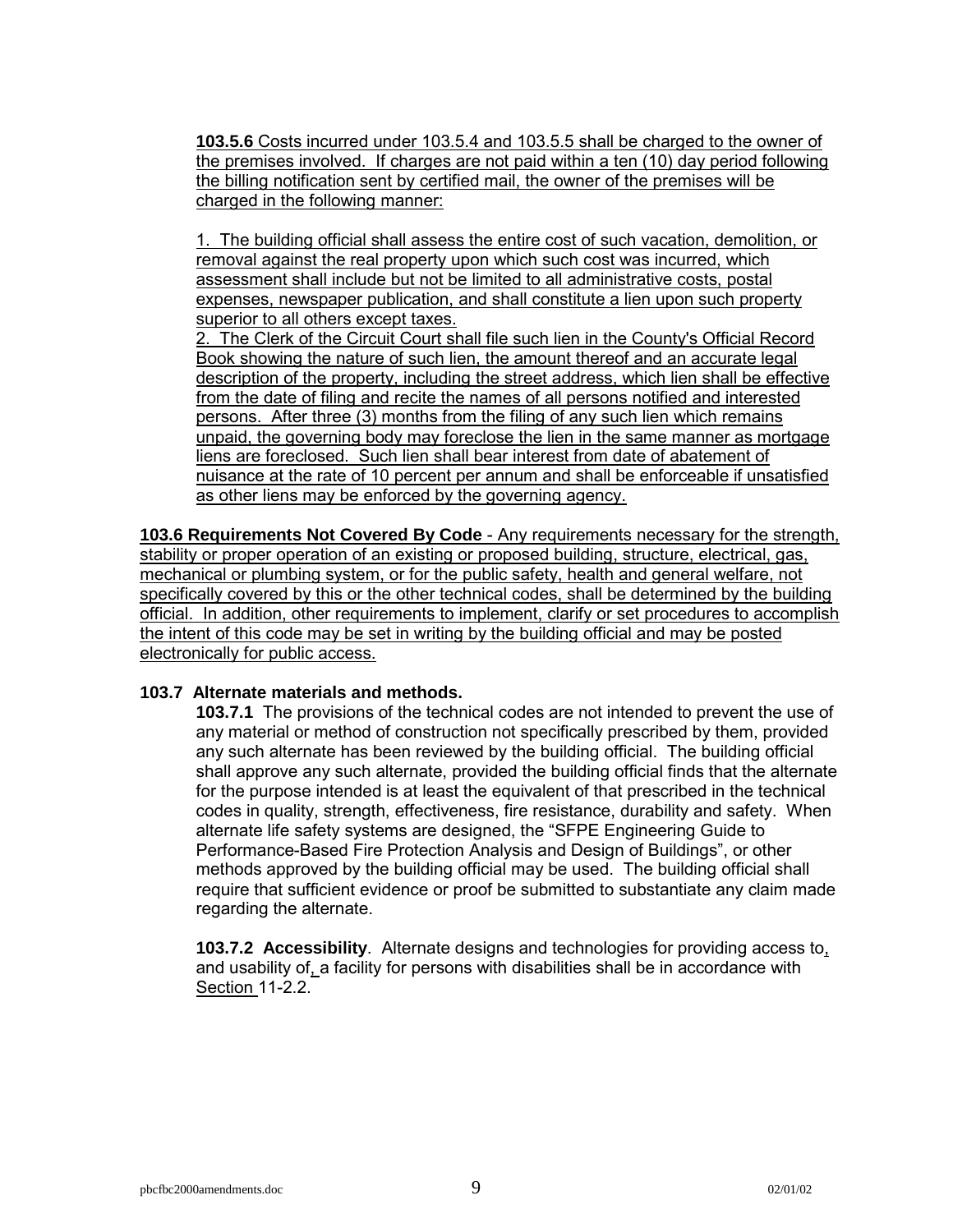# **104 PERMITS**

#### **104.1 Permit Application.**

**104.1.1 When Required**. Any owner, authorized agent, or contractor who desires to construct, enlarge, alter, repair, move, demolish, or change the occupancy or occupant content of a building or structure, or any outside area being used as part of the buildingís designated occupancy (single or mixed) or to erect, install, enlarge, alter, repair, remove, convert or replace any electrical, gas, mechanical or plumbing system, the installation of which is regulated by the technical codes, or to cause any such work to be done, shall first make application to the building official and obtain the required permit for the work.

- Exceptions:
- 1. Permits shall not be required for the following mechanical work:
- 1.1 any portable heating appliance;
- 1.2 any portable ventilation equipment;
- 1.3 any portable cooling unit;

1.4 any steam, hot or chilled water piping within any heating or cooling equipment regulated by this code.

- 1.5 replacement of any part which does not alter its approval or make it unsafe.
- 1.6 any portable evaporative cooler;
- 1.7 any self-contained refrigeration system containing 10lb (4.54kg) or less of
- refrigerant and actuated by motors of 1 horsepower (746 W) or less; and 1.8 the installation, replacement, removal, or metering of any load management control device.

 Any owner, authorized agent, or contractor who desires to construct, enlarge, alter, repair, move, demolish, or change the occupancy of a building or structure, or to erect, install, enlarge, alter, repair, remove, convert or replace any electrical, gas, mechanical or plumbing system, the installation of which is regulated by the technical codes, or to cause any such work to be done, shall first make application to the building official and obtain the required permit, or permission, for the work, unless this code provides a specific exemption. Permit applicants shall be competent in all technical work and codes under their direct supervision. Unless exempted, a permit, or permission in advance, shall be required for, but not limited to, the following as determined by the building official:

**Buildings/Structures** - Construct, erect, enlarge, alter, move, remove, relocate, demolish or change the occupancy of any building, or portion thereof.

**Service Systems** - Install, enlarge, alter, repair, improve, remove, convert or replace any electrical, gas, mechanical, or plumbing system work or cause the same to be done. **Roofing** - Install, replace, or resurface roofing, or make repairs.

**Windows & Doors** - Install or replace windows or doors including frames, shutters, awnings, canopies, or similar items.

**Barriers & Signs** - Erect or replace fences, walls, signs, or sign structures. **Antennas, Mast or Poles** - Install or replace masts, towers for television or radio receivingtransmitting antenna extending more than 10 ft above the last anchorage, satellite dish antennas (roof mounted, equal to or one two meter diameter residential, or over three meters diameter commercial, or larger), flag poles, exterior lighting or similar items. **Pools** - Install swimming pools, wading pools, or spas, above or below ground, unless otherwise exempted.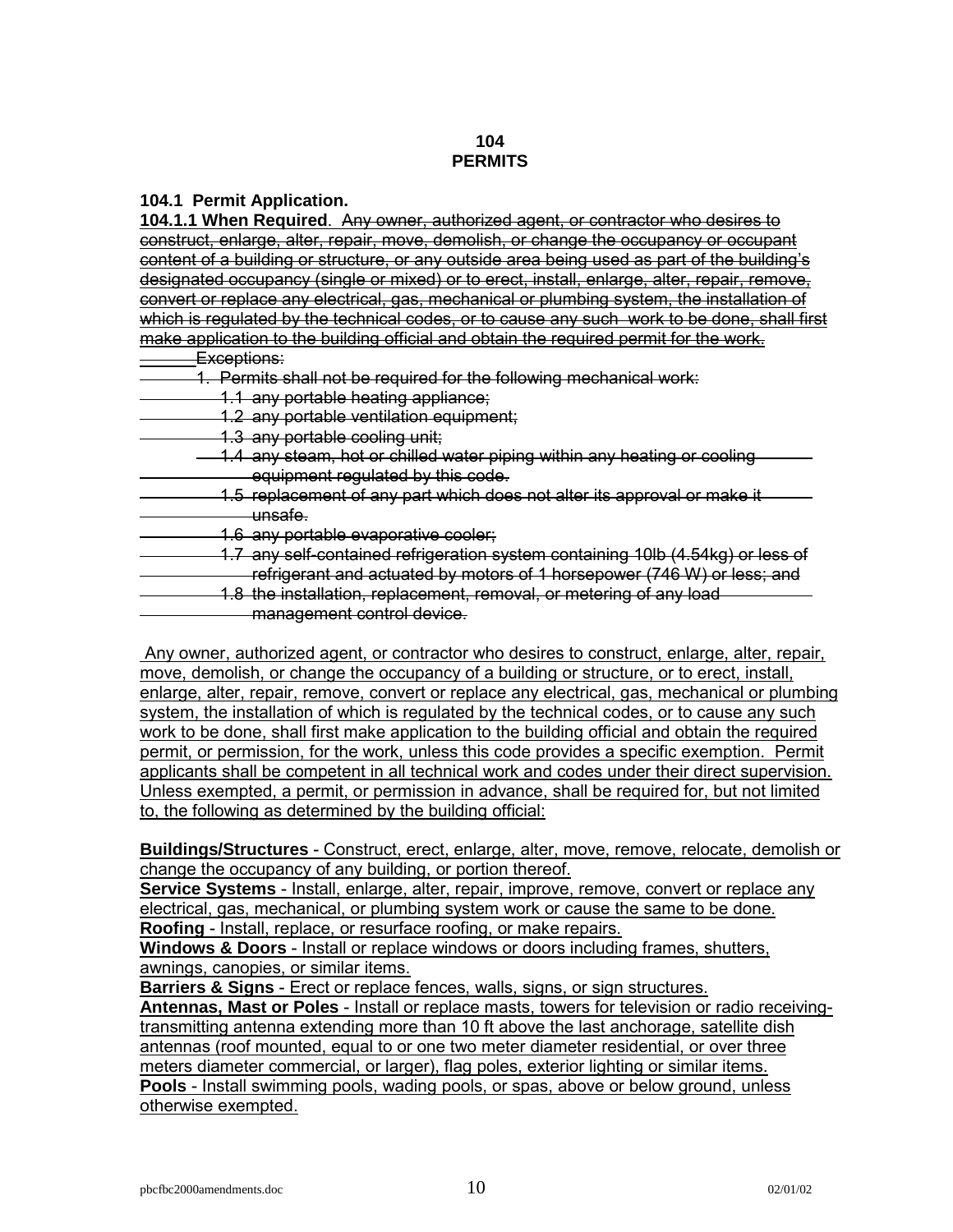**Fuel Tanks** - Install or replace gasoline, fuel, oil, bottled gas, oxygen, nitrous oxide, or similar liquid or gaseous storage tanks, pumps, and related equipment, above or below ground in a capacity of more than 5 gallons.

**Surfaces** - Construct, replace or resurface asphalt or concrete driveways, parking areas, hardstands, or sidewalks.

**Marine Facilities** - Install or replace docking or mooring facilities for private or commercial water craft, groins, sea walls, jetties, revetments, or similar structures and facilities related thereto.

**Fire Prevention/Suppression** - Install, replace, or relocate fire sprinkler, fire alarm, smoke detection, or similar fire prevention and protection systems and related equipment or appurtenances.

# **EXCEPTIONS:**

Exemption from the permit requirements of this code shall not be deemed to grant authorization for any work to be done in any manner in violation of the provisions of this code or the technical codes or any other laws or ordinances of the applicable governing body.

**Building**. Building permits are not required for replacement or repair work having value of less than \$1,000.00, providing, however, that such work will not effect the structural integrity, fire rating, exit access or egress requirements. In the case of roofing or re-roofing repairs a permit is not required for work having a value of less than \$500.00.

**Mechanical**. Permits are not required for the installation, replacement or repair of the following mechanical work:

- 1. any portable heating appliance.
- 2. any portable ventilation equipment.
- 3. any portable cooling unit.
- 4. any steam, hot or chilled water piping within any heating or cooling equipment regulated by this Code.
- 5. replacement of any part which does not alter its approval or make it unsafe.
- 6. any portable evaporative cooler.
- 7. any self-contained refrigeration system containing 10 lb or less of refrigerant and actuated by motors of 1 horsepower or less.
- 8. Replacement components of a system in a single family residence upon approval of building official.

**Electrical, Gas & Plumbing**. In a 1 & 2 Family Dwelling, building permits are not required for the following:

- 1. Repair, installation or replacement of common household fixtures to existing energy supply lines and outlets. Existing energy supply lines shall not be altered or extended.
- 2. Repair or replacement of common household electrical switches and outlets on the load side of the electrical source.
- 3. Repair, installation or replacement of common household plumbing fixtures to existing supply lines and outlets. Existing supply lines shall not be altered or extended. This does not include water heaters.
- 4. Replacement components of a system upon approval of the building official.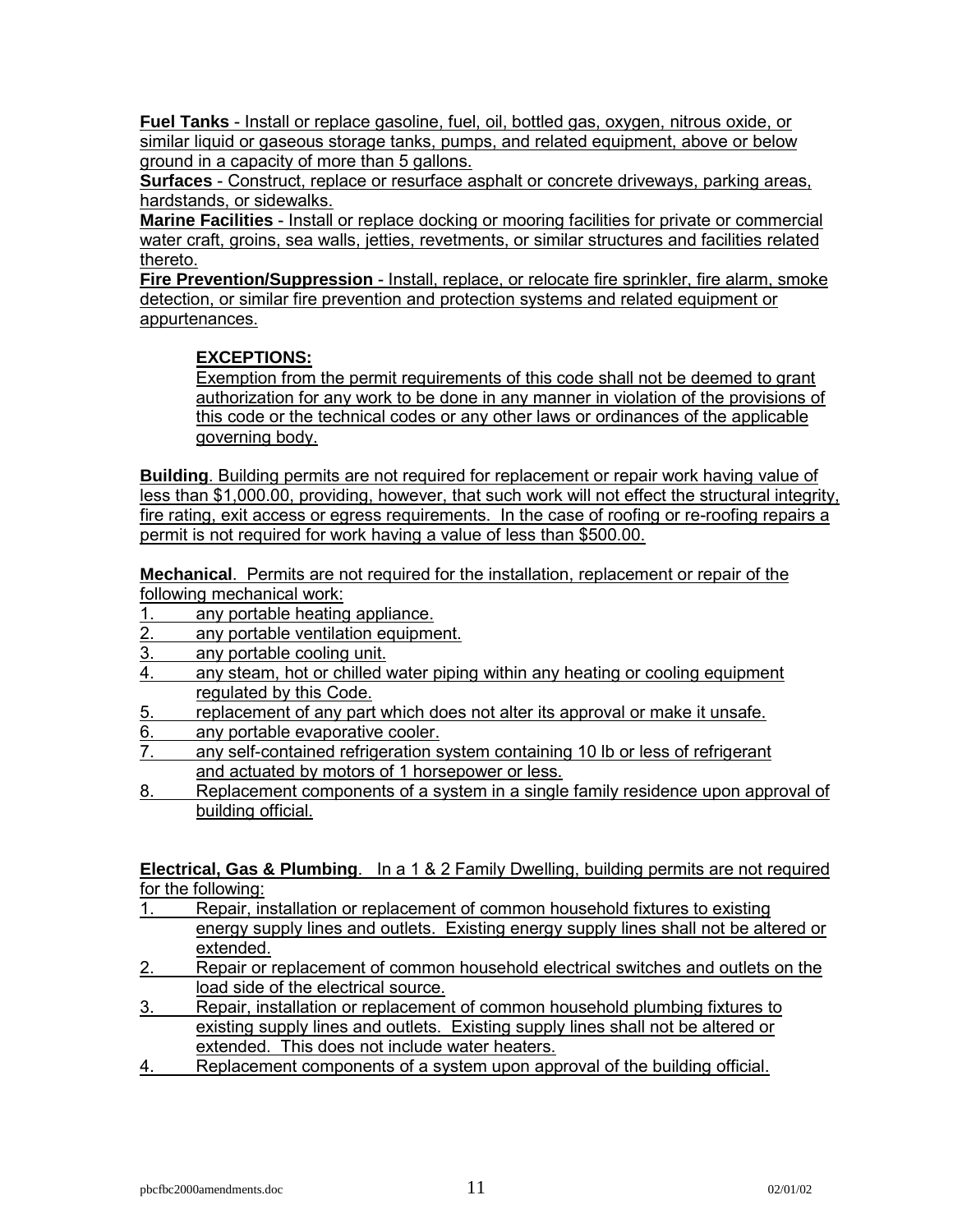**104.1.2 Temporary structures**. A special building permit for a limited time shall be obtained before the erection of temporary structures such as construction sheds, seats, canopies, tents and fences used in construction work or for temporary purposes such as reviewing stands. Such structures shall be completely removed upon the expiration of the time limit stated in the permit.

**104.1.3 Work authorized**. A building, electrical, gas, mechanical or plumbing permit shall carry with it the right to construct or install the work, provided the same is shown on the drawings and set forth in the specifications filed with the application for the permit. Where these are not shown on the drawings and covered by the specifications submitted with the application, separate permits shall be required.

**104.1.4 Minor repairs**. Ordinary minor repairs, and installation of replacement parts may be made without a permit, provided that such repairs shall not violate any of the provisions of this Code. Installation shall be done in accordance with the manufacturer's specification when not in conflict with this or the technical codes.

**104.1.5 Information required**. Each application for a permit, with the required fee, shall be filed with the building official on a form furnished for that purpose and shall contain a general description of the proposed work and its location. The application shall be signed by the owner or his authorized agent. The building permit application shall indicate the proposed occupancy of all parts of the building and of that portion of the site or lot, if any, not covered by the building or structure and shall contain such other information as may be required by the building official. Permit application forms shall be in the format prescribed by a local administrative board, if applicable, and must comply with requirements of s. 713.135(6) & (7) Florida Statutes. Each application shall be inscribed with the date of application, and the code in effect as of that date. The code in effect on the date of application shall govern the project.

**104.1.6 Time Limitations.** An application for a permit for any proposed work shall be deemed to have been abandoned 6 months after the date of filing for the permit, unless before then a permit has been issued. One or more extensions of time for periods of not more than 90 days each may be allowed by the building official for the application, provided the extension is requested in writing before the application becomes abandoned and justifiable cause is demonstrated.

**104.1.7 Annual Facility Permit** – In lieu of an individual permit for each alteration to an existing electrical, gas, mechanical, plumbing or interior non-structural system(s), the building official is authorized to issue an annual permit to the Maintenance Manager for Group F occupancies, to multi-building facilities, and to contractors replacing system components in residential properties, to facilitate routine or emergency service, repair, refurbishing, component replacement in service systems or manufacturing equipment installations/relocations. The building official shall be notified of major changes and shall retain the right to make inspections at the facility work sites as deemed necessary. An facility service annual permit shall be assessed an annual fee and shall be valid for one year from date of issuance. A separate permit shall be obtained for each facility and for each construction trade, as applicable. The permit application shall contain a general description of the parameters of work intended to be performed during the year.

**104.1.7.1 – Annual Permit Records**. The person to whom an annual permit is issued shall keep a detailed record of alterations made under such annual permit. The building official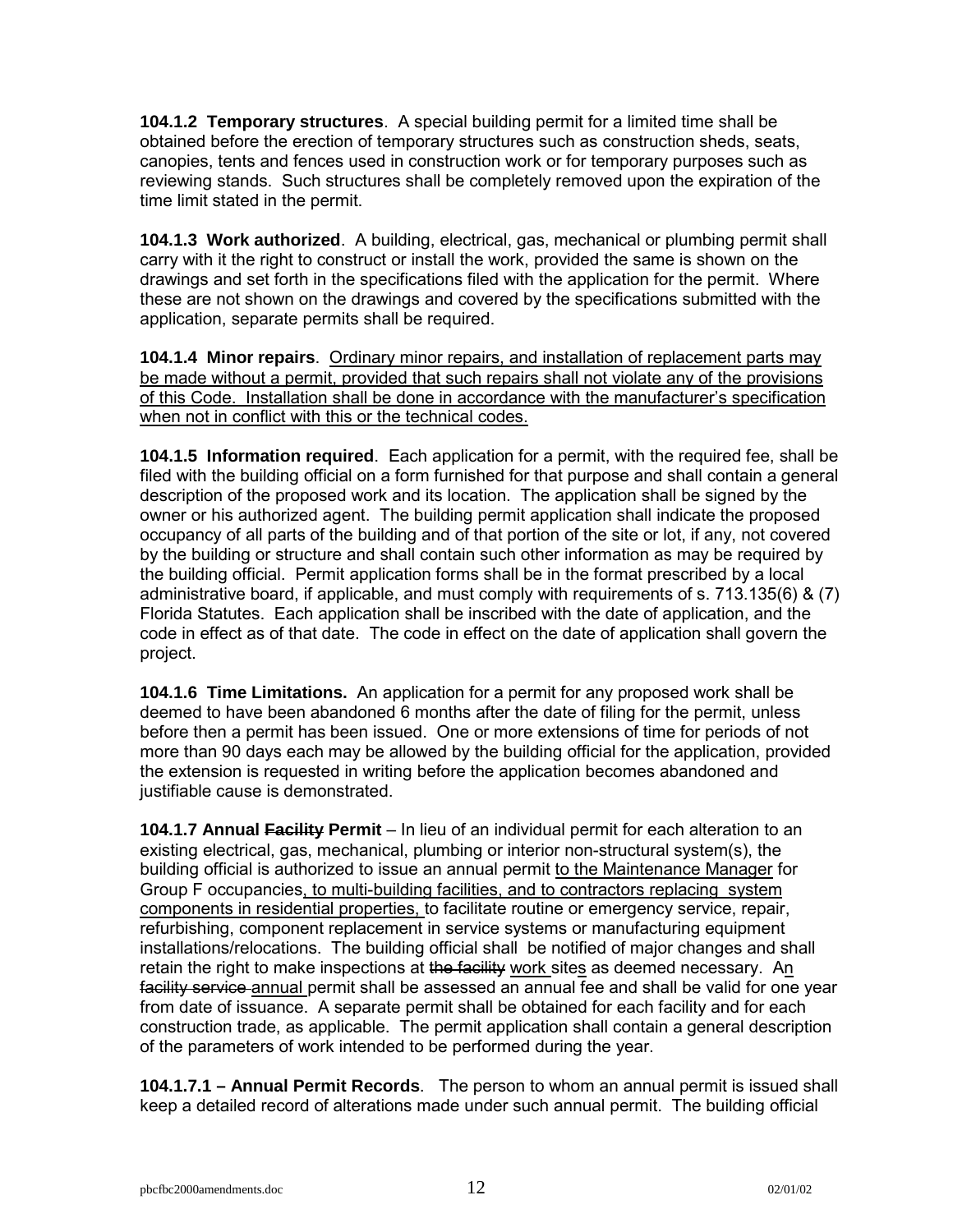shall have reasonable access to such records upon request. The permit holder shall list/identify all work performed on a form approved by the building official. At the end of the permit validation period, a copy of the log shall be filed with the building official. In addition, contractors replacing system components under an annual permit shall register all such work within three business days with the building official for code compliance follow up evaluations utilizing trade certification forms supplied by the building official, and shall pay a unit fee to fund the code compliance follow-up. The building official is authorized to revoke or withhold the issuance of the future annual permits if code violations are found to exist.

**104.1.8 Food permit**. As per s. 500.12, Florida Statues, a food permit from the Department of Agriculture and Consumer Services is required of any person who operates a food establishment or retail store.

**104.1.9 Notice of Commencement**. As per s. 713.135 Florida Statutes, when any person applies for a building permit, the authority issuing such permit shall print on the face of each permit care in no less than 18-point, capitalized, boldfaced type: "WARNING TO OWNER: YOUR FAILURE TO RECORD A NOTICE OF COMMENCEMENT MAY RESULT IN YOUR PAYING TWICE FOR IMPROVEMENTS TO YOUR PROPERTY. IF YOU INTEND TO OBTAIN FINANCING, CONSULT WITH YOUR LENDER OR AN ATTORNEY BEFORE RECORDING YOUR NOTICE OF COMMENCEMENT".

**104.1.10 Asbestos**. The enforcing agency shall require each building permit for the demolition or renovation of an existing structure to contain an asbestos notification statement which indicates the owner's or operator's responsibility to comply with the provisions of s. 469.003 Florida Statutes and to notify the Department of Environmental Protection of her or his intentions to remove asbestos, when applicable, in accordance with state and federal law.

# **104.2 Drawings and specifications.**

**104.2.1 Requirements**. As required by 104.3.1.1 of the code, two or more copies of specifications, and of drawings drawn to scale with sufficient clarity and detail to indicate the nature and character of the work, shall accompany the application for a permit. Such drawings and specifications shall contain information, in the form of notes or otherwise, as to the quality of materials, where quality is essential to conformity with the technical codes. Such information shall be specific, and the technical codes shall not be cited as a whole or in part, nor shall the term "legal" or its equivalent be used as a substitute for specific information. All information, drawings, specifications and accompanying data shall bear the name and signature of the person responsible for the design.

**104.2.1.1** For roof assemblies required by the code, the construction documents shall illustrate, describe, and delineate the type of roofing system, materials, fastenings requirements, flashing requirements and wind resistance rating that are required to be installed. Product evaluation and installation shall indicate compliance with the wind criteria required for the specific site or a statement by an architect or engineer for the specific site must be submitted with the construction documents.

**104.2.1.2 Additional Data**. The building official may require details, computations, stress diagrams, and other data necessary to describe the construction or installation and the basis of calculations. All drawings, specifications and accompanying data required by the building official to be prepared by an architect or engineer shall be affixed with their official seal, and signature as state law requires.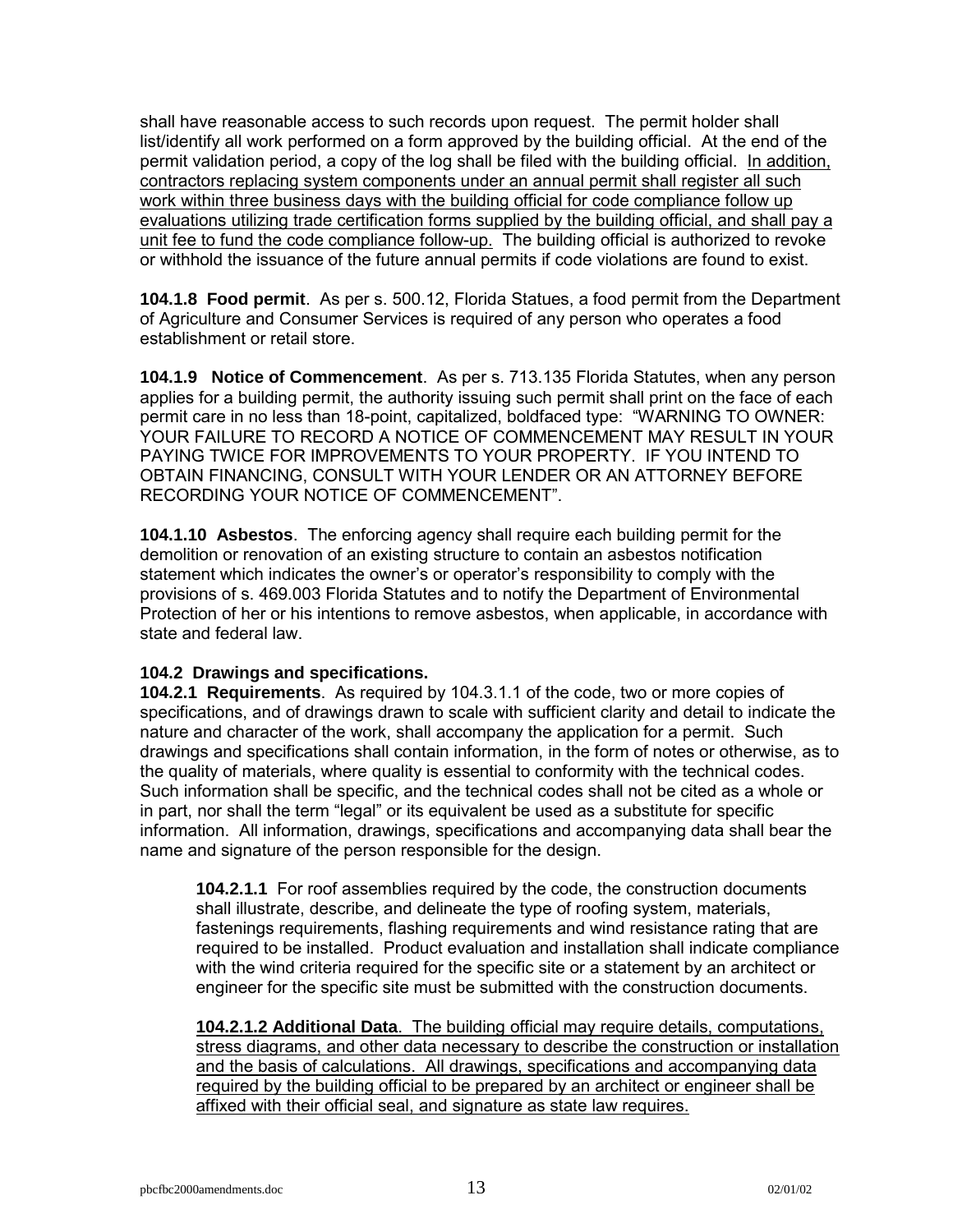**104.2.1.3 Quality Of Building Plans**. Building plans shall be drawn to a minimum 1/8 inch scale upon substantial paper, cloth or other acceptable medium. The building official may establish through departmental policy, standards for plans and specifications, in order to provide conformity to its record retention program. This policy may include such things as minimum size, shape, contrast, clarity, or other items related to records management.

**104.2.2 Design Professional**. If the design professional is an architect or engineer legally registered under the laws of this state regulating the practice of architecture or engineering, then he/she shall affix his/her official seal to said drawings, specifications and accompanying data, as required by Florida Statute.

**104.2.2.1** Certifications by contractors authorized under the provisions of s. 489.115(4)(b) Florida Statutes shall be considered equivalent to sealed plans and specifications by a person licensed under chapter 471 Florida Statutes of chapter 481 Florida Statutes by local enforcement agencies for plans review for permitting purposes relating to compliance with the wind resistance provisions of the code or alternate methodologies approved by the Florida Building Commission for one-and two-family dwellings. Local enforcement agencies may rely upon such certification by contractors that the plans and specifications submitted conform to the requirements of the code for wind resistance. Upon good cause shown, local government code enforcement agencies may accept or reject plans sealed by persons licensed under chapters 471, 481, or 489, Florida Statutes.

**104.2.3 Structural and fire resistance integrity**. Plans for all buildings shall indicate how required structural and fire resistance integrity will be maintained where a penetration of a required fire resistant wall, floor or partition will be made for electrical, gas, mechanical, plumbing and communication conduits, pipes and systems. Such plans shall also indicate in sufficient detail how the fire integrity will be maintained where required fire resistant floors intersect the exterior walls and where joints occur in required fire resistant construction assemblies.

**104.2.4 Site Drawings**. Drawings shall show the location of all new work, including the proposed building or structure and of all existing man-made improvements, and every existing building or structure on the site or lot. The site plan for the first building on a lot shall be prepared from a boundary survey, less than one year old, or from photocopied, platted lot dimensions. The building official may require other special surveys, prepared by a qualified surveyor. If required, surveys shall be prepared in accordance with provisions of Chapters 177 and 472 Florida Statutes, and Rule 61G17, Florida Administrative Code.

# **104.2.5 Reserved**.

**104.2.6 Certificate of Protective Treatment for prevention of termites**. A weather resistant jobsite posting board shall be provided to receive duplicate Treatment Certificates as each required protective treatment is completed, providing a copy for the person the permit is issued to and another copy for the building permit files. The Treatment Certificate shall provide the product used, identity of the applicator, time and date of the treatment, site location, area treated, chemical used, percent concentration and number of gallons used, to establish a verifiable record of protective treatment. If the soil chemical barrier method for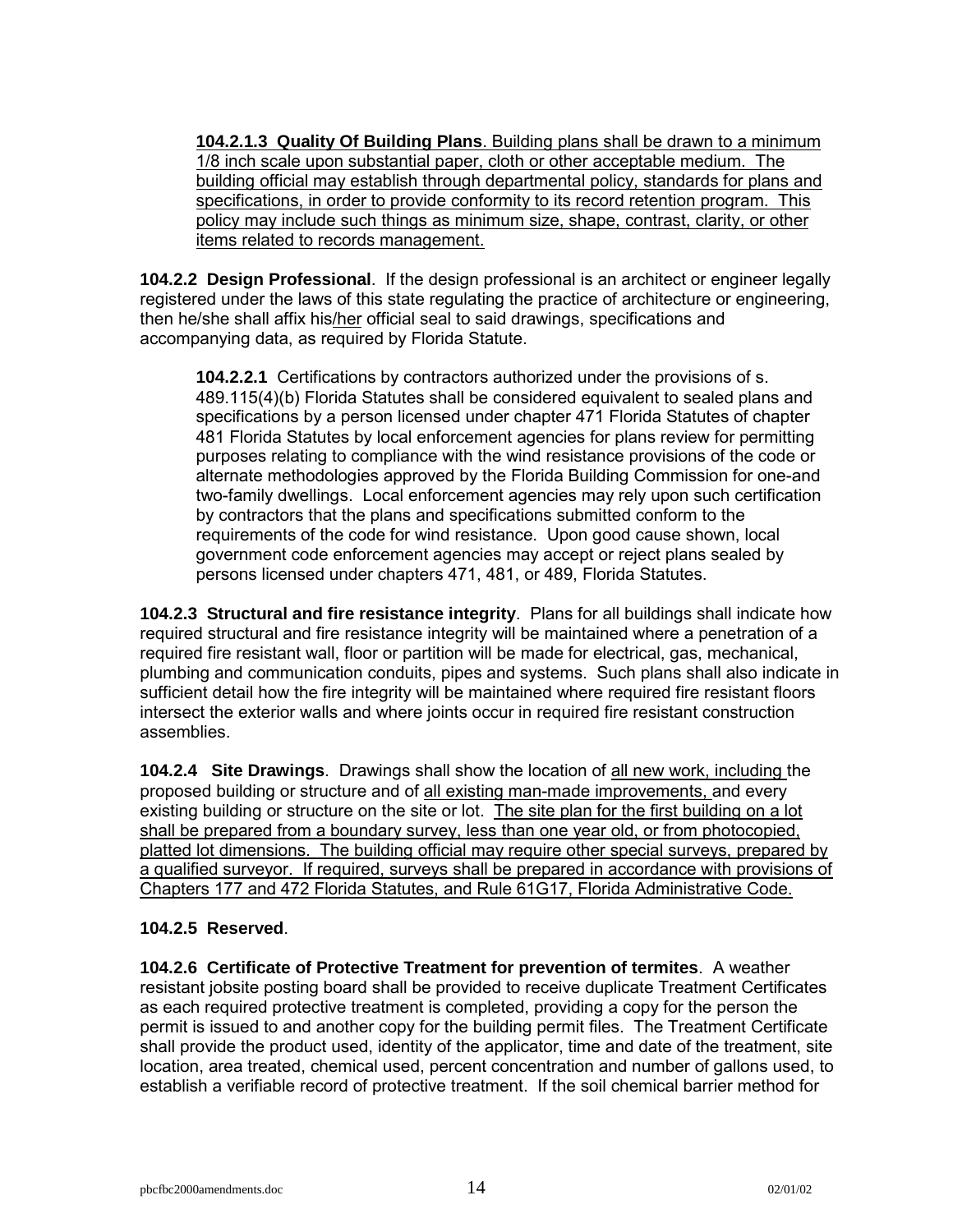termite prevention is used, final exterior treatment shall be completed prior to final building approval.

**104.2.7 Notice of termite protection**. A permanent sign which identifies the termite treatment provider and need for re-inspection and treatment contract renewal shall be provided. The sign shall be posted near the water heater or electric panel.

# **104.3 Examination of documents**.

**104.3.1 Plan Review**. The building official shall examine or cause to be examined each application for a permit and the accompanying documents, consisting of drawings, specifications, computations and additional data, and shall ascertain by such examinations whether the construction indicated and described is in accordance with the requirements of the technical codes and all other pertinent laws or ordinances.

#### **Exceptions:**

1. Building plans approved pursuant to s. 553.77(6) Florida Statutes and stateapproved manufactured buildings re exempt from local codes enforcing agency plan reviews except for provisions of the code relating to erection, assembly or construction at the site. Erection, assembly and construction at the site are subject to local permitting and inspections.

2. Industrial construction on sites where design, construction and fire safety are supervised by appropriate design and inspection professionals and which contain adequate in-house fire departments and rescue squads is exempt, subject to local government option, from review of plans and inspections, providing owners certify that applicable codes and standards have been met and supply appropriate approved drawings to local building and fire-safety inspectors.

**104.3.1.1 Minimum Plan Review Criteria For Buildings**. The examination of the documents by the building official shall include the following minimum criteria and documents; a floor plan, site plan, foundation plan, floor/roof framing plan or truss layout and all exterior elevations:

# **Commercial Buildings:**

#### **Building**

- 1. Site Requirements
	- ●parking
	- ●fire access
	- ●vehicle loading
	- ●driving/turning radius
	- ●fire hydrant/water supply/Post Indicator Valve (PIV)
	- ●set back/separation (assumed property lines)
	- ●location of specific tanks, water lines and sewer lines
- 2. Occupancy group and special occupancy requirements shall be determined.
- 3. Minimum type of construction shall be determined (Table 500)
- 4. Fire resistant construction requirements shall include the following components:
	- ●fire resistant separations
	- ●fire resistant protection for type of construction
	- ●protection of openings and penetrations of rated walls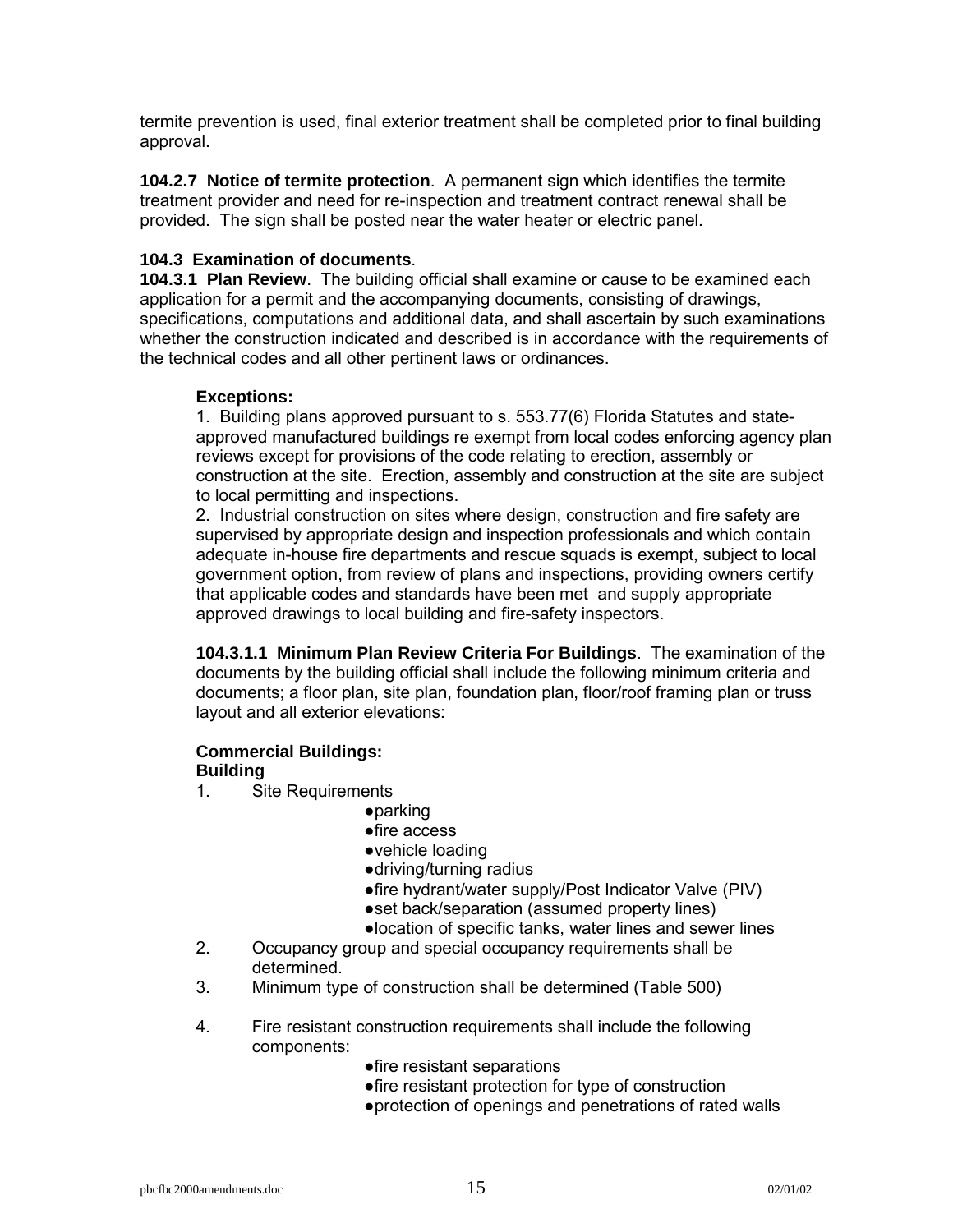- ●fire blocking and draft stopping
- ●calculated fire resistance
- 5. Fire suppression systems shall include:
	- ●early warning
	- ●smoke evacuation systems schematic
	- ●fire sprinklers
	- ●standpipes
	- ●pre-engineered systems
	- ●riser diagram
- 6. Life Safety systems shall be determined and shall include the following requirements:
	- ●occupant load and egress capacities
	- ●early warning
	- ●smoke control
	- ●stair pressurization
	- ●systems schematic
- 7. Occupancy Load/Egress Requirements shall include:
	- ●occupancy load
	- ●gross
	- ●net
	- ●means of egress
	- ●exit access
	- ●exit
	- ●exit discharge
	- ●stairs construction/geometry and protection
	- ●doors
	- ●emergency lighting and exit signs
	- ●specific occupancy requirements
	- ●construction requirements
	- ●horizontal exits/exit passageways
- 8. Structural requirements shall include:
	- ●soil conditions/analysis
	- ●termite protection
	- ●design loads
	- ●wind requirements
	- ●building envelope
	- ●structural calculations (if required)
	- ●foundation
	- ●wall systems
	- ●floor systems
	- ●roof systems
	- ●threshold inspection plan
	- ●stair systems
- 9. Materials shall be reviewed and shall at a minimum include the following:
	- ●wood
	- ●steel
	- ●aluminum
	- ●concrete
	- ●plastic
	- ●glass
	- ●masonry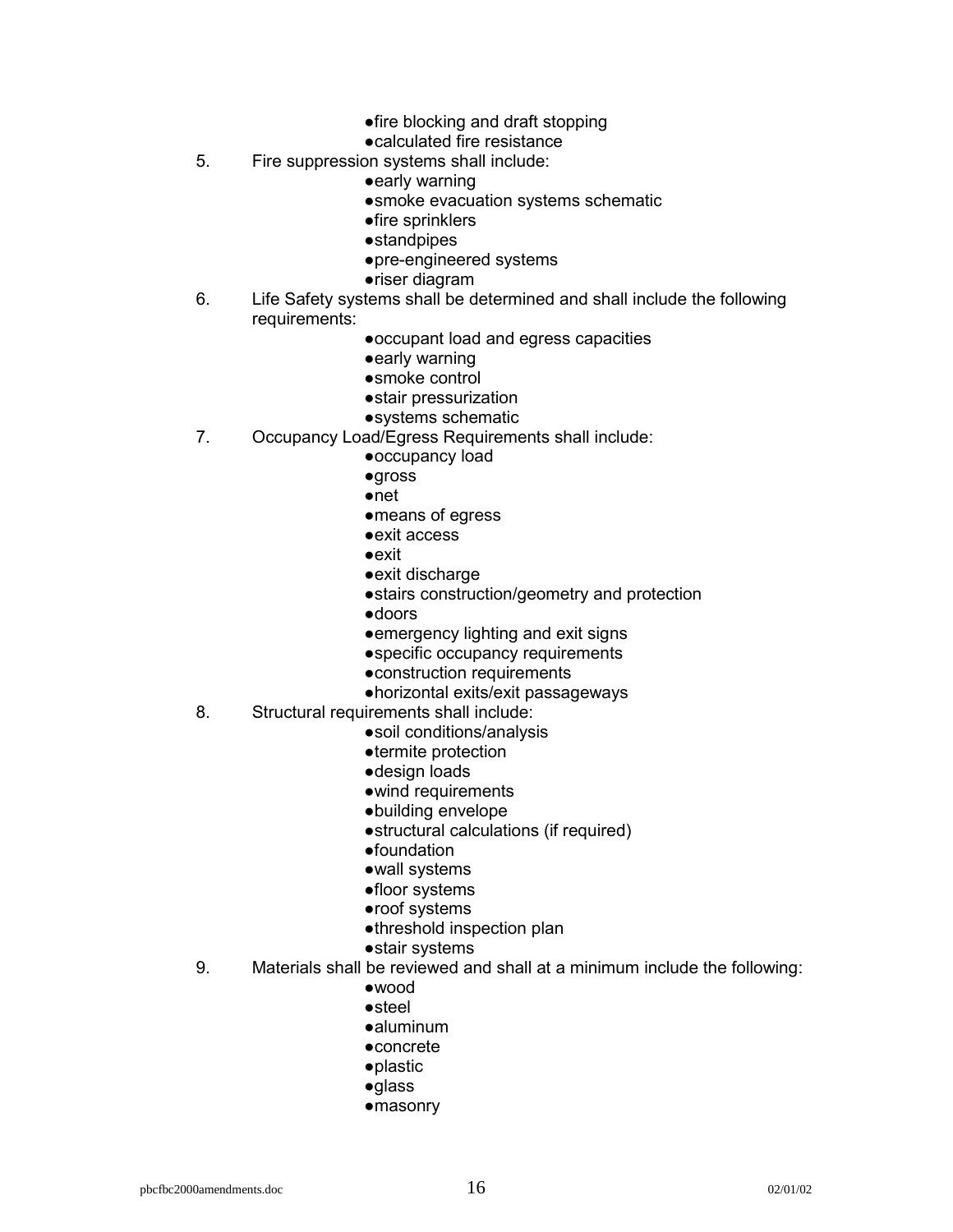- ●gypsum board and plaster
- ●insulating (mechanical)
- ●roofing
- ●insulation
- 10. Accessibility requirements shall include the following:
	- ●site requirements
	- ●accessible route
	- ●vertical accessibility
	- ●toilet and bathing facilities
	- ●drinking fountains
	- ●equipment
	- ●special occupancy requirements
	- ●fair housing requirements
- 11. Interior requirements shall include the following:
	- ●interior finishes (flame spread/smoke develop)
	- ●light and ventilation
	-
- sanitation<br>12. Special systems Special systems
	- ●elevators
	- ●escalators
	- ●lifts
- 13. Swimming Pools
	- ●barrier requirements
	- ●spas
	- ●wading pools

Plans shall detail compliance with Section 424 of this code, and NSPI-5, and Section 104.2.4 on Site Drawings.

#### **Electrical**

- 
- 1. electrical:
	- ●wiring
	- ●services
	- ●feeders and branch circuits
	- ●overcurrent protection
	- ●grounding
	- ●wiring methods and materials
	- ●GFCIs
- 2. Equipment
- 3. Special Occupancies
- 4. Emergency Systems
- 5. Communication Systems
- 6. Low-voltage
- 7. Load calculations

#### **Plumbing**

- 1. Minimum plumbing facilities
- 2. Fixture requirements
- 3. Water supply piping
- 4. Sanitary drainage
- 5. Water heaters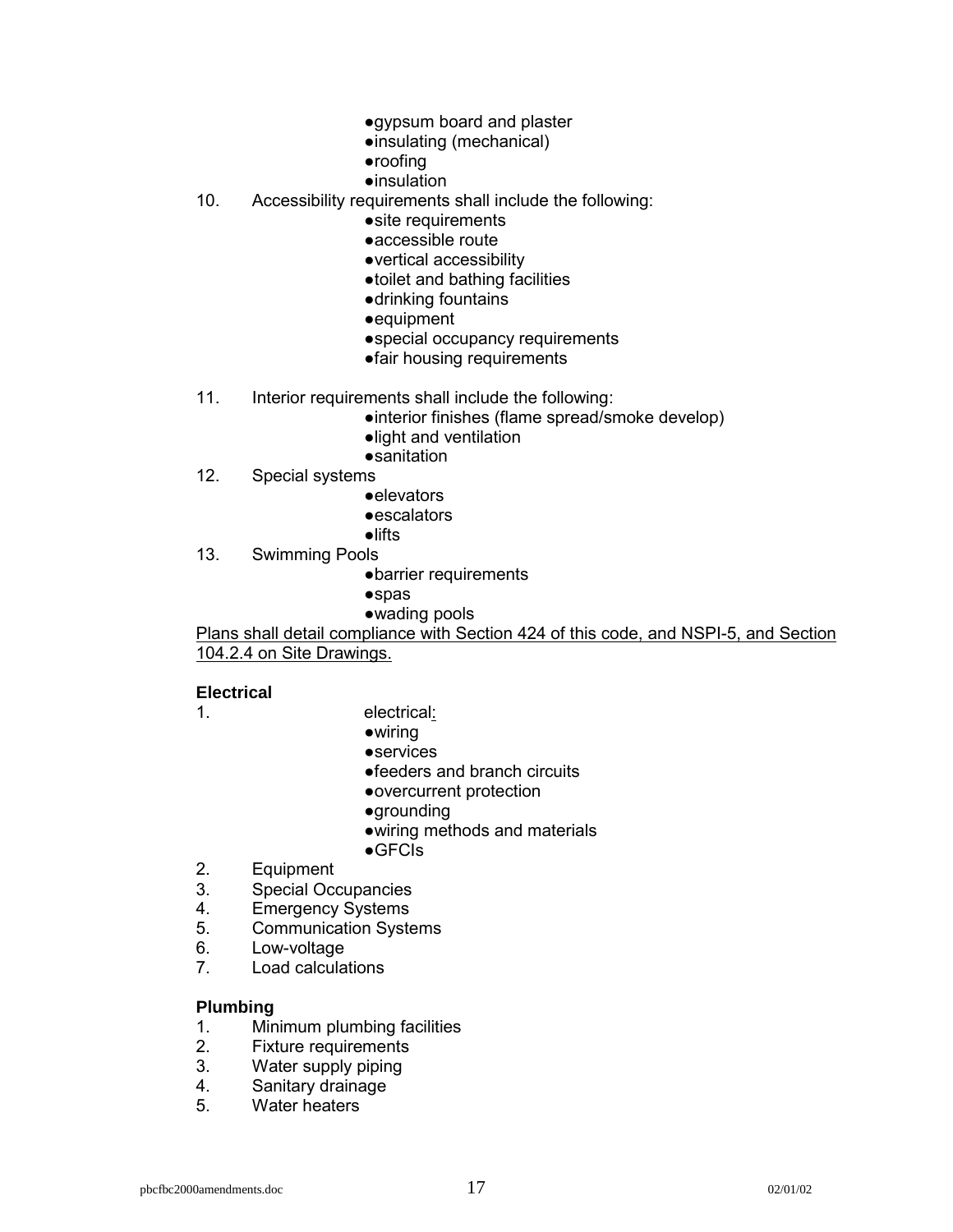- 6. Vents
- 7. Roof drainage
- 8. Back flow prevention
- 9. Irrigation
- 10. Location of water supply line
- 11. Grease traps
- 12. Environmental requirements
- 13. Plumbing riser

# **Mechanical**

- 1. Energy calculations
- 2. Exhaust systems
	- ●clothes dryer exhaust
	- ●kitchen equipment exhaust
	- ●specialty exhaust systems
- 3. Equipment
- 4. Equipment location
- 5. Make-up air
- 6. Roof-mounted equipment
- 7. Duct systems
- 8. Ventilation
- 9. Combustion air
- 10. Chimneys, fireplaces and vents
- 11. Appliances
- 12. Boilers
- 13. Refrigeration
- 14. Bathroom ventilation
- 15. Laboratory

# **Gas**

- 1. Gas piping
- 2. Venting
- 3. Combustion
- 4. Chimneys and vents
- 5. Appliances
- 6. Type of gas
- 7. Fireplaces
- 8. LP tank location
- 9. Riser diagram/shut-offs

# **Demolition**

1. Asbestos removal

#### **Residential (One – and Two-Family): Building**

- 1. Site requirements (and Section 104.2.4 Site Drawings)
	- ●set back/separation (assumed property lines)
	- ●location of septic tanks
- 2. fire resistant construction (if required)
- 3. fire
- 4. smoke detector locations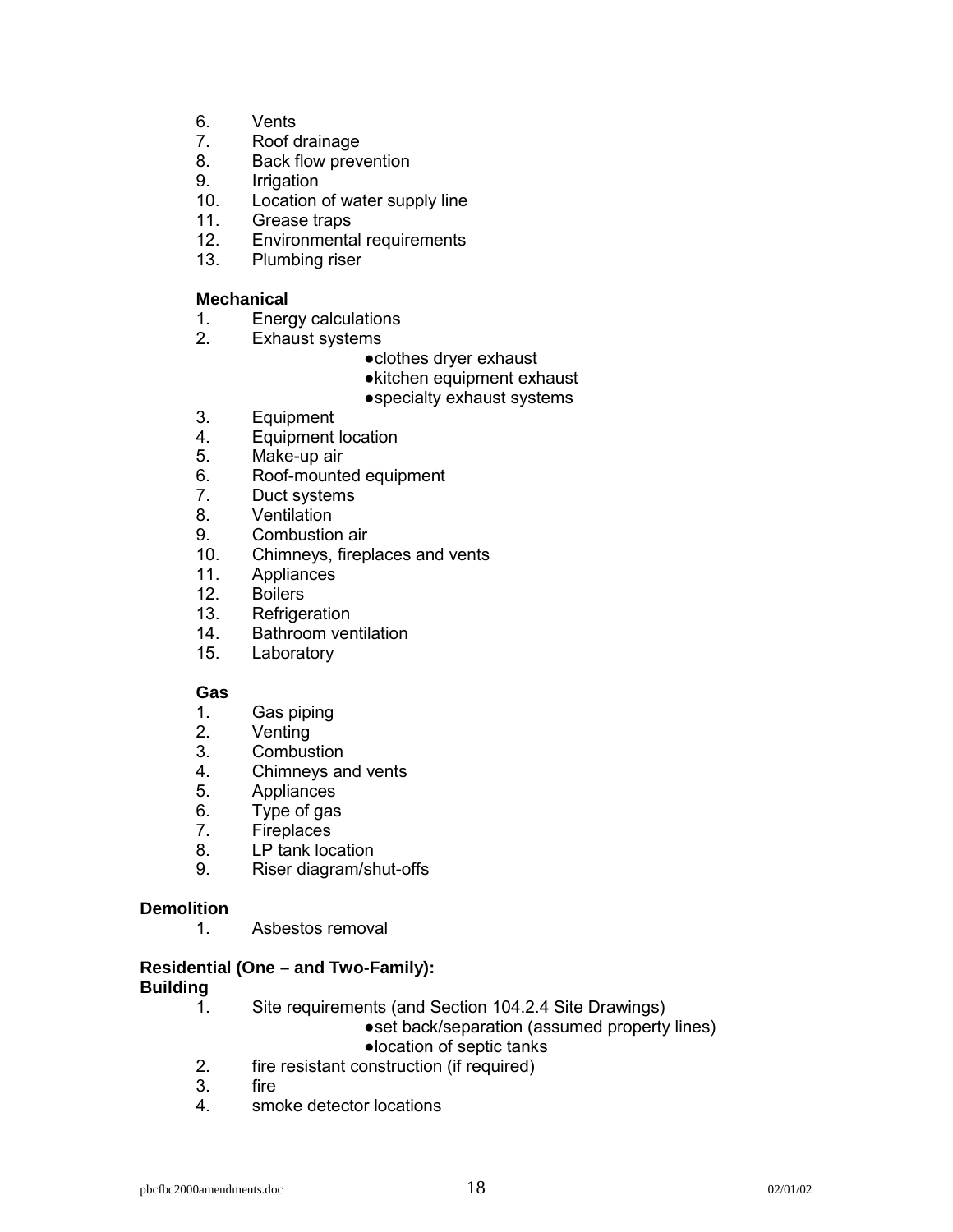- 5. Egress
- ●egress window size and location
- ●stairs construction requirements
- 6. Structural requirements shall include:
	- ●wall section from foundation through roof,
		- ●including assembly and materials
	- ●connector tables
	- ●wind requirements
	- ●structural calculations (if required)
	- ●elevator support and attachment
- 7. Accessibility requirements:
	- ●show/identify accessible bath
- 8. Electrical requirements shall include:
	- ●electric service riser with wire sizes, conduit detail and grounding detail.
	- ●complete load calculations
	- ●panel schedules
	- ●service equipment and panel locations

**104.3.1.2 Exemptions**. Plans examination by the building official shall not be required for the following work:

- 1. Replacing existing equipment such as mechanical units, water heaters, etc.
- 2. Re-roofs
- 2. Minor electrical, plumbing and mechanical repairs
- 3. Annual maintenance permits
- 4. Prototype plans:
	- Except for local site adaptations, siding, foundations and/or modifications. except for structures that require waiver.

**104.3.2 Affidavits**. The building official may accept a sworn affidavit from a registered architect or engineer stating that the plans submitted conform to the technical codes. For buildings and structures, the affidavit shall state that the plans conform to the laws as to egress, type of construction and general arrangement and, if accompanied by drawings, show the structural design and that the plans and design conform to the requirements of the technical codes as to strength, stresses, strains, loads and stability. The building official may without any examination or inspection accept such affidavit, provided the architect or engineer who made such affidavit agrees to submit to the building official copies of inspection reports as inspections are performed and upon completion of the structure, electrical, gas, mechanical or plumbing systems a certification that the structure, electrical, gas mechanical or plumbing system has been erected in accordance with the requirements of the technical codes. Where the building official relies upon such affidavit, the architect or engineer shall assume full responsibility for compliance with all provisions of the technical codes and other pertinent laws or ordinances. The building official shall ensure that any person conducting plans review is qualified as a plans examiner under part XII of chapter 468, Florida Statutes, and that any person conducting inspections is qualified as a building inspector under part XII of chapter 468, Florida Statutes.

#### **104.4. Issuing Permits**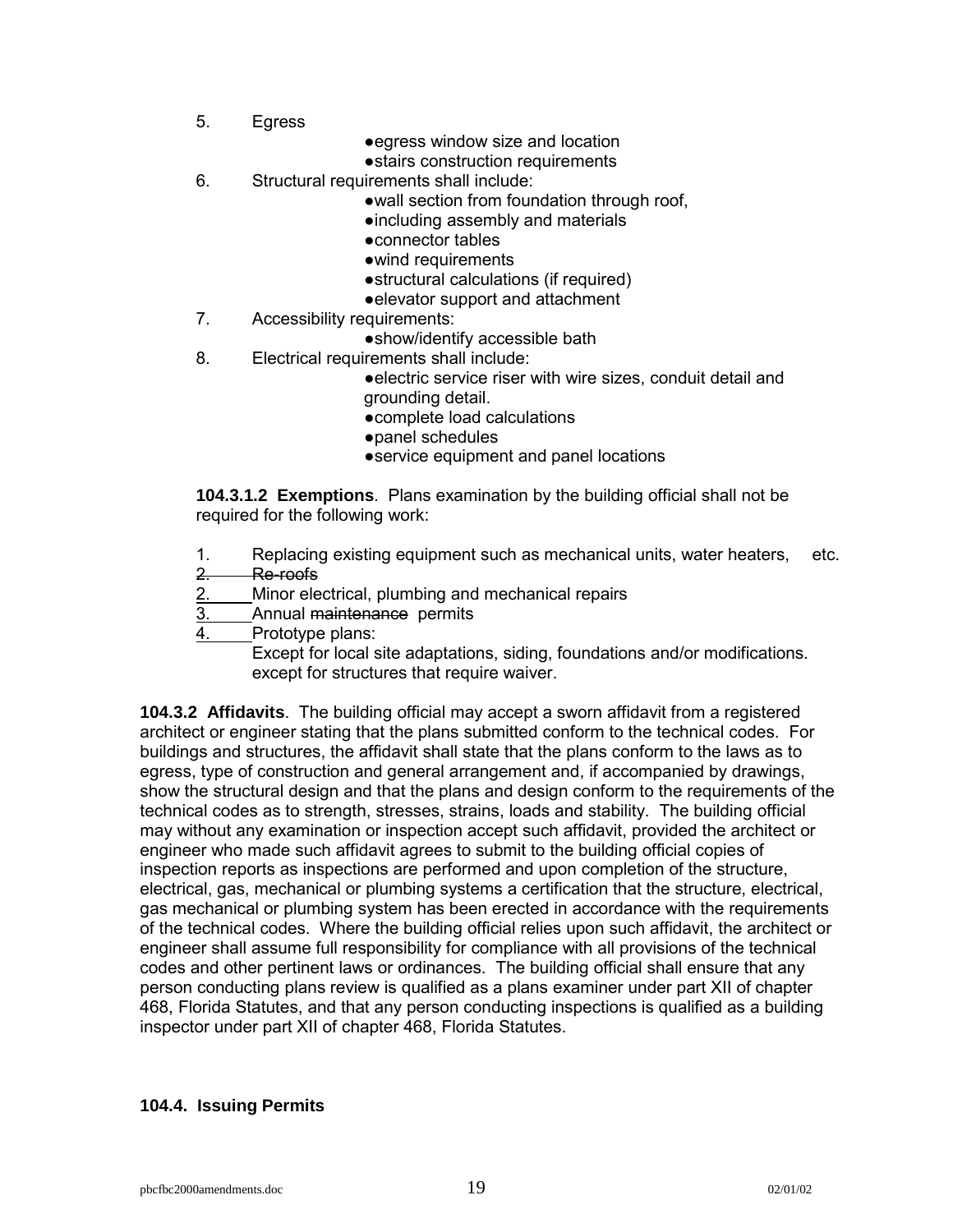#### **104.4.1 Action on Permits**

**104.4.1.1** The building official shall act upon an application for a permit without unreasonable or unnecessary delay. If the building official is satisfied that the work described in an application for a permit and the contract documents filed therewith conform to the requirements of the technical codes and other pertinent laws and ordinances, he shall issue a permit to the applicant. When authorized through contractual agreement with the School Board of Palm Beach County, in acting on applications for permits, the building official shall give first priority to any applications for the construction of, or addition or renovation to, any school or educational facility.

**104.4.1.2** If a state university, state community college, or public school district elects to use a local government's code enforcement offices, fees charged by counties and municipalities for enforcement of the *Florida Building Code* on buildings, structures, and facilities of state universities, state colleges, and public school districts shall not be more than the actual labor and administrative costs incurred for plans review and inspections to insure compliance with the code.

**104.4.1.3** No permit may be issued for any building construction, erection, alteration, modification, repair,. or addition unless the applicant for such permit provides to the enforcing agency which issues the permit any of the following documents which apply to the construction for which the permit is to be issued and which shall be prepared by or under the direction of an engineer registered under chapter 471 Florida Statutes:

1. Electrical documents for any new building or addition which requires an aggregate service capacity of 600 amperes (240 volts) or more on a residential electrical system or 800 amperes (240 volts) or more on a commercial or industrial electrical system and which costs more than \$50,000.

2. Plumbing documents for any new building or addition which requires a plumbing system with more than 250 fixture units or which costs more than \$50,000.

3. Fire sprinkler documents for any new building or addition which includes a fire sprinkler system which contains 50 or more sprinkler heads. A Contractor I, Contractor II, or Contractor IV, certified under s. 633.521, may design a fire sprinkler system of 49 or fewer heads and may design alteration of an existing fire sprinkler system if the alteration consists of the relocation, addition or deletion of not more than 49 heads, notwithstanding the size of the existing fire sprinkler system.

4. Heating, ventilation, and air-conditioning documents for any new building or addition which requires more than a 15-ton-per-system capacity which is designed to accommodate 100 or more persons or for which the system costs more than \$50,000. This paragraph does not include any document for the replacement of repair of an existing system in which the work does not require altering a structural part of the building or for work on a residential one-family, two-family, three-family or four-family structure.

An air conditioning system may be designed by an installing air-conditioning contractor certified under Chapter 489, Florida Statutes to serve any building or addition which is designed to accommodate fewer than 100 persons and requires an air-conditioning system with value of \$50,000 or less; and when a 15-ton-per-system or less is designed for a singular space of a building and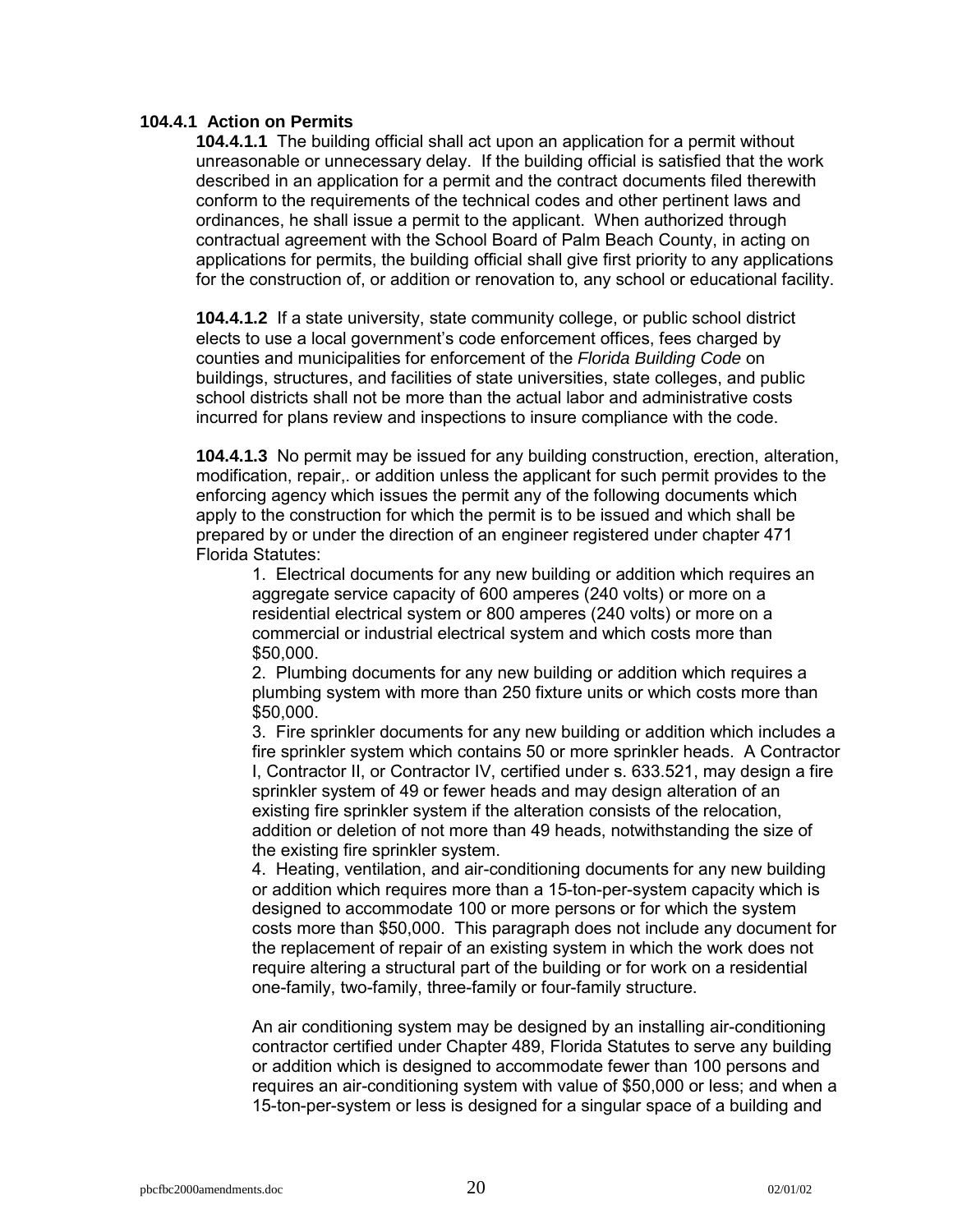15-ton system or less has an independent duct system. Systems not complying with the above require design documents that are to be sealed by a professional engineer.

- **Example 1:** When a space has two 10-ton systems with each having an independent duct system, the contractor may design these two systems since each unit (system is less than 15 tons.
- **Example 2:** Consider a small single story office building which consists 6individual offices where each office has a single three-ton package air conditioning heat pump. The six heat pumps are connected to a single water cooling tower. The cost of the entire heating, ventilation and air conditioning work is \$47,000 and the office building accommodates fewer than 100 persons. Because the six mechanical units are connected to a common water tower this is considered to be an 18-ton system. It therefore could not be designed by a mechanical or air conditioning contractor.

5. Any specialized mechanical, electrical, or plumbing document for any new building or addition which includes a medical gas, oxygen, steam, vacuum, toxic air filtration, halon, or fire detection and alarm system which costs more than \$5,000.

Documents requiring an engineer seal by this part shall not be valid unless a professional engineer who possesses a valid certificate of registration has signed, dated, and stamped such document as provided in s. 471.025 Florida Statutes.

**104.4.1.4** An enforcing authority may not issue a building permit for any building construction, erection, alteration, modification, repair or addition unless the permit either includes on its face or there is attached to the permit the following statement: ìNOTICE: In addition to the requirements of this permit, there may be additional restrictions applicable to this property that may be found in the public records of this county, and there may be additional permits required from other governmental entities such as planning, zoning, water management districts, state agencies, or federal agencies."

**104.4.1.5** A building permit for single-family residential dwelling must be issued within 30 working days of application therefore unless unusual circumstances require a longer time for processing the application or unless the permit application fails to satisfy the *Florida Building Code* or the enforcing agencyís laws or ordinances.

**104.4.2 Refusal to issue permit**. If the application for a permit and accompanying contract documents describing the work do not conform to the requirements of the technical codes or other pertinent laws or ordinances, the building official shall not issue a permit, but shall return the contract documents to the applicant with his refusal to issue such permit. Such refusal shall, when requested, be in writing and shall contain the reason for refusal.

**104.4.3 Identification of minimum premium policy**. Except as otherwise provided in Chapter 440, Workersí Compensation, every employer shall, as a condition to receiving a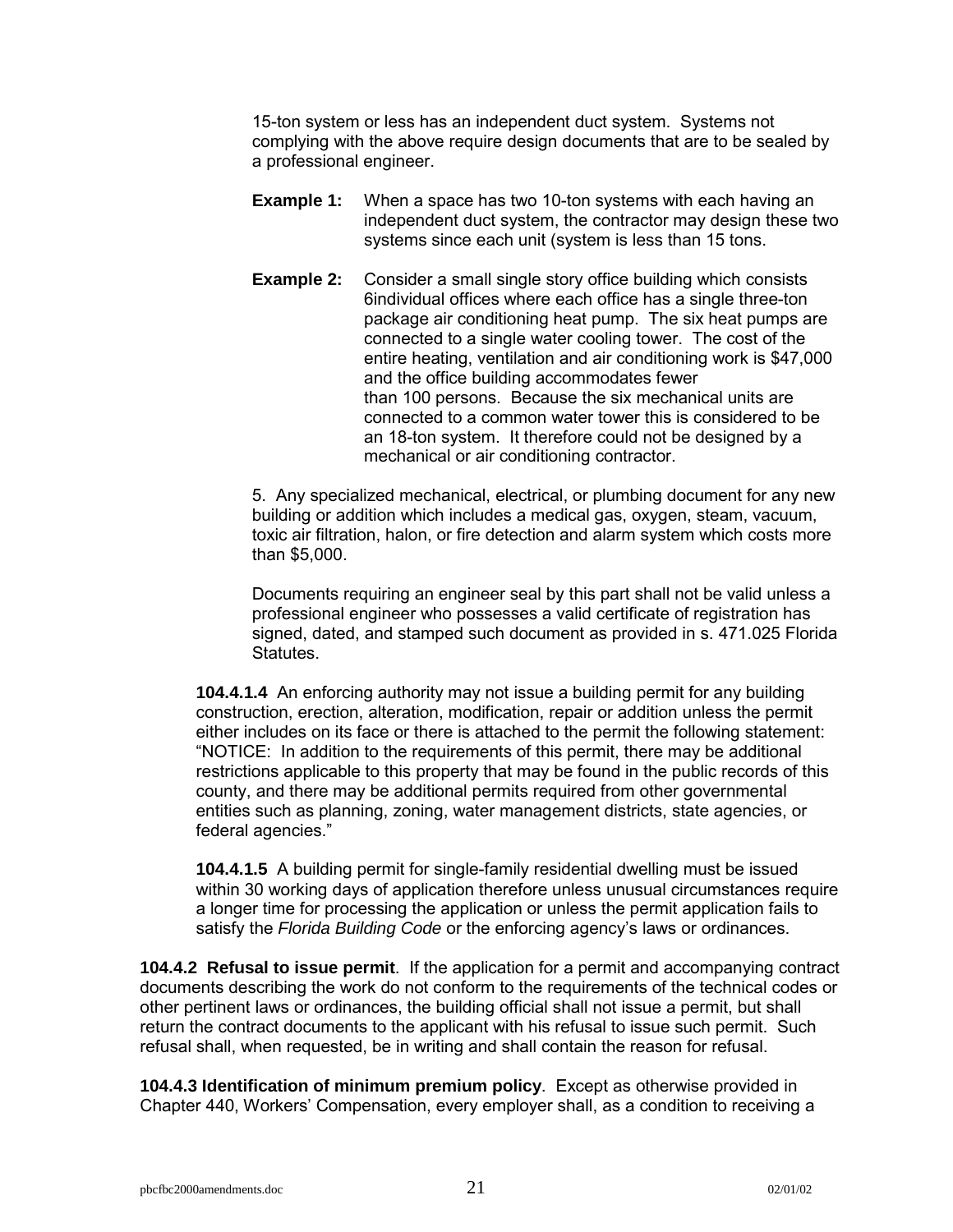building permit, show proof that it has secured compensation for its employees as provided in ss. 440.10 and 440.38, Florida Statutes.

**104.4.4 Asbestos Removal.** Moving, removal or disposal of asbestos-containing materials on a residential building where the owner occupies the building, the building is not for sale or lease, and the work is performed according to the owner-builder limitations provided in this paragraph. To qualify for exemption under this paragraph, an owner must personally appear and sign the building permit application. The permitting agency shall provide the person with a disclosure statement in substantially the following form:

# **Disclosure Statement**

State law requires asbestos abatement to be done by licensed contractors. you have applied for a permit under an exemption to that law. The exemption allows you, as the owner of the property, to act as your own asbestos abatement contractor even though you do not have a license. You must supervise the construction yourself. You may move, remove or dispose of asbestos-containing materials on a residential building where you occupy the building and the building is not for sale or lease, or the building is a farm outbuilding on your property. If yourself or lease such building within 1 year after the asbestos abatement is complete, the law will presume that you intended to sell or lease the property at the time the work was done, which is a violation of this exemption. You may not hire an unlicensed person as your contractor. Your work must be done according to all local, state and federal laws and regulations which apply to asbestos abatement projects. It is your responsibility to make sure that people employed by you have licenses required by state law and by county or municipal licensing ordinances.

# **104.4.5Special Foundation Permit**

When application for permit to erect or enlarge a building has been filed and pending issuance of such permit, the building official may, at his discretion, issue a special permit for the foundation only. The holder of such a special permit is proceeding at their own risk and without assurance that a permit for the remainder of the work will be granted, nor that corrections will not be required in order to meet the provisions of the technical codes.

# **104.5 Conditions of the permit.**

**104.5.1 Permit Intent.** A permit issued shall be construed to be a license to proceed with the work as permitted and not as authority to violate, cancel, alter, or set aside any of the provisions of the technical codes, nor shall issuance of a permit prevent the building official from thereafter requiring a correction of errors in plans, construction, or violations of this code. Every permit issued shall become invalid unless the work authorized by such permit is commenced within 6 months after its issuance, or if the work authorized by such permit is suspended or abandoned for a period of 6 months after the time the work is commenced, as evidenced by lack of inspection requests or file activity. Nothing herein shall prohibit the building official from setting policies accepting documented proof of on site progress for file activity.

**104.5.1.1** If work has commenced and the permit is revoked, becomes null and void, or expires because of lack of progress or abandonment, a new permit covering the proposed construction shall be obtained before proceeding with the work.

**104.5.1.2** If a new permit is not obtained within 180 days from the date the initial permit became null and void, the building official is authorized to require that any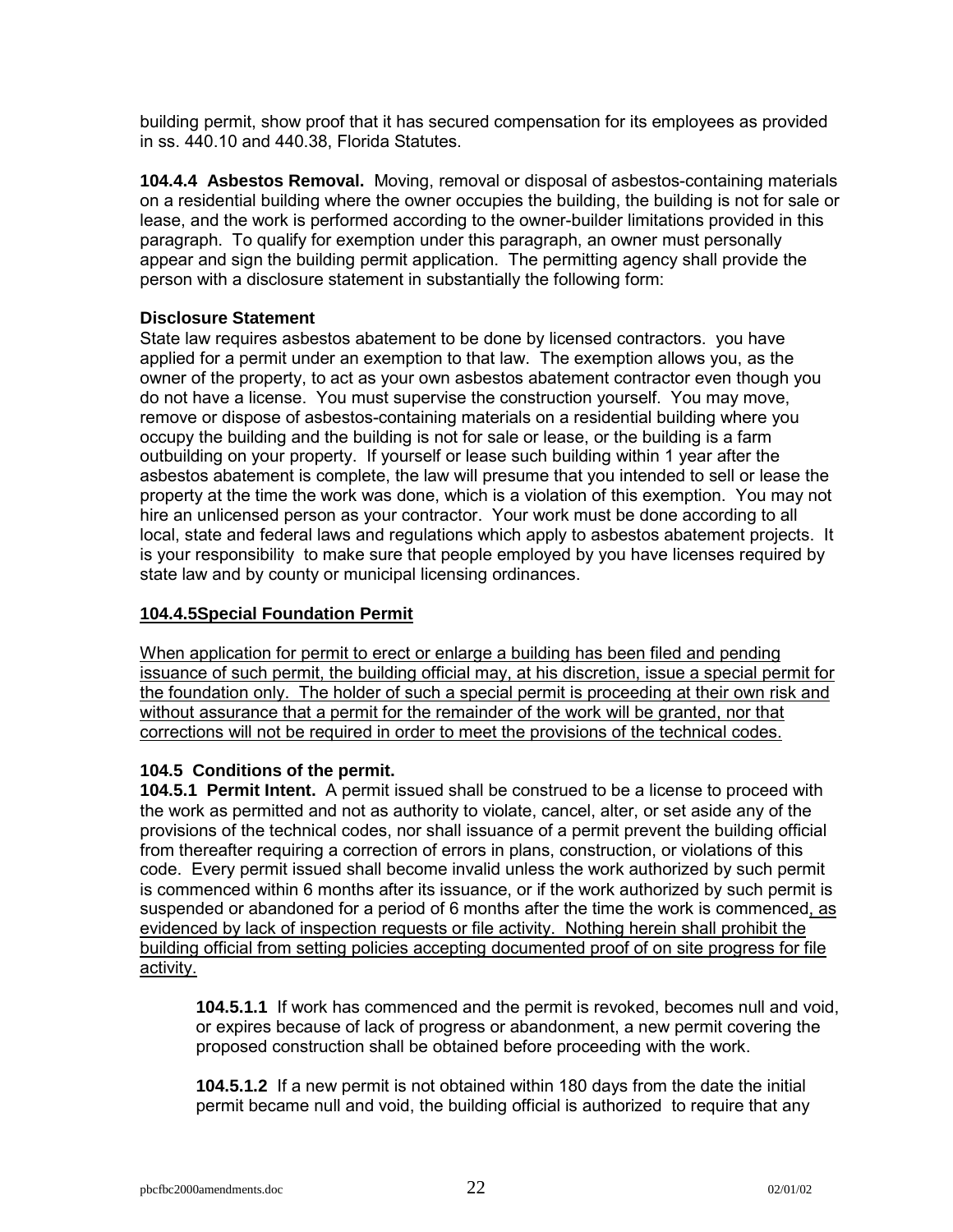work which has been commenced or completed be removed from the building site. Orders of removal are appealable to the Construction Board of Adjustments and Appeals within thirty days of receipt of the order. The power to order removal of unpermitted work is supplemental to the power to demolish unsafe structures under Section 103.5 of this Section, as well as the power to seek injunctive relief, as provided for in Section 553.83, F.S. Alternately, a new permit may be issued on application, providing the work in place and required to complete the structure meets all applicable regulations in effect at the time the initial permit became null and void and any regulations which may have become effective between the date of expiration and the date of issuance of the new permit.

**104.5.1.3** Work shall be considered to be in active progress when the permit has received an approved inspection within 180 days. This provision shall not be applicable in case of civil commotion or strike or when the building work is halted due directly to judicial injunction, order or similar process.

**104.5.1.4** The fee for renewal re-issuance and extension of a permit shall be set forth by the administrative authority.

**104.5.2 Permit issued on basis of an affidavit**. Whenever a permit is issued in reliance upon an affidavit or whenever the work to be covered by a permit involves installation under conditions which, in the opinion of the building official, are hazardous or complex, the building official shall require that the architect or engineer who signed the affidavit or prepared the drawings or computations shall supervise such work. In addition, they shall be responsible for conformity to the permit, provide copies of inspection reports as inspections are performed, and upon completion make and file with the building official written affidavit that the work has been done in conformity to the reviewed plans and with the structural provisions of the technical codes. In the event such architect or engineer is not available, the owner shall employ in his stead a competent person or agency whose qualifications are reviewed by the building official. Any person not properly licensed as an engineer or architect conducting plans review is qualified as a plans examiner under part XII of Chapter 468, Florida Statutes and any person not properly licensed as an engineer or architect conducting inspections shall be qualified as a building inspector under Part XII of Chapter 468, Florida Statutes.

**104.5.3 Plans.** When the building official issues a permit, the building official shall endorse, in writing or by stamp, both sets of reviewed plans "Reviewed for Code Compliance". One set of reviewed drawings shall be retained by the building official and the other set shall be returned to the applicant. The permit drawings shall be kept at the site of work and shall be open to inspection by the building official or his authorized representative.

**104.5.4 Work starting before permit issuance.** Upon written request of owner and contractor, and with prior approval of the building official, the scope of work delineated in an accepted building permit application and plans, on interior remodeling only, may be started prior to the final approval and issuance of the permit. Any such work completed is entirely at risk of the permit applicant and owner, and the work shall not proceed past the first required inspection.

**104.6 Fees.**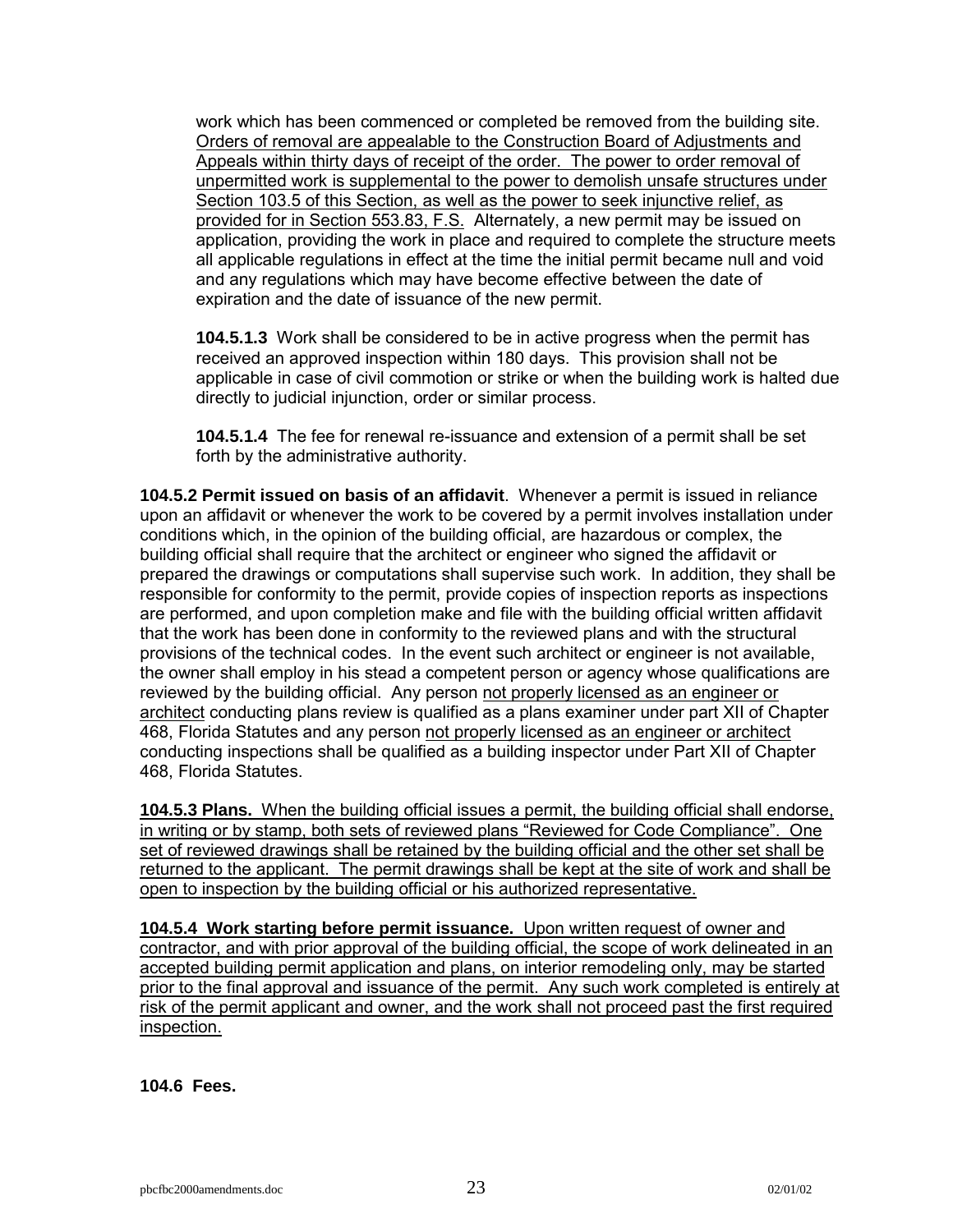**104.6.1 Prescribed fees**. A permit shall not be issued until fees authorized under s. 553.80 Florida Statutes have been paid. Nor shall an amendment to a permit be released until the additional fee, if any, due to an increase in the estimated cost of the building, structure, electrical, plumbing, mechanical or gas systems has been paid. Fees shall be set by Ordinance to fully recoup cost of enforcing this code only.

**104.6.2 Work Commencing Before Permit Issuance.** Any person who commences any work on a building, structure, electrical, gas, mechanical or plumbing system before obtaining the necessary permits shall be subject to a penalty of 100 percent of the usual permit fee in addition to the required permit fees, plus penalty fees up to 300 percent of the usual permit fee, as decided by the building official.

**104.6.3 Accounting**. The building official shall keep a permanent and accurate accounting of all permit fees and other monies collected, the names of all persons upon whose account the same was paid, along with the date and amount thereof.

**104.6.4 Schedule of Permit Fees.** On all buildings, structures, electrical, plumbing, mechanical and gas systems or alterations requiring a permit, a fee for each permit shall be paid as required at the time of filing application, in accordance with the schedule as established by the applicable governing authority.

**104.6.5 Building Permit Valuation.** If, in the opinion of the building official, the claimed valuation of building, alteration, structure, electrical, gas, mechanical or plumbing systems appears to be underestimated on the application, the permit shall be denied, unless the applicant can show detailed estimates, and/or bona fide signed contracts (excluding land value) to meet the approval of the building official. For permitting purposes, valuation of buildings and systems shall be total replacement value to include structural, electric, plumbing, mechanical, interior finish, normal site work (excavation and backfill for buildings), architectural and design fees, overhead and profit; excluding only land value. Valuation references may include the latest published date of national construction cost analysis services (Marshall-Swift, Means, etc.) with regional adjustments for location (Southern Building Code Congress International).

# **105 INSPECTIONS**

**105.1 Reserved Existing Building Inspections.** Before issuing a permit, the building official may examine or cause to be examined any building, electrical, gas, mechanical, or plumbing systems for which an application has been received for a permit to enlarge, alter, repair, move, demolish, install, or change the occupancy. He/she may inspect the buildings, structures, electrical, gas, mechanical and plumbing systems, from time to time, before, during and upon completion of the work for which a permit was issued. He/she shall make a record of every such examination and inspection and of all observed violations of the technical codes. Additional regulations in Chapter 34 of this code may apply.

**105.2 Reserved Manufacturers And Fabricators.** When deemed necessary by the building official, he/she shall make, or cause to be made, an inspection of materials or assemblies at the point of manufacture or fabrication. A record shall be made of every such examination and inspection and of all violations of the technical codes.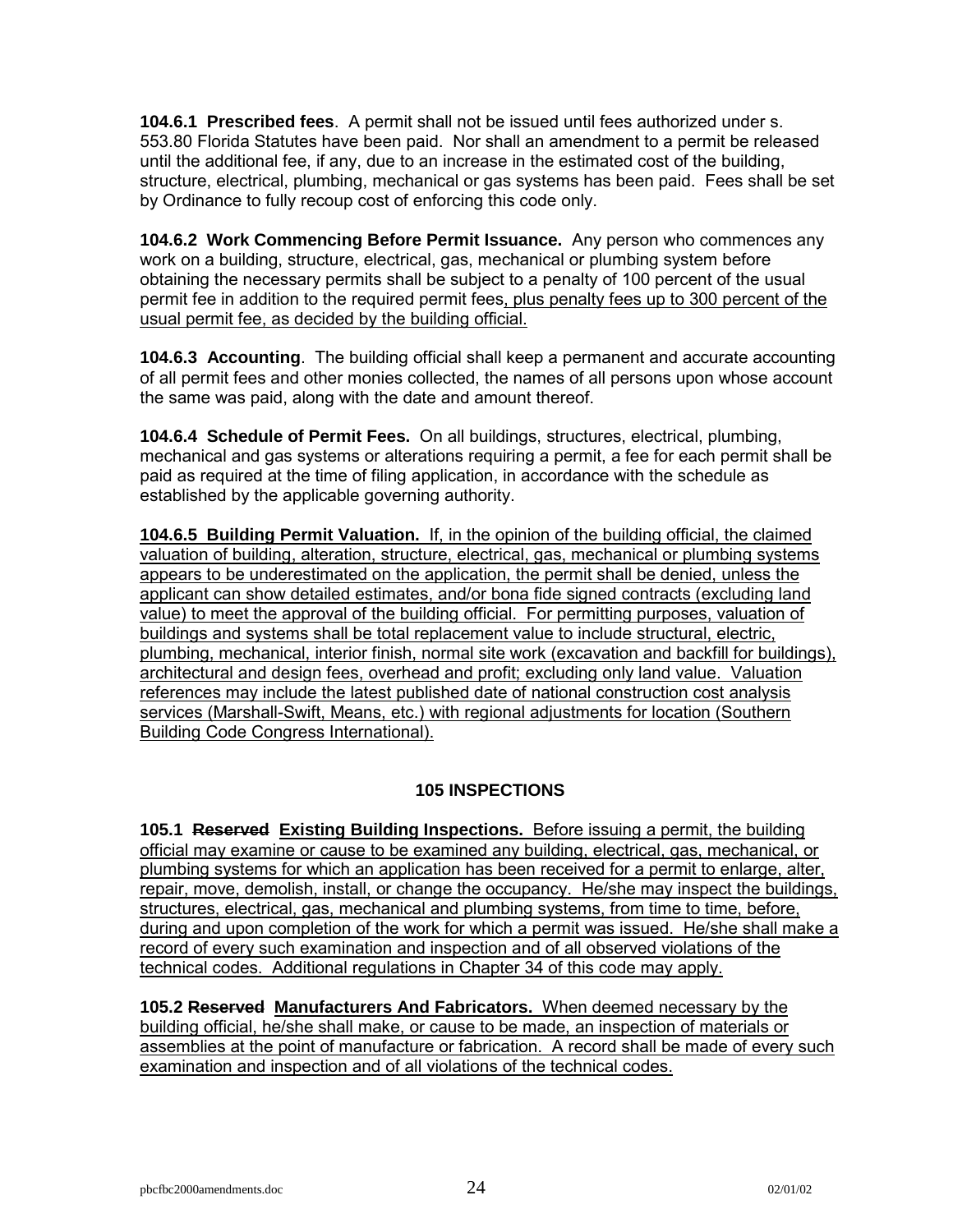**105.3 Reserved Resident Inspection Services.** The building official may make, or cause to be made by others, the inspections required by Section 105. He/she may accept reports of inspectors of recognized inspection services, provided that after investigation he/she is satisfied as to their qualifications and reliability. A certificate called for by any provision of the technical codes shall not be based on such reports unless the same are in writing and certified by a responsible officer of such service. The building official may require the owner to employ an inspection service in the following instances:

1. for buildings or additions of Type I or Type II construction

2. for all major structural alterations

3. where the concrete design is based on compressive strength (f 'c) in excess of 3000 pounds per square inch

4. for pile driving

5. for buildings with area greater than 20,000 square foot

6. for buildings more than 2 stories in height

7. for buildings and structures of unusual design or methods of construction

Such inspectors shall be present at all times that work is underway on the structural work. Such inspectors shall be a registered architect, or engineer, or a person licensed under Chapter 468, Part XII, Florida Statutes. Such inspectors shall submit weekly progress reports including the daily inspections to the building official, and including a code compliance opinion of the Resident Inspector.

At the completion of the construction work or project, such inspectors shall submit a certificate of compliance to the building official, stating that the work was done in compliance with this code and in accordance with the permitted drawing. Final inspection shall be made by the building official before a Certificate of Occupancy or Certificate of Completion is issued; and confirmation inspections may be made at any time to monitor activities and resident inspectors.

**105.4 Inspections prior to issuance of Certificate of Occupancy or Completion.** The building official shall inspect or cause to be inspected, at various intervals, all construction or work for which a permit is required, and a final inspection shall be made of every building, structure, electrical, gas, mechanical or plumbing system upon completion, prior to the issuance of the Certificate of Occupancy or Certificate of Completion. In performing inspections, the building official shall give first priority to inspections of the construction, addition, or renovation to, any facilities owned or controlled by a state university, state community college or public school district.

**105.5 Posting of permit.** Work requiring a permit shall not commence until the permit holder or his agent posts the permit card in a conspicuous place on the premises. The permit shall be protected from the weather and located in such position as to permit the building official or representative to conveniently make the required entries thereon. This permit card shall be maintained in such position by the permit holder until the Certificate of Occupancy or Completion is issued by the building official.

**105.6 Required inspections.** The building official, upon notification from the permit holder or his agent, shall make the following inspections, and such other inspections as deemed necessary, and shall either release that portion of the construction or shall notify the permit holder or his agent of any code violations which must be corrected in order to comply with the technical codes. The building official shall determine the timing and sequencing of when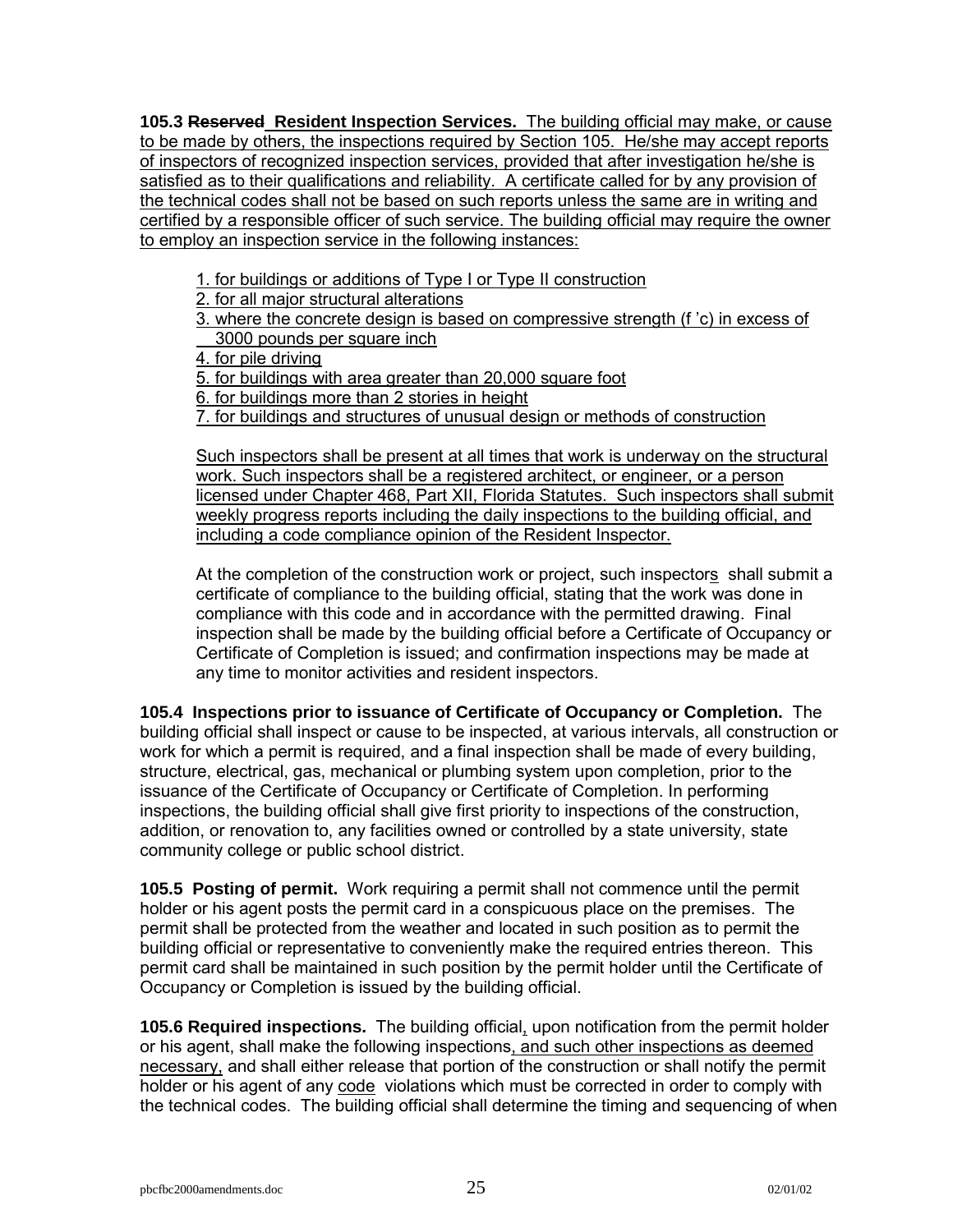inspections occur and what elements are inspected at each inspection. A complete survey, or special purpose survey may be required before an inspection is approved.

#### **Building**

- 1. Foundation inspection: To be made after trenches are excavated and forms erected and shall at a minimum include the following building components:
- stem-wall
- monolithic slab-on-grade
- **illuming/pile caps**
- interest footers/grade beams
- 2. Framing inspection: To be made after the roof, all framing, fire blocking and bracing is in place, all concealing wiring, all pipes, chimneys, ducts and vents are complete and shall at a minimum include the following building components:
- window/door framing
- **•** vertical cells/columns
- . **Intel/tie beams (including truss layout drawings)**
- framing/trusses/bracing/connectors
- **induction** draft stopping/fire blocking
- Curtain wall framing
- **Example in energy insulation**
- accessibility
- 3. Sheathing inspection: To be made either as part of a dry-in inspection or done separately at the request of the contractor after all roof and wall sheathing and fasteners are complete and shall at a minimum include the following building components:
- Troof sheathing
- **Wall sheathing**
- Sheathing fasteners
- roof/wall dry-in.
- 4. Roofing inspection: Shall at a minimum include the following building components:
- dry-in
- insulation
- **The roof coverings**
- flashing.
- 5. Final inspection: After the building is completed and ready for occupancy.
- 6. Swimming pool inspection:
	- First inspection to be made after excavation and installation of reinforcing steel, bonding and main drain and prior to placing of concrete.
- Perimeter plumbing
- **Pool Deck (including soil reports as applicable, paver type decks, or special** perimeter footings or deck features)
- Final Electric prior to filling with water
- Final Permanent Barrier prior to filling with water
- Final inspection to be made when the swimming pool is complete and all required enclosure requirements are in place
- **Final Gas (if applicable)**
- 7. Storm Shutter Inspection
	- To insure compliance to Section 1606.1.4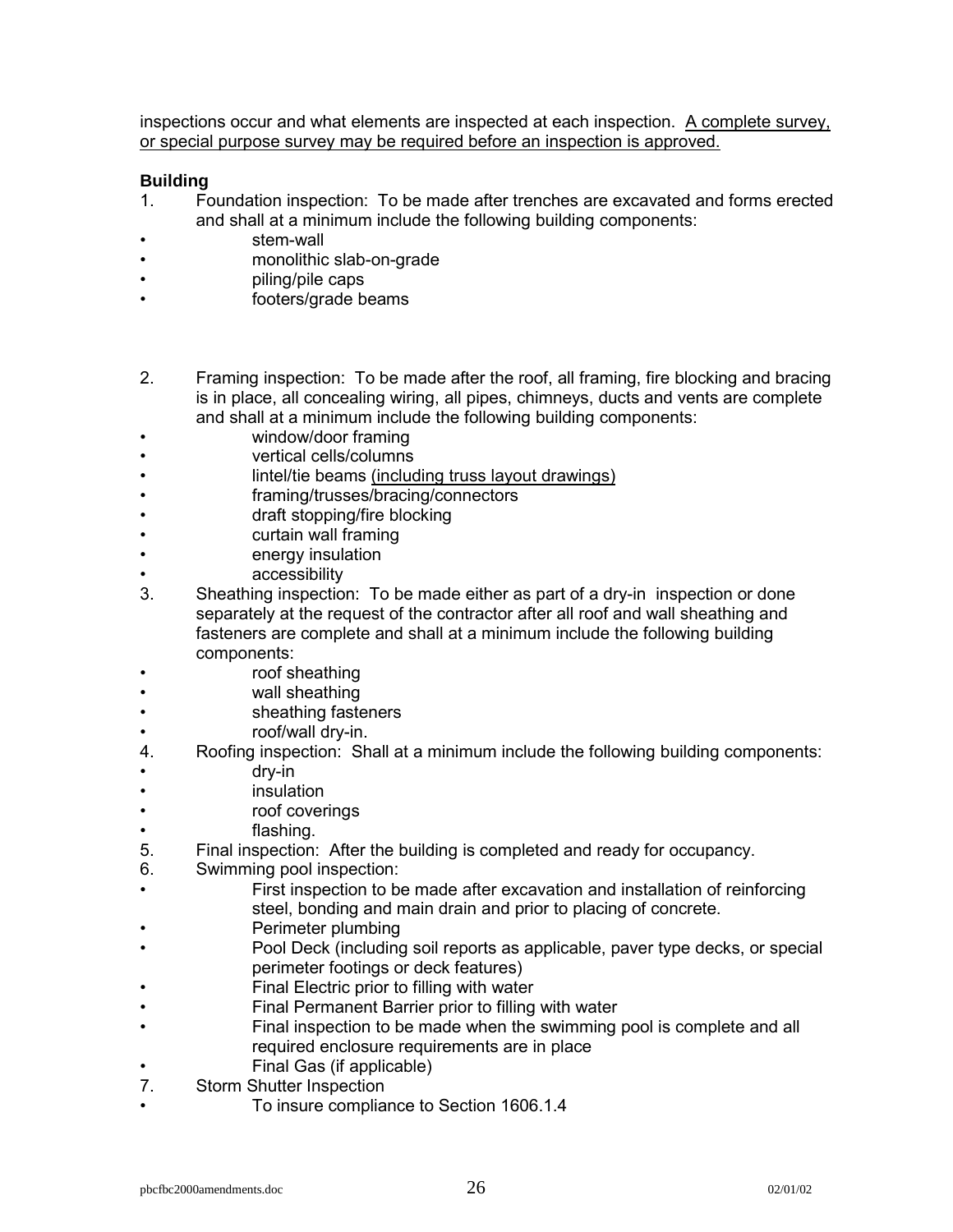- 8. Demolition Inspections:
- First inspection to be made after all utility connections have been disconnected and secured in such manner that no unsafe or unsanitary condition shall exit during or after demolition operations.
- Final inspection to be made after all demolition work is completed.

# **Electrical**

- 1. Underground inspection: To be made after trenches or ditches are excavated, conduit or cable installed, and before any backfill is put in place.
- 2. Rough-In inspection: To be made after the roof, framing, fireblocking and bracing is in place and prior to the installation of wall or ceiling membranes.
- 3. Low Voltage: To be made for security, alarm, elevator, and special uses prior to being covered from view.
- 4. Final inspection: To be made after the building is complete, all required electrical fixtures are in place and properly connected or protected, and the structure is ready for occupancy.

#### **Plumbing**

- 1. Underground inspection: To be made after trenches or ditches are excavated, piping installed, and before any backfill is put in place.
- 2. Rough-In inspection: To be made after the roof, framing, fireblocking and bracing is in place and all soil, waste and vent piping is complete, and prior to this installation of wall or ceiling membranes.
- 3. Final inspection: To be made after the building is complete, all plumbing fixtures are in place and properly connected, and the structure is ready for occupancy.

**Note:** See Section 312 of the *Florida Building Code, Plumbing* for required tests.

#### **Mechanical**

- 1. Underground inspection: To be made after trenches or ditches are excavated, underground duct and fuel piping installed, and before any backfill is put in place.<br>2. Rough-In inspection: To be made after the roof framing, fireblocking and bracing
- 2. Rough-In inspection: To be made after the roof framing, fireblocking and bracing are in place and all ducting, and other concealed components are complete , and prior to the installation of wall or ceiling membranes.
- 3. Final inspection: To be made after the building is complete, the mechanical system is in place and properly connected, and the structure is ready for occupancy.

#### **Gas**

1. Rough piping inspection: To be made after all new piping authorized by the permit has been installed, and before any such piping has been covered or concealed or any

fixtures or gas appliances have been connected.

- 2. Final piping inspection: To be made after all piping authorized by the permit has been installed and after all portions which are to be concealed by plastering or otherwise have been so concealed, and before any fixtures or gas appliances have been connected. This inspection shall include a pressure test.
- 3. Final inspection: To be made on all new gas work authorized by the permit and such portions of existing systems as may be affected by new work or any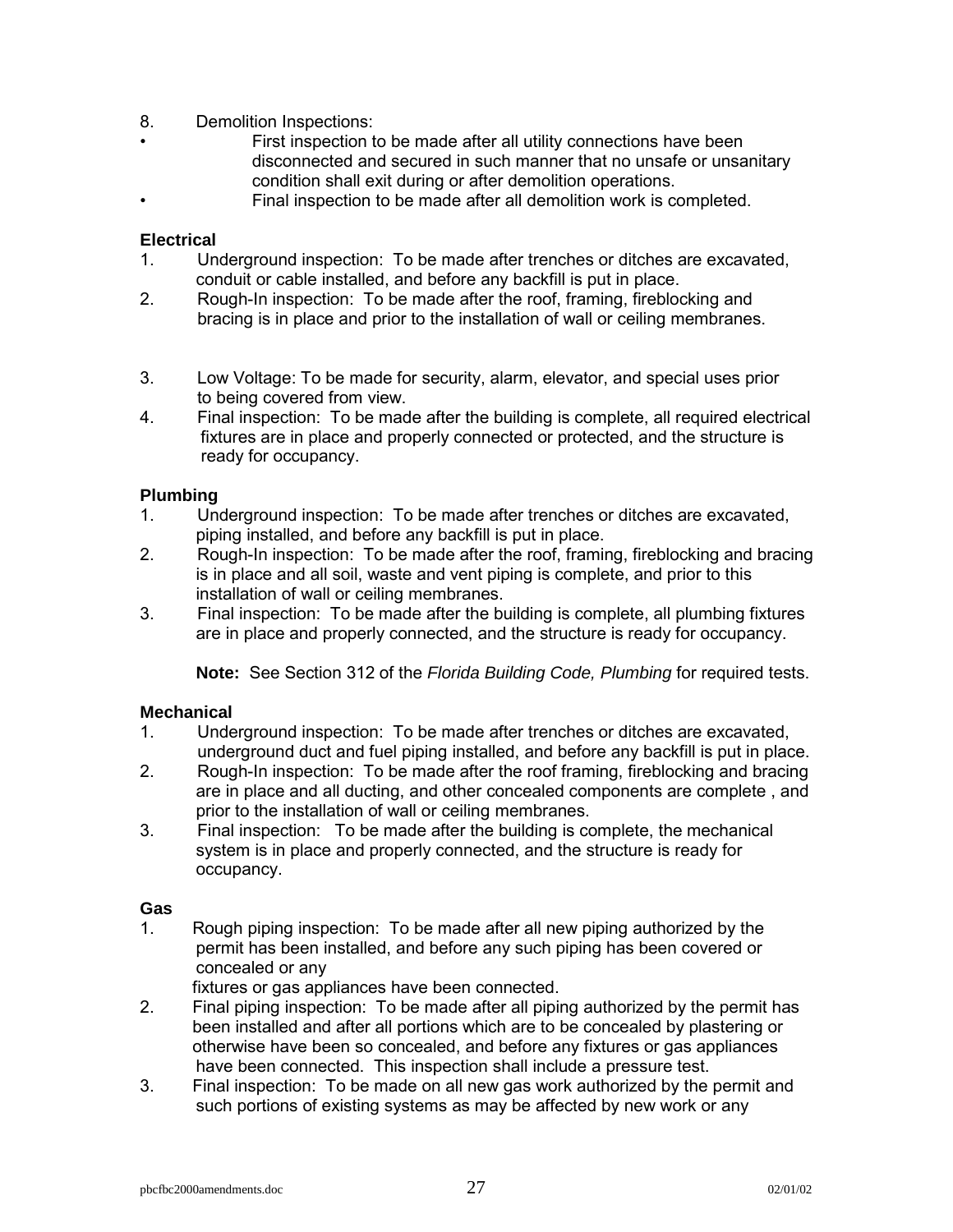changes, to insure compliance with all the requirements of this code and to assure that the installation and construction of the gas system is in accordance with reviewed plans.

**105.7 Written release.** Work shall not be done on any part of a building, structure, electrical, gas, mechanical or plumbing system beyond the point indicted in each successive inspection without first obtaining a written release from the building official. Such written release shall be given only after an inspection has been made of each successive step in the construction or installation as indicated by each of the foregoing three inspections.

**105.8 Reinforcing steel and structural frames.** Reinforcing steel or structural frame work of any part of any building or structure shall not be covered or concealed without first obtaining a release from the building official.

**105.9 Plaster fire protection.** In all buildings where plaster is used for fire protection purposes, the permit holder or his agent shall notify the building official after all lathing and backing is in place. Plaster shall not be applied until the release from the building official has been received.

**105.10 Fire resistant joints and penetrations.** The protection of joints and penetrations in required fire resistant construction assemblies shall not be covered or concealed from view without first obtaining a release from the building official.

**105.11 Termites.** Building components and building surroundings required to be protected from termite damage in accordance with 1503.4.4, 1804.6.2.7, 1916.7.5, 2303, 2304 or 2603.3, specifically required to be inspected for termites in accordance with 1816 shall not be covered or concealed until the release from the building official has been received.

**105.12 Shoring.** For threshold buildings, shoring and associated formwork or falsework shall be designed and inspected by a Florida Licensed Professional Engineer, employed by the permit holder or subcontractor, prior to any required mandatory inspections by the Threshold Building Inspector.

# **105.13 Threshold Building**

**105.13.1** The enforcing agency shall require a special inspector to perform structural inspections on a threshold building pursuant to a structural inspection plan prepared by the engineer or architect of record. The structural inspection plan must be submitted to the enforcing agency prior to the issuance of a building permit for the construction of a threshold building. The purpose of the structural inspection plans is to provide specific inspection procedures and schedules so that the building can be adequately inspected for compliance with the permitted documents.

**105.13.2** The special inspector shall inspect the shoring and reshoring for conformance to the shoring and reshoring plans submitted to the enforcing agency. A fee simple title owner of a building which does not meet the minimum size, height, occupancy, occupancy classification or number-of-stories criteria which would result in classification as a threshold building under s. 553.71(7) Florida Statutes, may designate such building as a threshold building, subject to more than the minimum number of inspections required by the *Florida Building Code, Building.*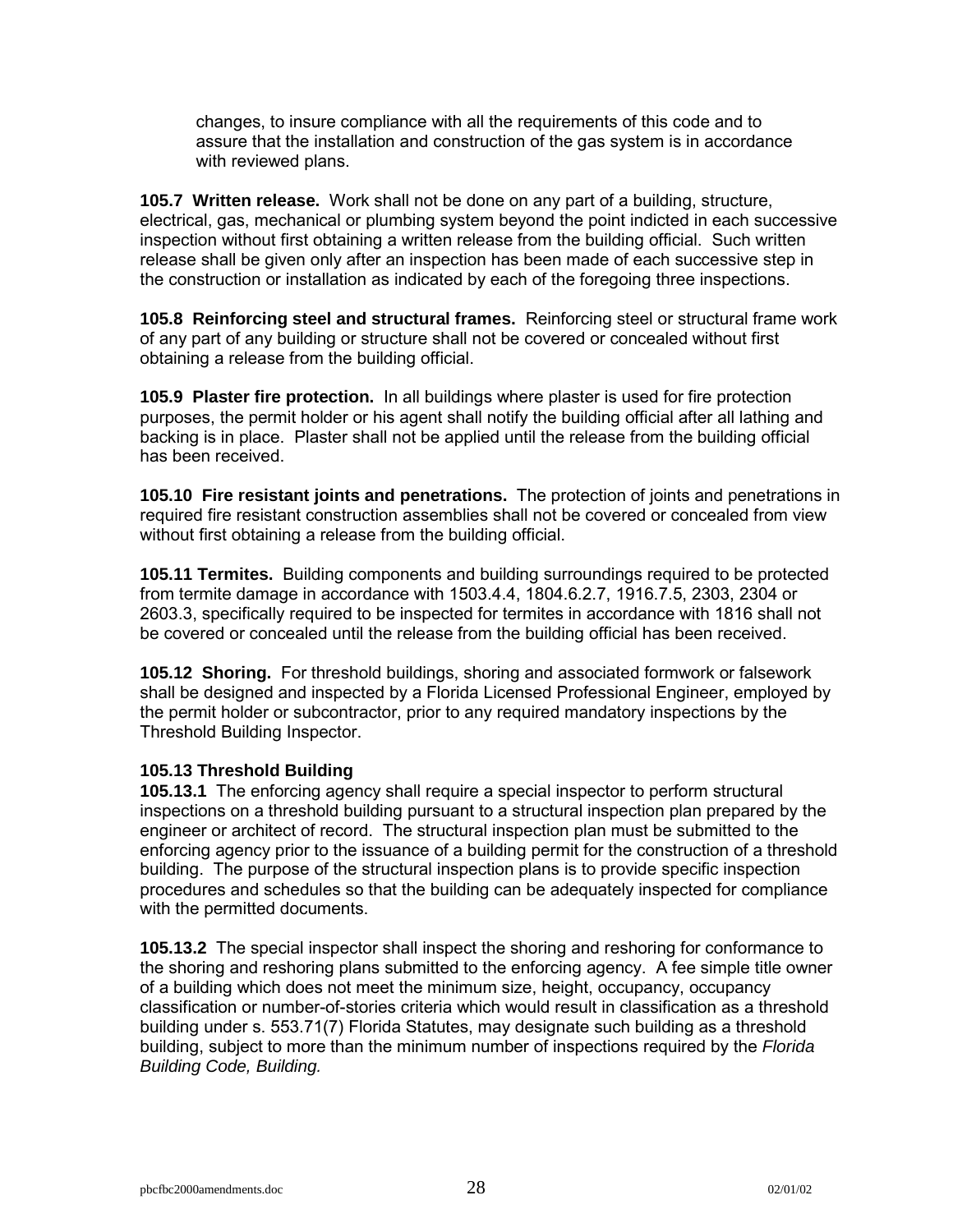**105.13.3** The fee owner of a threshold building shall select and pay all costs of employing a special inspector, but the special inspector shall be responsible to the enforcement agency. The inspector shall be a person certified, licensed or registered under chapter 471 Florida Statutes as an engineer or under chapter 481 Florida Statutes as an architect, to conduct inspections of threshold buildings.

**105.13.4** Each enforcement agency shall require that, on every threshold building:

**105.13.4.1** The special inspector, upon completion of the building and prior to the issuance of a certificate of occupancy, file a signed and sealed statement with the enforcement agency in substantially the following form: "To the best of my knowledge and belief, the above-described construction of all structural load-bearing components complies with the permitted documents, and the shoring and re-shoring conforms to the shoring and re-shoring plans submitted to the enforcement agency."

**105.13.4.2** Any proposal to install an alternate structural product or system to which building codes apply be submitted to the enforcement agency for review for compliance with the codes and made part of the enforcement agency's recorded set of permit documents.

**105.13.4.3** All shoring and re-shoring procedures, plans and details be submitted to the enforcement agency for record keeping. Each shoring and re-shoring installation shall be supervised, inspected and certified to be in compliance with the shoring documents by the contractor.

**105.13.4.4** All plans for the building which are required to be signed and sealed by the architect or engineer of record contain a statement that, to the best of the architectís or engineerís knowledge, the plans and specifications comply with the applicable fire-safety standards as determined by the local authority in accordance with this section and 633 Florida Statutes.

**105.13.5** No enforcing agency may issue a building permit for construction of any threshold building except to a licensed general contractor, as defined in s. 489.105(3)(a) Florida Statutes, or to a licensed building contractor, as defined in s. 489.105(3)(b) Florida Statutes, within the scope of her or his license. The named contractor to whom the building permit is issued shall have the responsibility for supervision, direction, management and control of the construction activities on the project for which the building permit was issued.

**105.13.6** The building department may allow a special inspector to conduct the minimum structural inspection of threshold buildings required by this code, s.553.73, FS., without duplicative inspection by the building department. The building official is responsible for ensuring that any person conducting inspections is qualified as a building inspector under Part XII of chapter 468, Florida Statutes, or certified as a special inspector under chapter 471 or chapter 481, Florida Statutes. Inspections of threshold buildings required by s. 553.79(5), Florida Statutes, are in addition to the minimum inspections required by this code.

**105.14 Failure To Obtain Required Inspections.** In the event that required inspections are not obtained and approved prior to work being covered, the cost of forensic, after-thefact investigations, testing, certification or additional fees necessary to document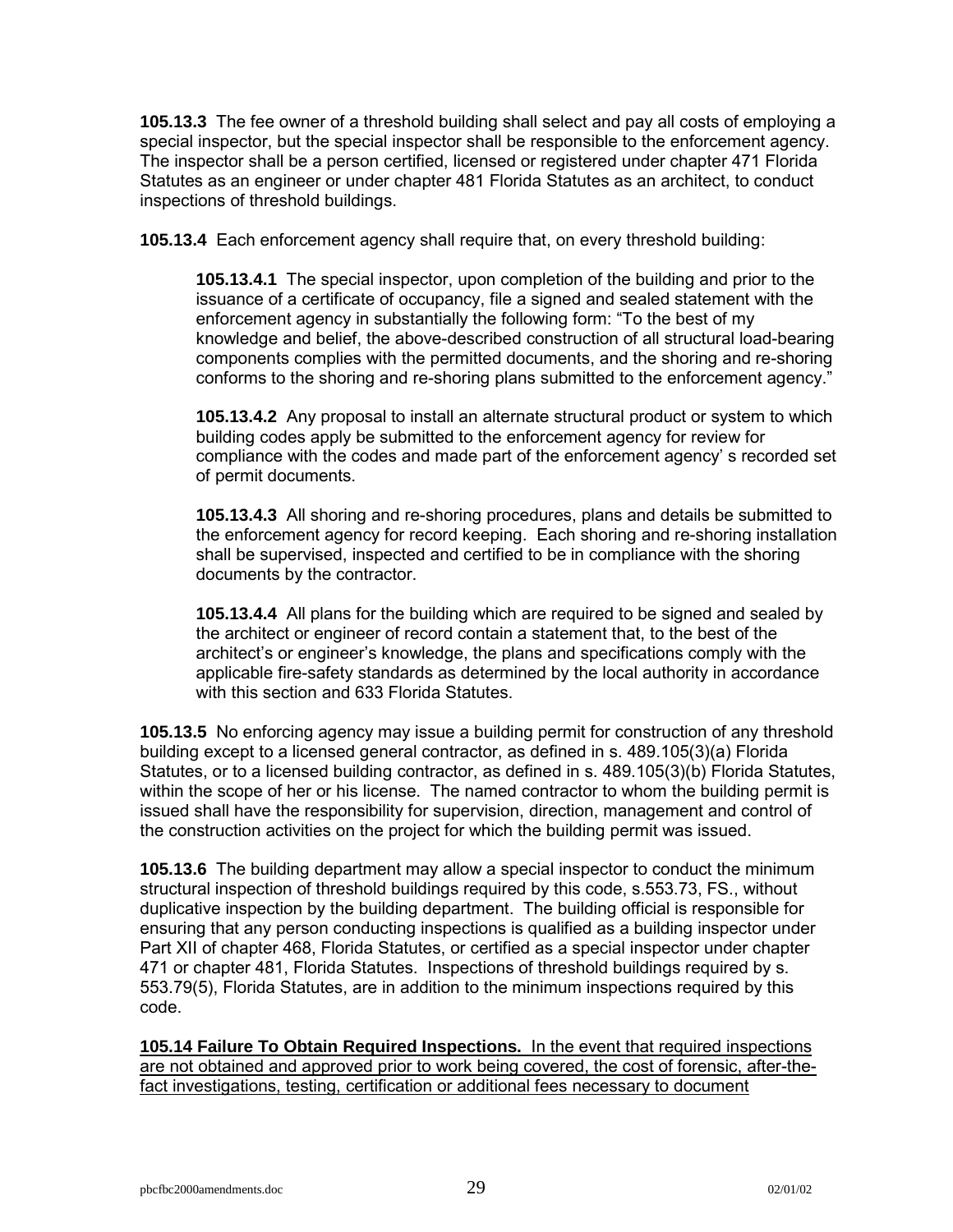compliance with technical codes to the satisfaction of the building official, shall be borne by the permit holder or owner.

# **SECTION 106 CERTIFICATES**

# **106.1 Certificate of Occupancy**

**106.1.1 Building occupancy.** A new building shall not be occupied or a change made in the occupancy, nature or use of a building or part of a building until after the building official has issued a certificate of occupancy. Said certificate shall not be issued until all required electrical, gas, mechanical, plumbing and fire protection systems have been inspected for compliance with the technical codes and other applicable laws and ordinances and released by the building official.

**106.1.2 Issuing Certificate of Occupancy.** Upon completion of construction of a building or structure and installation of electrical, gas, mechanical and plumbing systems in accordance with the technical codes, reviewed plans and specifications, and after the final inspection, the building official shall issue a certificate of occupancy stating the nature of the occupancy permitted, the number of persons for each floor when limited by law, and the allowable load per square foot for each floor in accordance with the provisions of this code.

**106.1.3 Temporary/Partial occupancy.** A temporary, or partial, certificate of occupancy may be issued for a portion or portions of a building which may safely be occupied prior to final completion of the building.

**106.2 Certificate of Completion.** A certificate of completion is proof that a structure or system is complete and for certain types of permits is released for use and may be connected to a utility system. This certificate does not grant authority to occupy or connect a building, such as a shell building, prior to the issuance of a certificate of occupancy.

#### **106.3 Service utilities**

**106.3.1 Connection of service utilities.** No person shall make connections from a utility source of energy, fuel or power to any building or system which is regulated by the technical codes for which a permit is required, until released by the building official and a certificate of occupancy or completion is issued.

**106.3.2 Temporary connection.** The building official may authorize the temporary connection of the building or system to the utility source of energy, fuel, or power for the purpose of testing building service systems or for use under a temporary certificate of occupancy.

**106.3.3 Authority to disconnect service utilities.** The building official shall have the authority to authorize disconnection of utility service to the building, structure or system regulated by the technical codes in case of emergency where necessary to eliminate an immediate hazard to life or property. The building official shall notify the serving utility, and whenever possible the owner and occupant of the building, structure or service system of the decision to disconnect prior to taking such action. If not notified prior to disconnecting, the owner or occupant of the building, structure or service system shall be notified in writing, as soon as practical thereafter. Should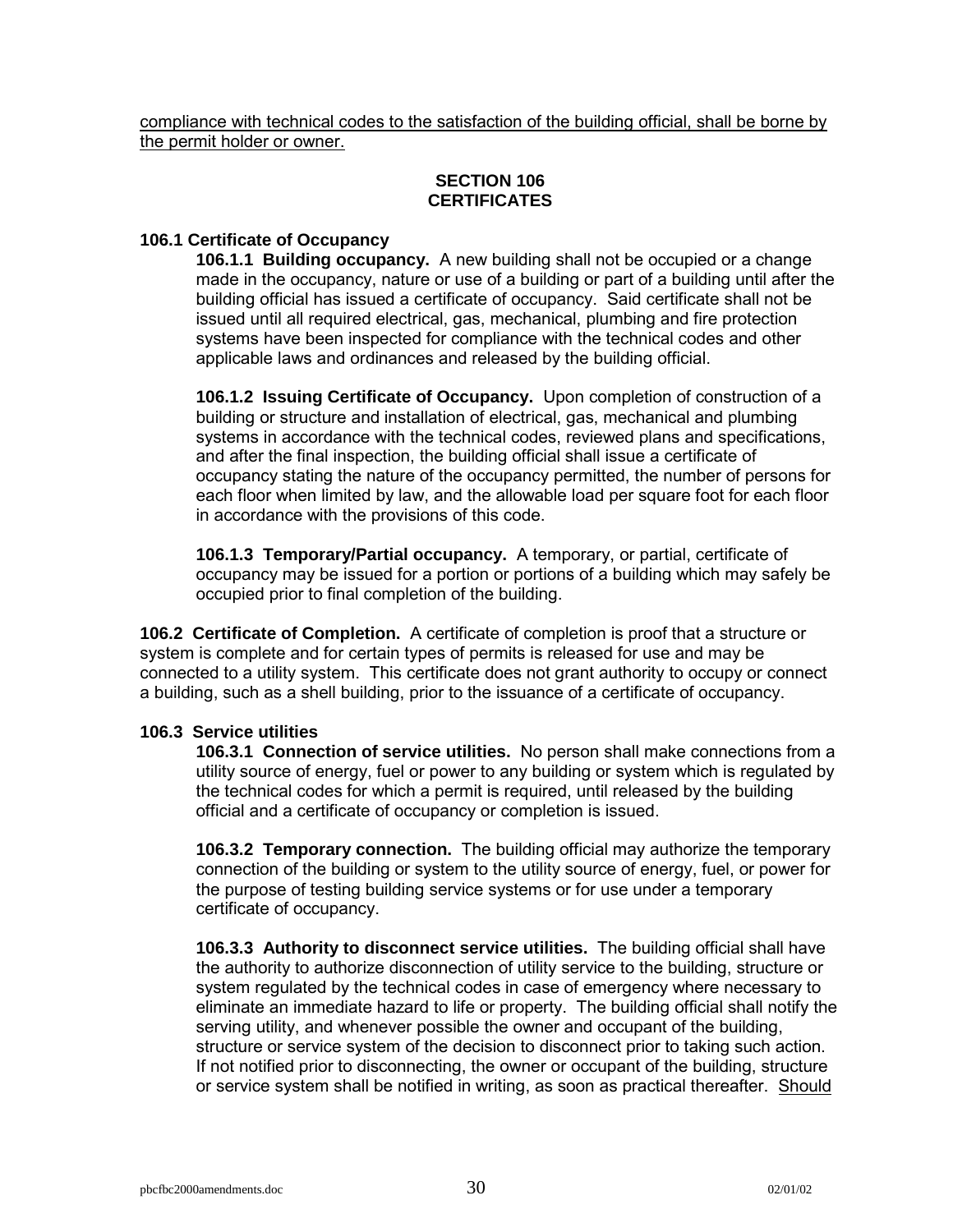conditions arise which indicate a potential unsafe circumstance, the building official may inform the serving utility and owner of them

# **106.4 Posting floor loads.**

**106.4.1 Occupancy.** An existing or new building shall not be occupied for any purpose which will cause the floors thereof to be loaded beyond their safe capacity.

**106.4.2 Storage and factory-industrial occupancies.** It shall be the responsibility of the owner, agent, proprietor or occupant of Group S and Group F occupancies, or any occupancy where excessive floor loading is likely to occur, to employ a competent architect or engineer in computing the safe load capacity. All such computations shall be accompanied by an affidavit from the architect or engineer stating the safe allowable floor load on each floor in pounds per square foot uniformly distributed. The computations and affidavit shall be filed as a permanent record of the building department.

**106.4.3 Signs required.** In every building or part of a building used for storage, industrial or hazardous purposes, the safe floor loads, as reviewed by the building official on the plan, shall be marked on plates of approved design which shall be supplied and securely affixed by the owner of the building in a conspicuous place in each story to which they relate. Such plates shall not be removed or defaced, and if lost, removed or defaced, shall be replaced by the owner of the building.

# **107 TESTS (Reserved)**

The building official may require tests or test reports as proof of compliance. Required tests are to be made at the expense of the owner, or agent, by an approved testing laboratory or other approved agency.

# **108 CONSTRUCTION BOARD OF ADJUSTMENT AND APPEALS**

#### **108.1 Appointment**

There is hereby established a board to be called the Construction Board of Adjustment and Appeals, which shall consist of seven members and two alternates. The Board shall be appointed by the applicable governing body.

#### **108.2 Membership and terms**

**108.2.1 Membership.** Board members shall be composed of individuals with knowledge and experience in the technical codes to include; an architect, engineer general contractor, electrical contractor, HVAC contractor, plumbing contractor, and one member at large from the public. In addition to the seven regular members, there should be two alternate contractor members. A board member shall not act in a case in which he has a personal or financial interest.

**108.2.2 Terms.** The terms of office of the board members shall be staggered so no more than 1/3 of the board is appointed or replaced in any 12 month period. Vacancies shall be filled for an unexpired term in the manner in which original appointments are required to be made. Three unexcused absences of any regular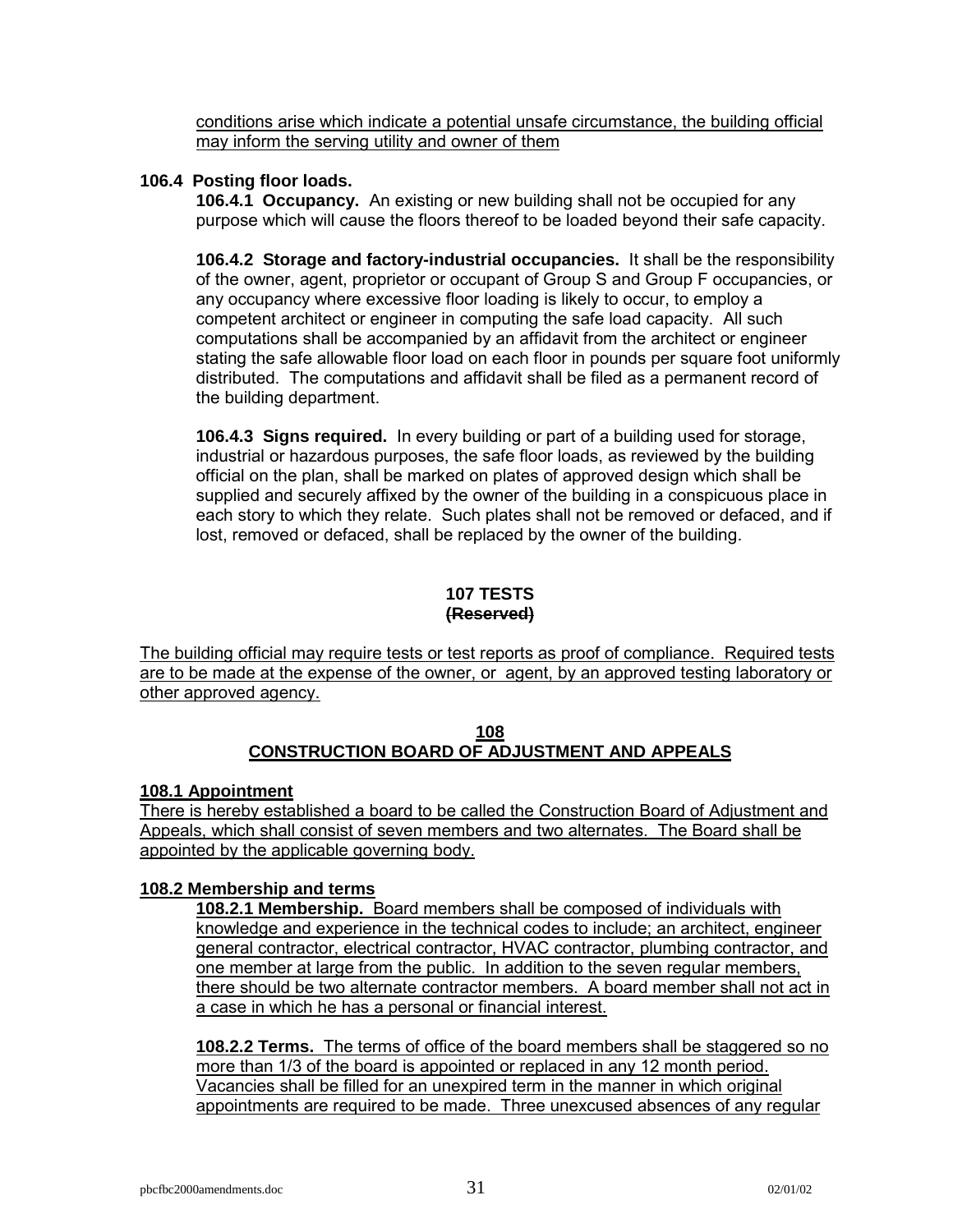member from scheduled meetings of the board shall, at the discretion of the applicable governing body, render any such member subject to immediate removal from office.

**108.2.3 Quorum and voting.** Four members shall constitute a quorum. In varying any provision of this code, the affirmative votes of the majority present, but not less than three affirmative votes, shall be required. In modifying a decision of the building official, not less than four affirmative votes, but not less than a majority of the board, shall be required. In the event that regular members are unable to attend a meeting, the alternate members, if seated, shall vote.

**108.2.4 Secretary of Board.** The building official, or his authorized representative, shall act as secretary of the board and shall make a detailed record of all of its proceedings, which shall set forth the reasons for its decision, the vote of each member, the absence of a member and any failure of a regular member to vote.

# **108.3 Powers**

The Construction Board of Adjustments and Appeals shall have the power, as further defined in 108.4, to hear appeals of decisions and interpretations of the building official and consider variances of the technical codes. The Board shall constitute the local contractor regulatory board of Chapter 489 F.S. for hearings on the performance of state licensed, Certified contractors, charged with fraud or willful code violations.

# **108.4 Appeals**

**108.4.1 Decision of the building official.** The owner of a building, structure or service system, or duly authorized agent, may appeal a decision of the building official in writing to the Construction Board of Adjustment and Appeals, whenever any one of the following conditions are claimed to exist:

|    | The building official rejected or refused to approve the mode or manner of |
|----|----------------------------------------------------------------------------|
|    | construction proposed to be followed or materials to be used in the        |
|    | installation or alteration of a building, structure or service system.     |
| -2 | The provisions of this code do not apply to this specific case.            |

- 3. That an equally good or more desirable form of installation can be employed in any specific case, which the building official has rejected.
- 4. The true intent and meaning of this code or any of the regulations thereunder have been misconstrued or incorrectly interpreted.

**108.4.2 Variances.** The Construction Board of Adjustments and Appeals, upon written request, and after a public hearing, may vary the application of any provision of this code to any particular case when, in its opinion, the enforcement thereof would do manifest injustice and would be contrary to the spirit and purpose of this or the technical codes or public interest, and also finds all of the following:

- That special conditions and circumstances exist which are peculiar to the building, structure or service system involved and which are not applicable to others.
- 2. That the special conditions and circumstances do not result from the action or inaction of the applicant.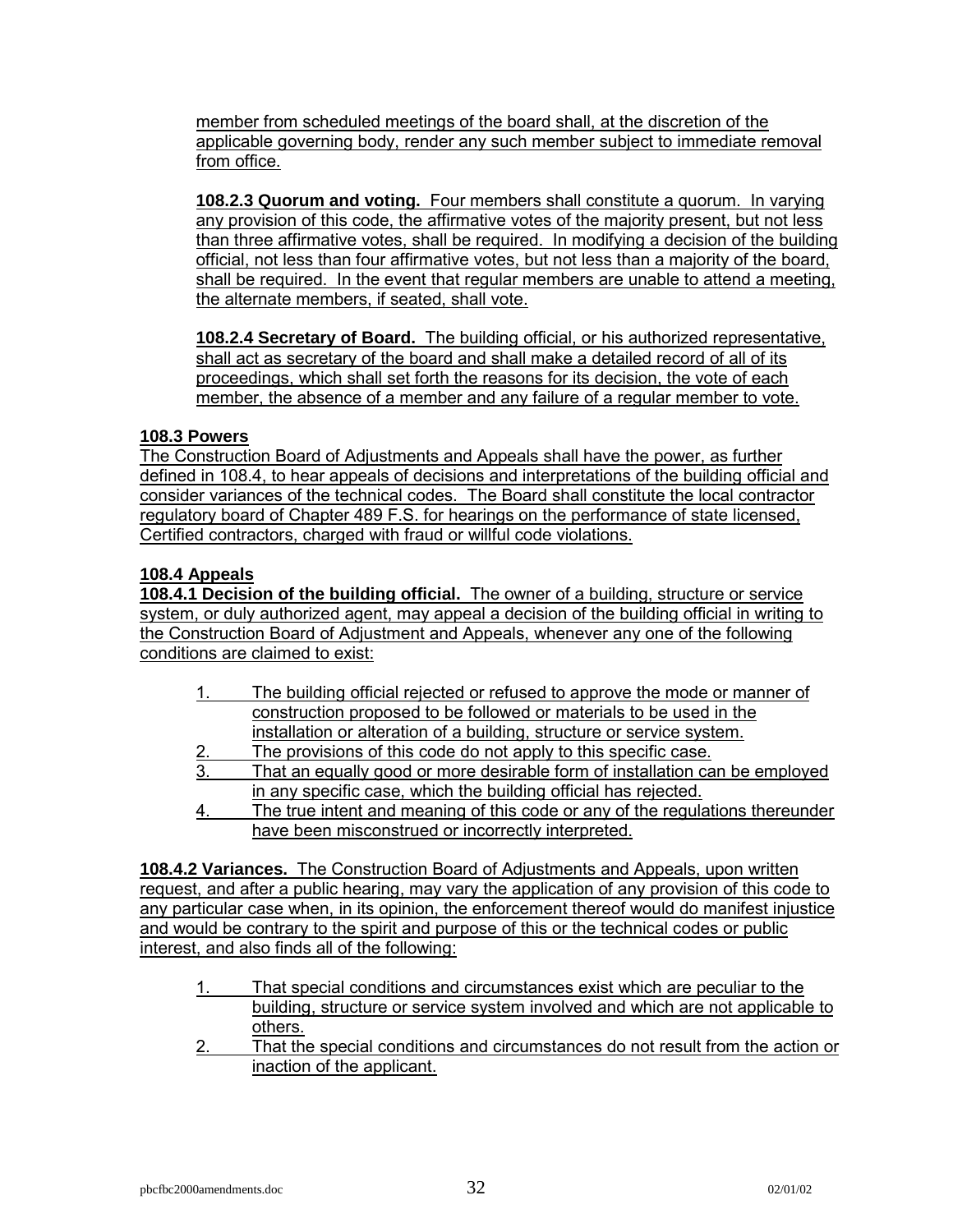- 3. That granting the variance requested will not confer on the applicant any special privilege that is denied by this code to other buildings, structures or service systems.
- 4. That the variance granted is the minimum variance that will make possible the reasonable use of the building, structure or service system.
- 5. That the grant of the variance will be in harmony with the general intent and purpose of this code and will not be detrimental to the public health, safety and general welfare.

**108.4.2.1 Conditions of the variance.** In granting the variance, the board may prescribe a reasonable time limit within which the action for which the variance is required shall be commenced or completed or both. In addition, the board may prescribe appropriate conditions and safeguards in conformity with this code. Violation of the conditions of a variance shall be deemed a violation of this code.

**108.4.3 Notice of appeal.** Notice of appeal shall be in writing and filed within 30 calendar days after the decision is rendered by the building official, and shall include the code section of the appeal, and the applicant's technical basis of contesting the decision of the building official.

**108.4.4 Unsafe or dangerous buildings or service systems.** In the case of a building, structure or service system which, in the opinion of the building official, is so unsafe, unsanitary or dangerous, as to constitute an imminent and immediate threat to public health or safety, the building official may, in the order, limit the time for such appeals to ten business days.

# **108.5 Procedures of the Board**

**108.5.1 Rules and regulations.** The board shall establish rules and regulations for its own procedure not inconsistent with the provisions of this code. The board shall meet on call of the chairman. The board shall meet within 30 calendar days after notice of appeal has been received.

**108.5.2 Decisions.** The Construction Board of Adjustment and Appeals shall, in every case, reach a decision without unreasonable or unnecessary delay. Each decision of the board shall also include the reasons for the decision, and shall cite detailed compliance with one or more of the four conditions of Section 108.4.1. If a decision of the board reverses or modifies a refusal, order, or disallowance of the building official or varies the application of any provision of this code, the building official shall immediately take action in accordance with such decision. Every decision shall be promptly filed in writing in the office of the building official and shall be open to public inspection. A certified copy of the decision shall be sent by mail or other method reasonably calculated to afford adequate notice to the appellant and a copy shall be kept publicly posted in the office of the building official for two weeks after filing. Every decision of the board shall be final, subject however to such remedy as any aggrieved party might have at law or in equity.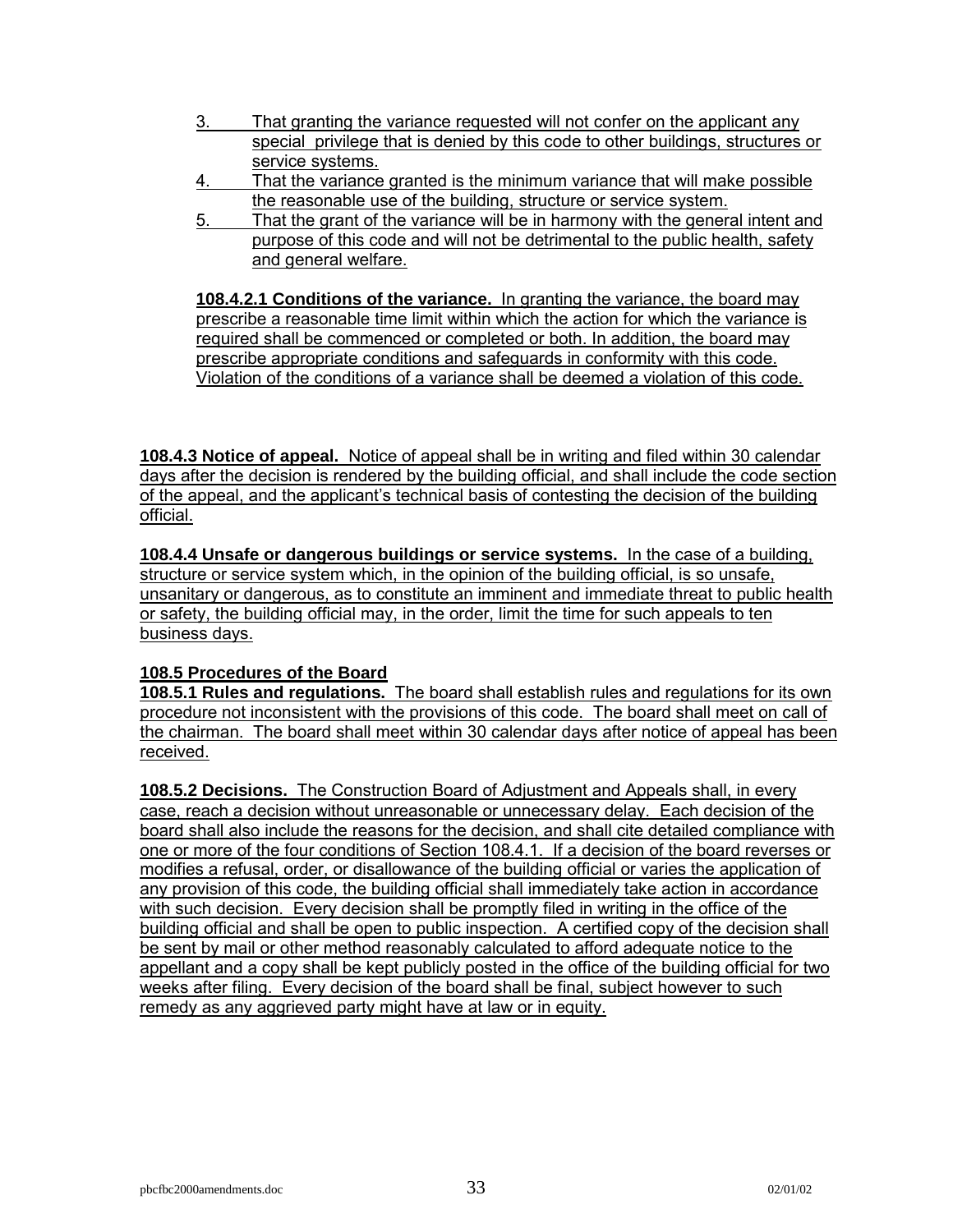# Section 108 **Severability** (Reserved)

# **109 SEVERABILITY**

If any section, subsection, sentence, clause or phrase of this code is for any reason held to be unconstitutional, such decision shall not affect the validity of the remaining portions of this code.

# **Section 109 Violations and Penalties (Reserved)**

# **110 VIOLATIONS AND PENALTIES**

Any person, firm, corporation or agent who shall violate a provision of this code, or fail to comply therewith, or with any of the requirements thereof, or who shall erect, construct, alter, install, demolish or move any structure, electrical, gas, mechanical or plumbing system, or has erected, constructed, altered, repaired, moved or demolished a building, structure, electrical, gas, mechanical or plumbing system, in violation of a detailed statement or drawing submitted and permitted thereunder, shall be guilty of a misdemeanor. Each such person shall be considered guilty of a separate offense for each and every day or portion thereof during which any violation of any of the provisions of this code is committed or continued, and upon conviction of any such violation such person shall be punished within the limits and as provided by state laws. Nothing in this section shall prevent Palm Beach County from imposing fines or liens, or seeking injunctive relief, or exercising other enforcement powers as permitted by law.

# **SECTION 1606 WIND LOADS**

**1606.1.6 Basic wind speed.** The basic wind speed in miles per hour, for the development of wind loads, shall be determined from Figure 1606, said Basic Wind Speed for Palm Beach County being:

> **3 Second Gust All Locations In** 120 mph R35E

130 mph R36E, R37E, R38E 140 mph R39E through R43E

as depicted on map Figure 1606.1.6., is hereby added to this code.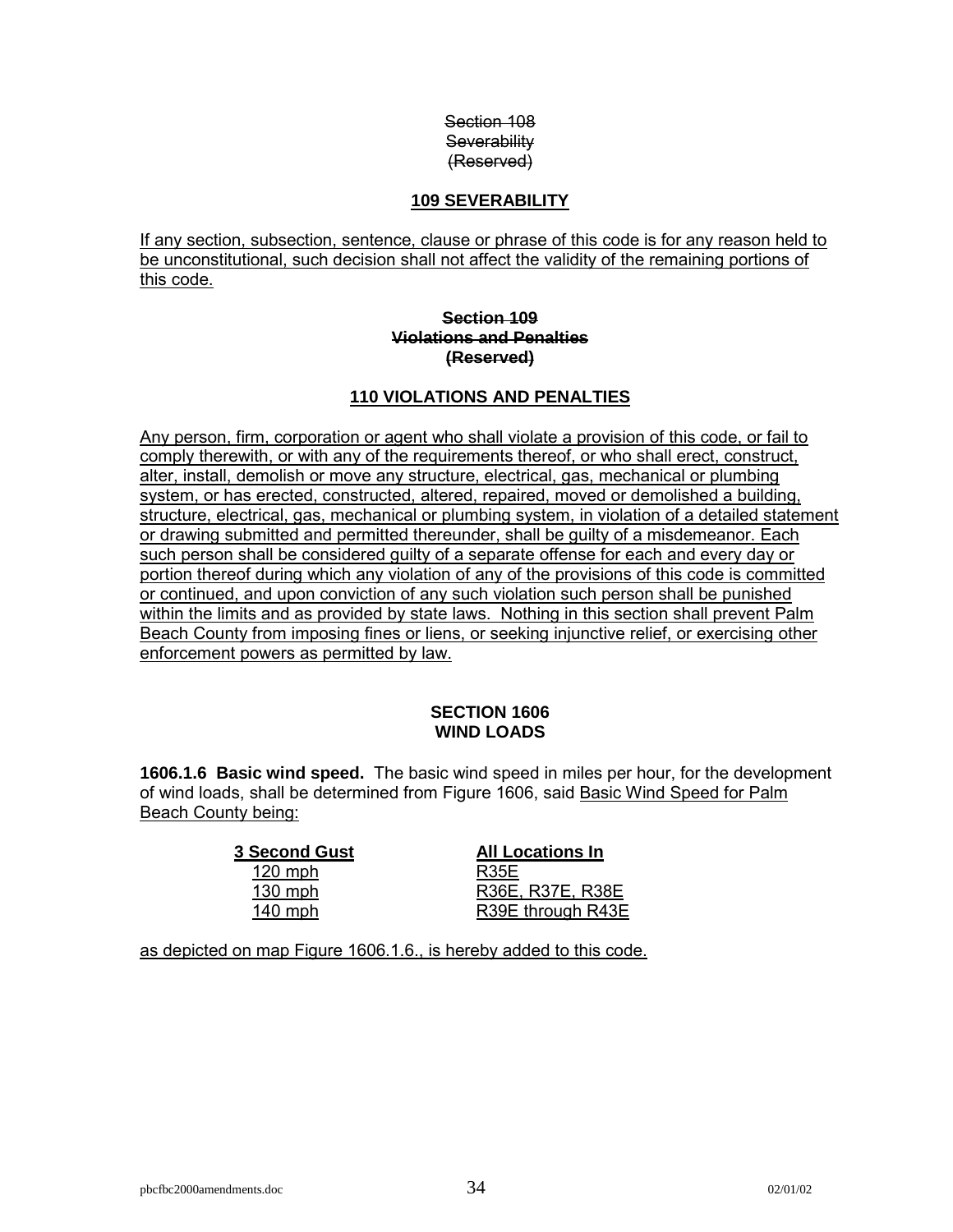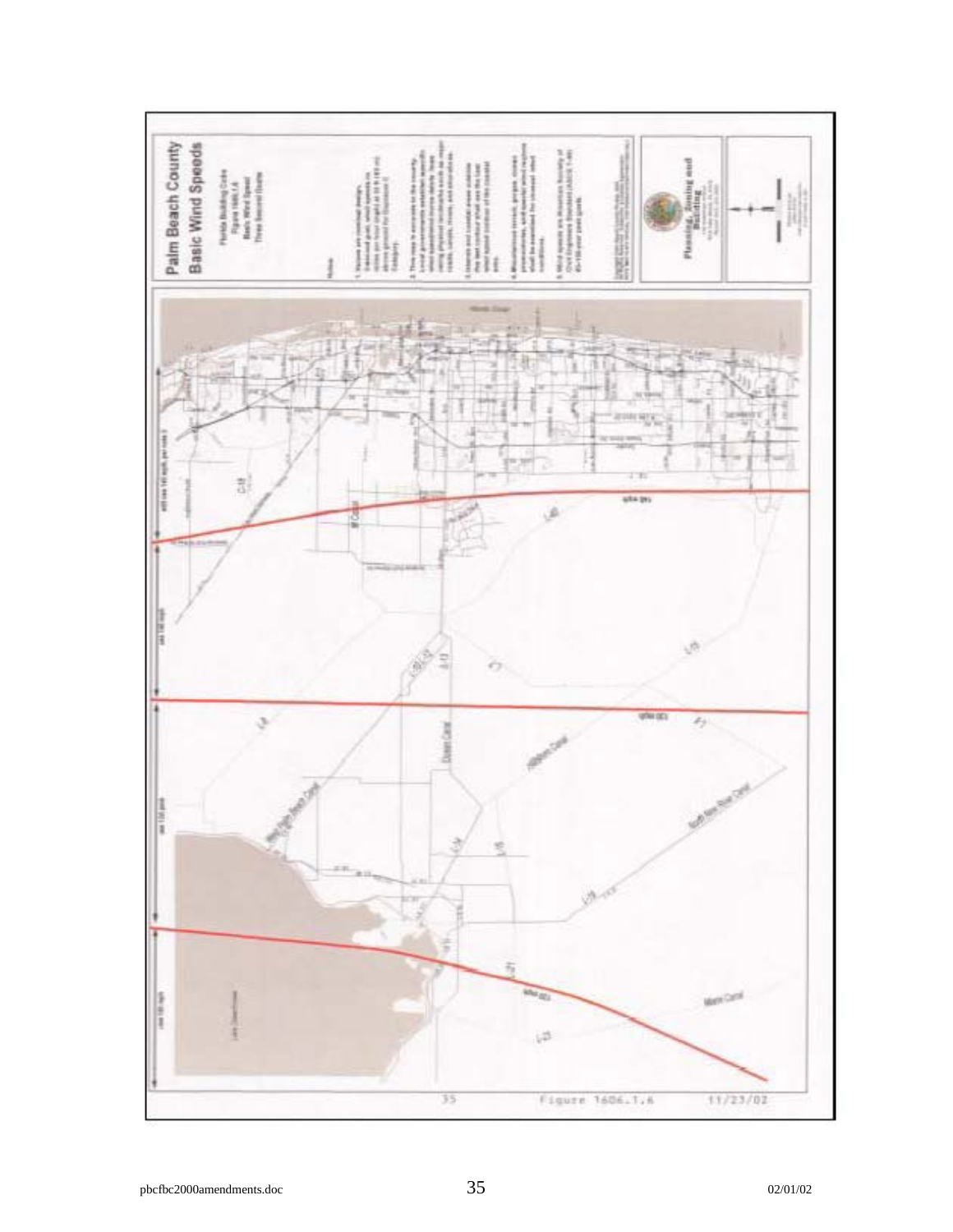#### **CHAPTER 18 FOUNDATIONS AND RETAINING WALLS 1804 - FOOTINGS AND FOUNDATIONS**

**1804.1.1** Foundations shall be built on undisturbed soil or properly compacted fill material. Foundations shall be constructed of materials described in this chapter. All footings and concrete pads shall be formed full depth.

**1804.1.7** Finish grade shall be sloped away from the foundation for drainage. The finish grade at the perimeter of a monolithic foundation shall be at least 4 inches (101.6 mm) below the interior slab elevation. Finish grade shall keep drainage along or within property lines to the street or to common drainage facilities.

#### **Exception**: ●Refer to Chapter 23 for additional clearance requirements for wood siding. ●See Chapter 32 for sites in flood plains.

**1804.2.2 Questionable soil**. Where the bearing capacity of the soil is not definitely known or is in question, the building official may require load tests or other adequate proof as to the permissible safe bearing capacity at that particular location. To determine the safe bearing capacity of soil, it shall be tested at such locations and levels as conditions warrant, by loading an area not less than 4 sq. ft. (0.27 m<sup>2</sup>) to not less than twice the maximum bearing capacity desired for use. Such double load shall be sustained by the soil for a period of not less than 48 hours with no additional settlement taking place, in order that such desired bearing capacity may be used. Subsoil conditions shall be examined at the expense of the owner, when deemed necessary by the building official. Where the bearing capacity of the soil is not known from previous exploration, or is in question, the Building Official may require additional explorations, tests or other adequate proof as to the permissible safe bearing capacity. Required tests and recommendations submitted to verify bearing capacity shall be certified by a geotechnical report from a design professional properly licensed in the State of Florida.

# **CHAPTER 21**

# **2111 MASONRY CONSTRUCTION**

**2111.1.9 Water stop** - Where exterior wall masonry units bear on a concrete floor surface, a 1.5 inch (38 mm) recess shall be provided to minimize water intrusion into finished area.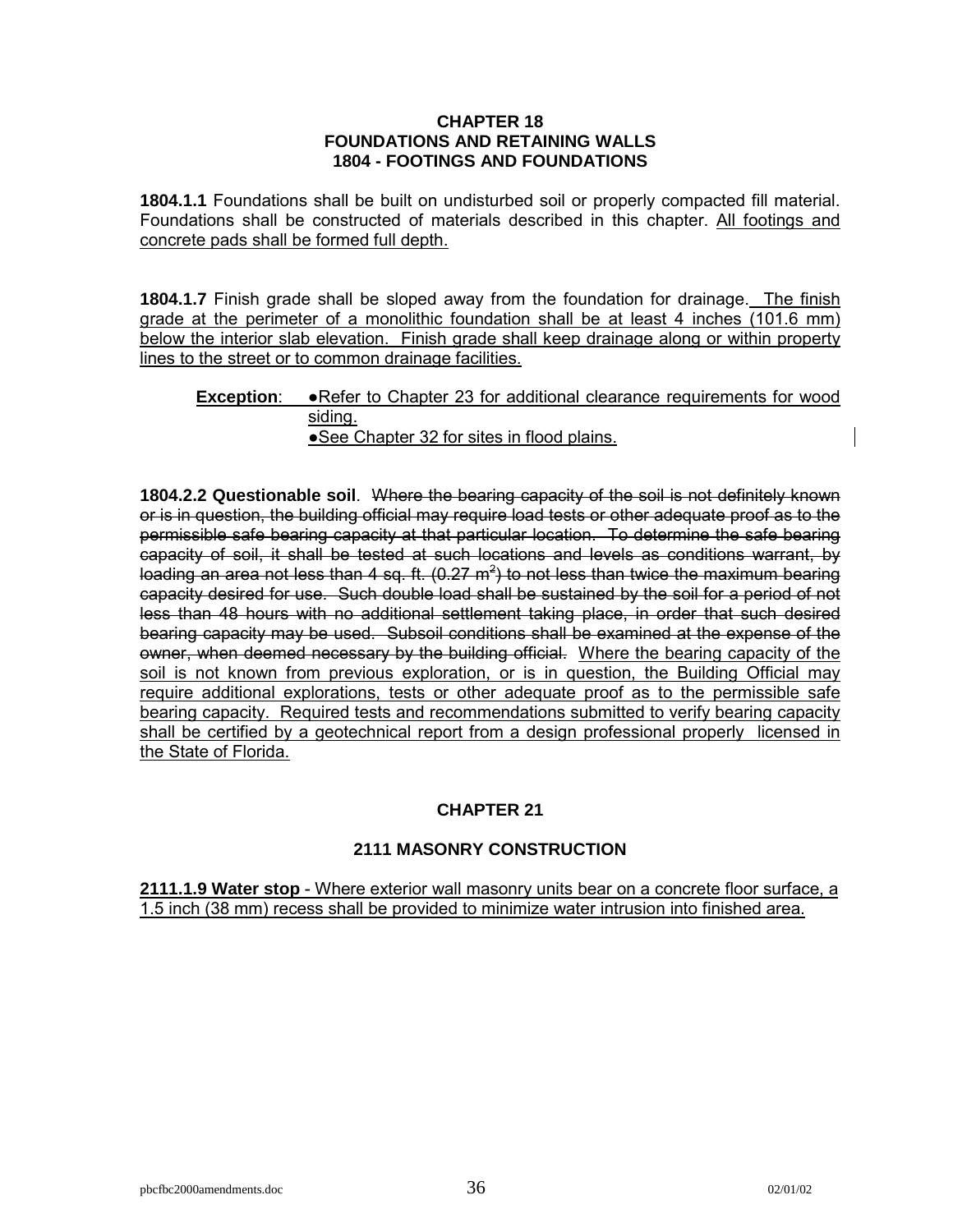# **CHAPTER 23 FASTENINGS**

• Delete wind speed limits in Section 2301 related to Sections 2306, 2307, 2308 and 2309.

ï Delete Tables 2306.1, 2307.6B and 2309.3A published in the code and insert the following:

|                                                                          | <b>REVISED TABLE 2306.1</b><br><b>FASTENING SCHEDULE</b>                                      |                                                                                                                                 |
|--------------------------------------------------------------------------|-----------------------------------------------------------------------------------------------|---------------------------------------------------------------------------------------------------------------------------------|
| <b>CONNECTION</b>                                                        | <b>FASTENER</b>                                                                               | <b>NUMBER OR SPACING</b>                                                                                                        |
| WOOD STRUCTURAL PANEL ROOF SHEATHING<br><b>Mean Roof Height &lt; 25'</b> |                                                                                               |                                                                                                                                 |
| 19/32" or greater                                                        | 8d Common                                                                                     | Zone $1 & 2$ (below)<br>6" o.c. edges and<br>6" o.c. intermediate<br>Zone 3(below)<br>4" o.c. edges and<br>6" o.c. intermediate |
| Mean Roof Height 25'-35' Max.<br>19/32" or greater                       | 8d Common                                                                                     | Zone $1 & 2$ (below)<br>6" o.c. edges and<br>6" o.c. intermediate                                                               |
|                                                                          | 8d Ring-Shank                                                                                 | Zone 3(below)<br>4" o.c. edges and<br>6" o.c. intermediate                                                                      |
| <b>Mean Roof Height &lt; 25'</b><br>$19/32" - 3/4"$                      | 16ga galvanized wire<br>staples 3/8" minimum crown.<br>1"leg length, plus panel<br>Thickness. | Zone 1, 2 & 3(below)<br>2" o.c. edges and<br>5" o.c. intermediate                                                               |
| Mean Roof Height 25'-35 Max.'                                            | 16ga galvanized wire<br>staples 3/8" minimum crown.<br>1"leg length, plus panel<br>thickness. | Zone $1 & 2$ (below)<br>2" o.c. edges and<br>5" o.c. intermediate<br>Zone 3(below)                                              |
|                                                                          | WOOD STRUCTURAL PANEL ROOF FASTENING ZONES                                                    | Not permitted                                                                                                                   |
|                                                                          |                                                                                               |                                                                                                                                 |
|                                                                          | 1 - Interior nailing zone<br>2 - Perimeter nailing zone<br>3 - Edge nailing zone              |                                                                                                                                 |
|                                                                          | (Including 1' overhang)                                                                       |                                                                                                                                 |

⊙ ! ⊨

⊚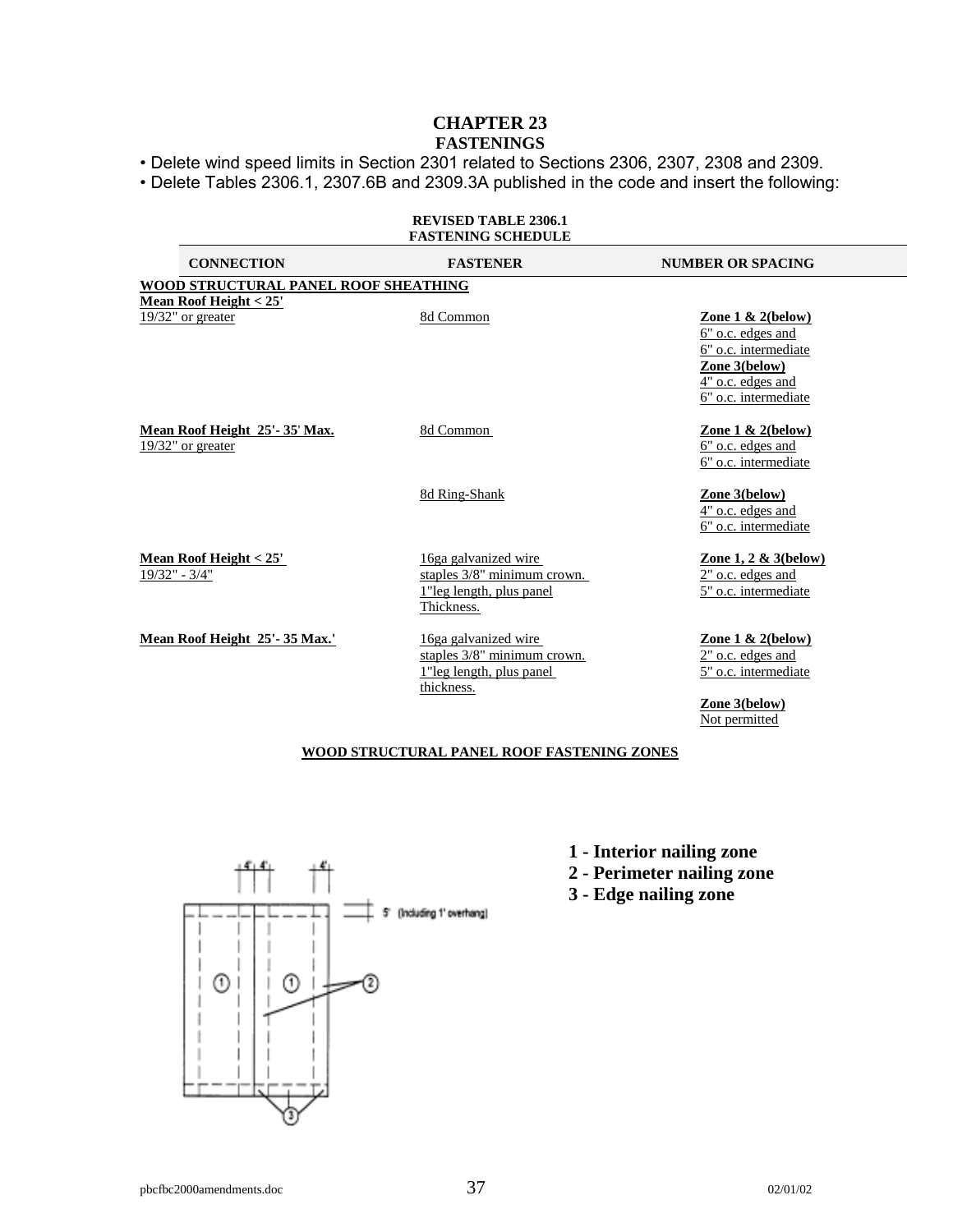#### **REVISED PANEL SPAN TABLE 2307.6B**

# **ALLOWABLE SPANS AND LOADS FOR WOOD STRUCTURAL PANELS IN SHEATHING AND SINGLE FLOOR GRADES CONTINUOUS OVER TWO OR MORE SPANS, LONG DIMENSION PERPENDICULAR TO SUPPORTS (See notes 1,5 and 6)**

| <b>Sheathing Grade</b>                         |                                                                             | Roof                                   |                                          |                            |                            | <b>Floor</b>                                    |
|------------------------------------------------|-----------------------------------------------------------------------------|----------------------------------------|------------------------------------------|----------------------------|----------------------------|-------------------------------------------------|
| Span<br>Rating                                 | <b>Panel Thickness (in)</b>                                                 | <b>Maximum Span (in)</b><br>Load (psf) |                                          |                            |                            |                                                 |
| <b>Roof/Floor Span</b>                         |                                                                             | <b>With Edge</b><br><b>Supported</b>   | <b>Without</b><br>Edge<br><b>Support</b> | <b>Total</b><br>Load       | Live<br>Load               | <b>Maximum</b><br>Span (in)                     |
| 32/16<br>40/20<br>48/24<br>54/32<br>60/48      | 5/8<br>19/32, 5/8, 3/4, 7/8<br>19/32, 3/4, 7/8<br>7/8, 1<br>$7/8, 1, 1-1/8$ | 32<br>40<br>48<br>54<br>60             | 28<br>32<br>36<br>40<br>48               | 40<br>40<br>45<br>45<br>45 | 30<br>30<br>35<br>35<br>35 | 16<br>20<br>24<br>32<br>48                      |
| <b>Single Floor Grade</b>                      |                                                                             | <b>Roof</b>                            |                                          |                            |                            | <b>Floor</b>                                    |
| <b>Span</b>                                    | <b>Panel Thickness (in)</b>                                                 | <b>Maximum Span (in)</b><br>Load (psf) |                                          |                            |                            |                                                 |
| Rating                                         |                                                                             | <b>With Edge</b><br><b>Supported</b>   | <b>Without</b><br>Edge<br><b>Support</b> | <b>Total</b><br>Load       | Live<br>Load               | <b>Maximum</b><br>Span (in)                     |
| 160.c.<br>20o.c.<br>240.c.<br>32o.c.<br>480.C. | 19/32, 5/8<br>19/32, 5/8, 3/4<br>23/32, 3/4<br>7/8, 1<br>1-3/32, 1-1/8      | 24<br>32<br>48<br>48<br>60             | 24<br>32<br>36<br>40<br>48               | 50<br>40<br>35<br>50<br>50 | 40<br>30<br>25<br>40<br>40 | 16 <sup>4</sup><br>$20^{3,4}$<br>24<br>32<br>48 |

 $1 \text{ in} = 25.4 \text{ mm}$   $1 \text{ psf} = 47.8803 \text{ Pa}$ 

**Notes, TABLE 2307.6B:** 

1. The allowable loads were determined using a dead load of 10 psf. If the dead load exceeds 10 psf then the live load shall be reduced accordingly.

2. Tongue-and-groove edges, panel edge clips (one midway between each support, except two equally spaced between supports 48 inches on center), lumber blocking, or other. Only lumber blocking shall satisfy blocked diaphragm requirements.

3. Maximum framing space shall be 24 inches on center for floors where 1-1/2 inches of cellular or lightweight concrete is applied over the panels.

4. Maximum frame spacing shall be 24 inches on center where 3/4-inch wood strip flooring is installed at right angles to joist.

5. Shall apply only to panels 24 inches or wider.

6. In no case shall any roof sheathing be less than 32/16 - 19/32 inch Wood Structural Panels in spans 16 inches or more on center.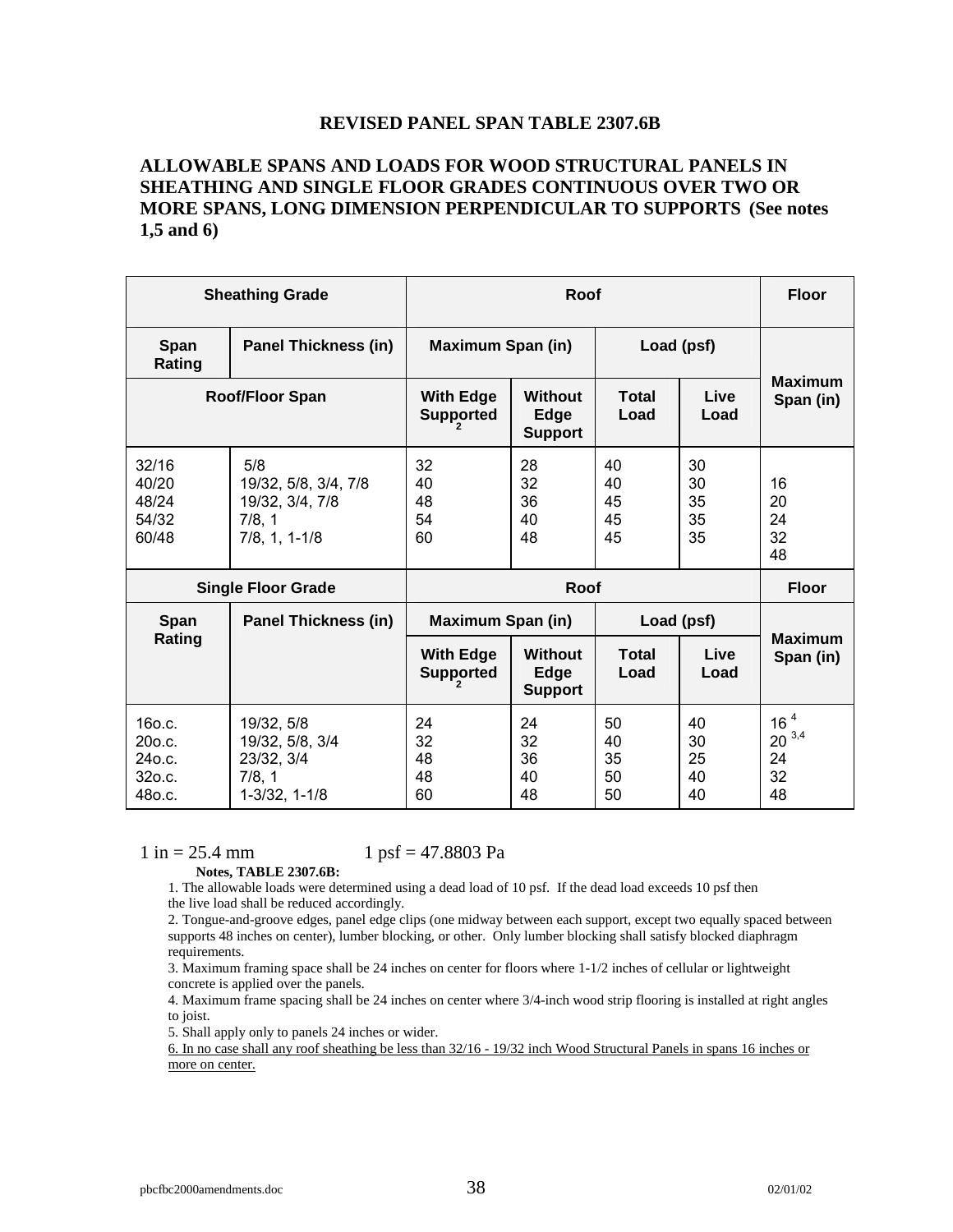# **REVISED TABLE 2309.3A ALLOWABLE LOAD (PSF) FOR WOOD STRUCTURAL PANEL ROOF SHEATHING OVER TWO OR MORE SPANS AND LONG DIMENSION PARALLEL TO SUPPORTS (Wood Structural Panels are 5-ply, 5-layer unless otherwise noted) 1,3**

|                    | <b>THICKNESS</b> |                    | <b>MAXIMUM</b><br><b>SPAN</b> | <b>LOAD AT MAXIMUM SPAN</b><br>(psf) |              |
|--------------------|------------------|--------------------|-------------------------------|--------------------------------------|--------------|
| <b>PANEL GRADE</b> | (inches)         | <b>SPAN RATING</b> | (inches)                      | <b>LIVE</b>                          | <b>TOTAL</b> |
| Structural I       | 19/32, 5/8       | 40/20              | 24                            | 70                                   | 80           |
| Sheathing          | 23/32, 3/4       | 48/24              | 24                            | 90                                   | 100          |
|                    |                  |                    |                               |                                      |              |
|                    | 19/32            | 40/20              | 24                            | 40 <sup>2</sup>                      | $50^{2}$     |
| Sheathing          | 5/8              | 32/16, 40/20       | 24                            | $45^2$                               | $55^{2}$     |
|                    | 23/32, 3/4       | 40/20, 48/24       | 24                            | 60 <sup>2</sup>                      | $65^2$       |
|                    |                  |                    |                               |                                      |              |

 $1$  inch = 25.4mm

1 psf =  $4.882 \text{ kg/m}^2$ .

**Notes:** 

1. Uniform load deflection limitations: 1/180th of span under live load plus dead load, 1/240th live load only. Edges shall be blocked with lumber or other approved type of edge supports.

2. For composite and 4-ply plywood panels, load shall be reduced by 15 psf.

3. In no case shall any roof sheathing be less than 32/16 - 19/32 inches plywood in spans 16 inches or more on center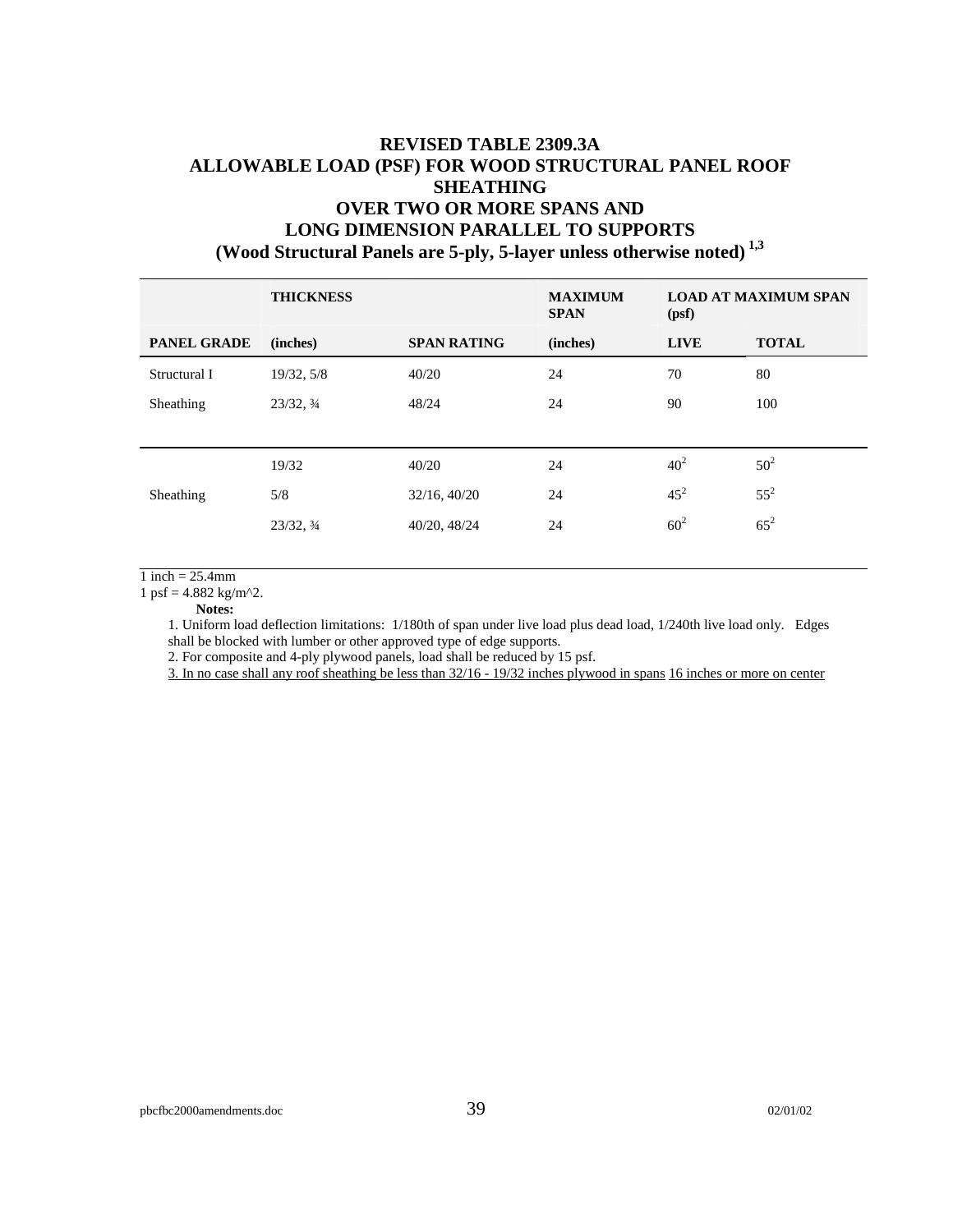# **CHAPTER 27 ELECTRICAL SYSTEMS**

# **SECTION 2701 GENERAL**

**2701.2** Electrical systems shall comply with the provisions of NFPA 70 the National Electric Code. Where provisions conflict, this code shall govern, as herein amended, in specific Sections following:

# **CHAPTER 2**

# **ARTICLE 210 - BRANCH CIRCUITS**

A. General Provisions

# **Section 210-8 Ground-Fault Circuit-Interrupter Protection for Personnel**

210-8 (a)(7) Wet bars. All sinks. Where the receptacles are installed to serve the counter top surfaces and are not located within 6ft. (1.83m) of the outside edge of the wet bar sinks all sinks. Receptacle outlets shall not be installed in a face-up position in the work surfaces or countertops.

(b) Other than Dwelling Units. All 125-volt, single-phase, 15 and 20 ampere receptacles installed in the locations specified below shall have ground-fault circuit-interrupter protections for personnel.

- 1. Bathrooms
- 2. Rooftops
- 3. Outdoors

4. All sinks. Where the receptacles are installed to serve the counter top surfaces and are located within 6 ft. (1.83m) of the outside edge of all sinks.

Exception No. 1: Receptacles that are not readily accessible and are not supplied from a dedicated branch circuit for electric snow-melting or deicing equipment shall be permitted to be installed in accordance with the applicable provisions of Article 426. Exception No. 2 (to item (3) & (4) above): A single receptacle or duplex receptacle for two appliances located within dedicated space for each appliance that in normal use is not easily moved from one place to another, and that is cord-and-plug connected in accordance with

Section 400-7(a) (6), (a) (7), or (a) (8).

# **210-11 Branch Circuits Required.**

(c) Dwelling Units.

(4) Kitchen Refrigeration Equipment. The receptacle outlet(s) for refrigeration equipment serving the kitchen area and in excess of 5 cubic feet shall be installed on a separate branch circuit rated fifteen 15 or 20 amperes.

pbcfbc2000amendments.doc 40 02/01/02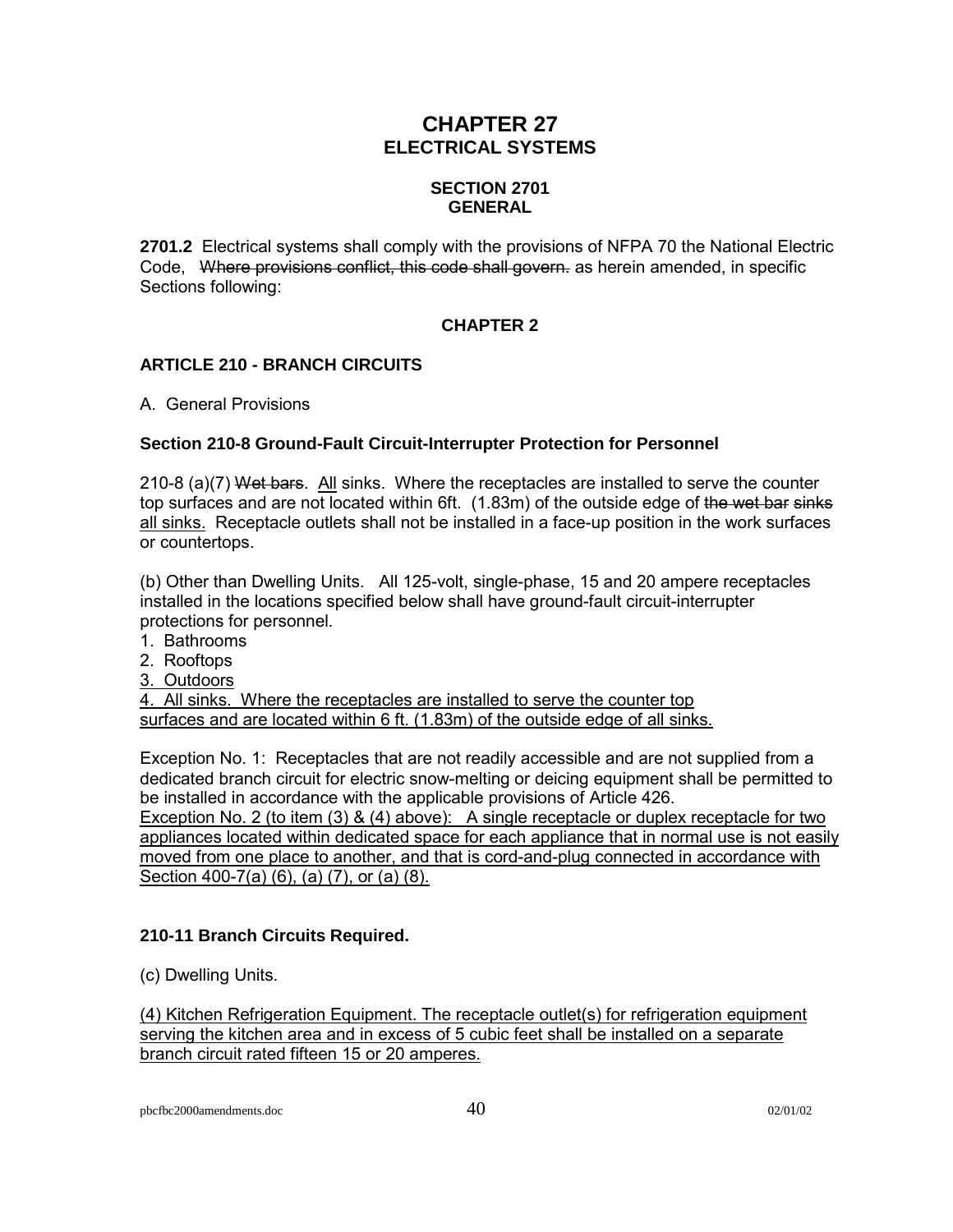# **210-52 Dwelling Unit Receptacle Outlets**

(b) Small Appliances.

(1) In the kitchen, pantry, breakfast room, dining room, or similar area of a dwelling unit, the two or more 20 ampere small appliance branch circuits required by Section 210-11 (c) (1) shall serve all receptacle outlets covered by Sections 210-52 (a) and (c) and receptacle outlets for refrigeration equipment.

Exception No. 1: In addition to the required receptacles specified by Section 210-52, switched receptacles supplied from a general purpose branch circuit as defined in Section 210-70 (a) (1), Exception No. 1 shall be permitted.

Exception No. 2: The receptacle outlet for refrigeration equipment shall be permitted to be supplied from an individual branch circuit rated 15 amperes or greater.

# **ARTICLE 215 - FEEDERS**

**215-8** Means of Identifying Conductor with the Higher Voltage to Ground. On a 4 wire, delta connected secondary where the midpoint of one phase is grounded to supply lighting and similar loads, the phase conductor having the higher voltage to ground shall be identified by an outer finish that is orange in color or by tagging or other effective means. Such identification shall be placed at each point where a connection is made if the grounded conductor is also present.

Identification of Feeder Conductors. Feeder conductors in NEW BUILDINGS shall be identified by color or tagging or by such other effective methods as determined by the Building Official at each point a connection is made if the neutral conductor is present.

Exception: The existing system of coding may be maintained in new buildings or additions to existing buildings at industrial and commercial installations.

(a) 120/240 volt, single phase, three wire system Phase AA@ -Black Phase AB@ -Red Neutral -White

(b) 208Y/120 volt, three phase, four wire system Phase A -Black Phase B -Red Phase C -Blue Neutral -White

(c) 480Y/277 volt, three phase, four wire system

Phase A -Brown Phase B -Purple Phase C -Yellow Neutral -Grey

#### (d) 240 delta/120 volt, three phase, four wire system (open delta)

pbcfbc2000amendments.doc  $41$  02/01/02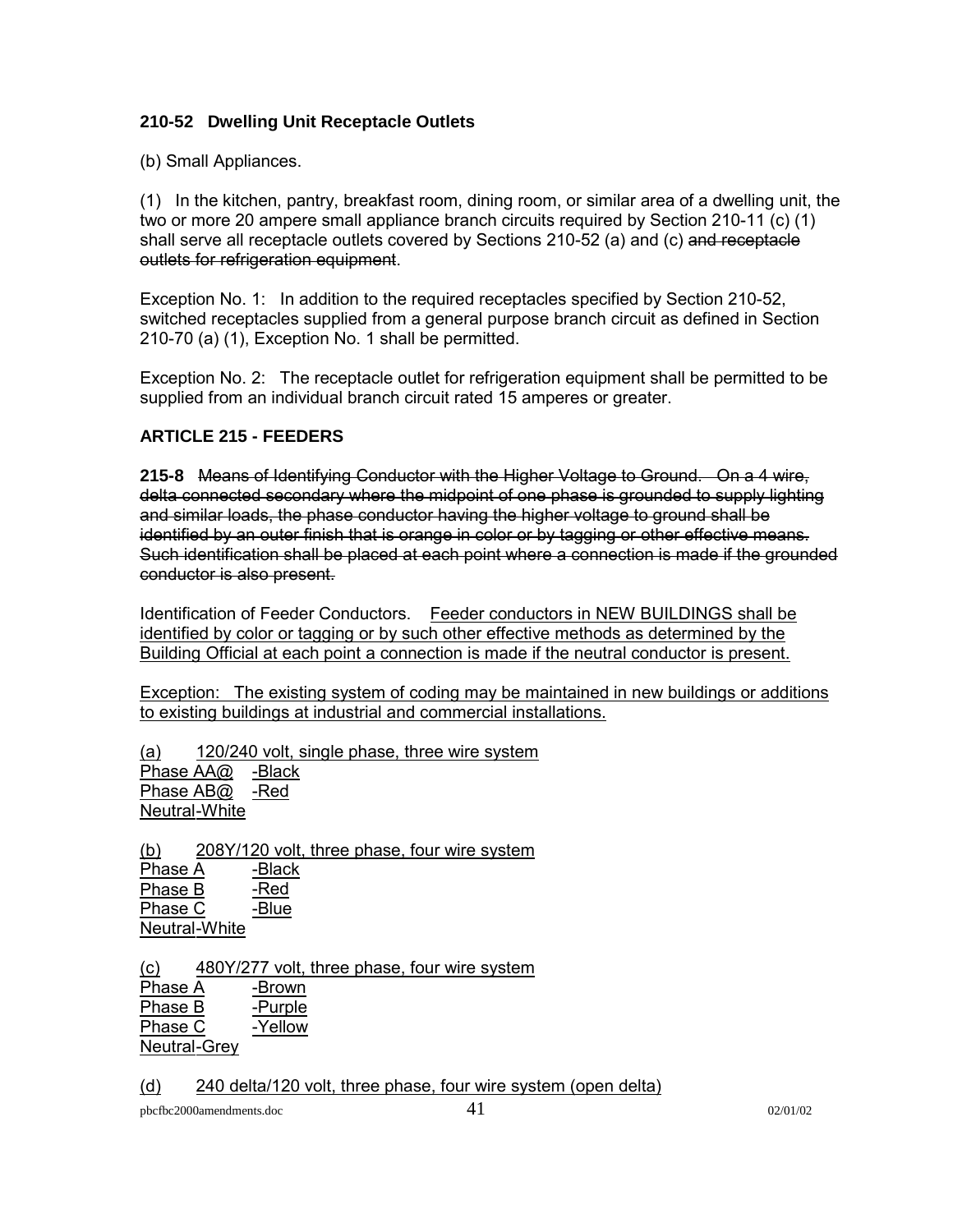Phase A -Black Phase B -Orange (higher voltage to ground or high leg) Phase C -Red Neutral -White

Note: A cabinet or enclosure shall be identified by the words "OPEN DELTA" where Internal Phase "B" and neutral conductors are connected.

**215-12 Feeder Conductors.** All feeder conductors to panel boards with extra circuit spaces in one and two family dwelling shall include a grounded (neutral) conductor and it shall be sized not less than the equipment grounding conductor specified in section 250- 122.

# **NEC ARTICLE 230 - SERVICES**

D. Service - Entrance Conductors

# **230-43. Wiring Methods for 600 Volts, Nominal or Less.**

Service-entrance conductors shall be installed in accordance with the applicable requirements of this Code covering the type of wiring method used and shall be limited to the following methods: (1) open wiring on insulators; (2) Type IGS cable; (1) rigid metal conduit; (2) intermediate metal conduit; (3) electrical metallic tubing; (6) electrical nonmetallic tubing (ENT); (7) service-entrance cables; (4) wireways; (5) busways; (6) auxiliary gutters; (7) rigid nonmetallic conduit; (8) cablebus;  $(13)$  Type MC cable; (9) mineral-insulated, metal-sheathed cable; (15) flexible metal conduit not over 6 feet (1.83 m) long or liquidtight flexible metal conduit not over 6 ft (1.83 m) long between raceways, or between raceway and service equipment, with equipment bonding jumper routed with the flexible metal conduit or the liquidtight flexible metal conduit according to the provisions of Section 250-102(a),(b),(c), and (e); or (16) liquidtight flexible nonmetallic conduit.

Cable tray systems shall be permitted to support cables for use as service-entrance conductors in accordance with Article 318.

#### F. Service Equipment - Disconnecting Means

#### **230-70 General**

(a) Location. The service disconnecting means shall be installed at a readily accessible location either outside of a building or structure or inside nearest the point of entrance of the service conductors. If more than eight (8) feet per set of service entrance conductors are located inside of the building as determined by Section 230-6, a disconnect with overcurrent protection must be installed at the location the conductors enter the building.

Service disconnecting means shall not be installed in bathrooms.

pbcfbc2000amendments.doc  $42$  02/01/02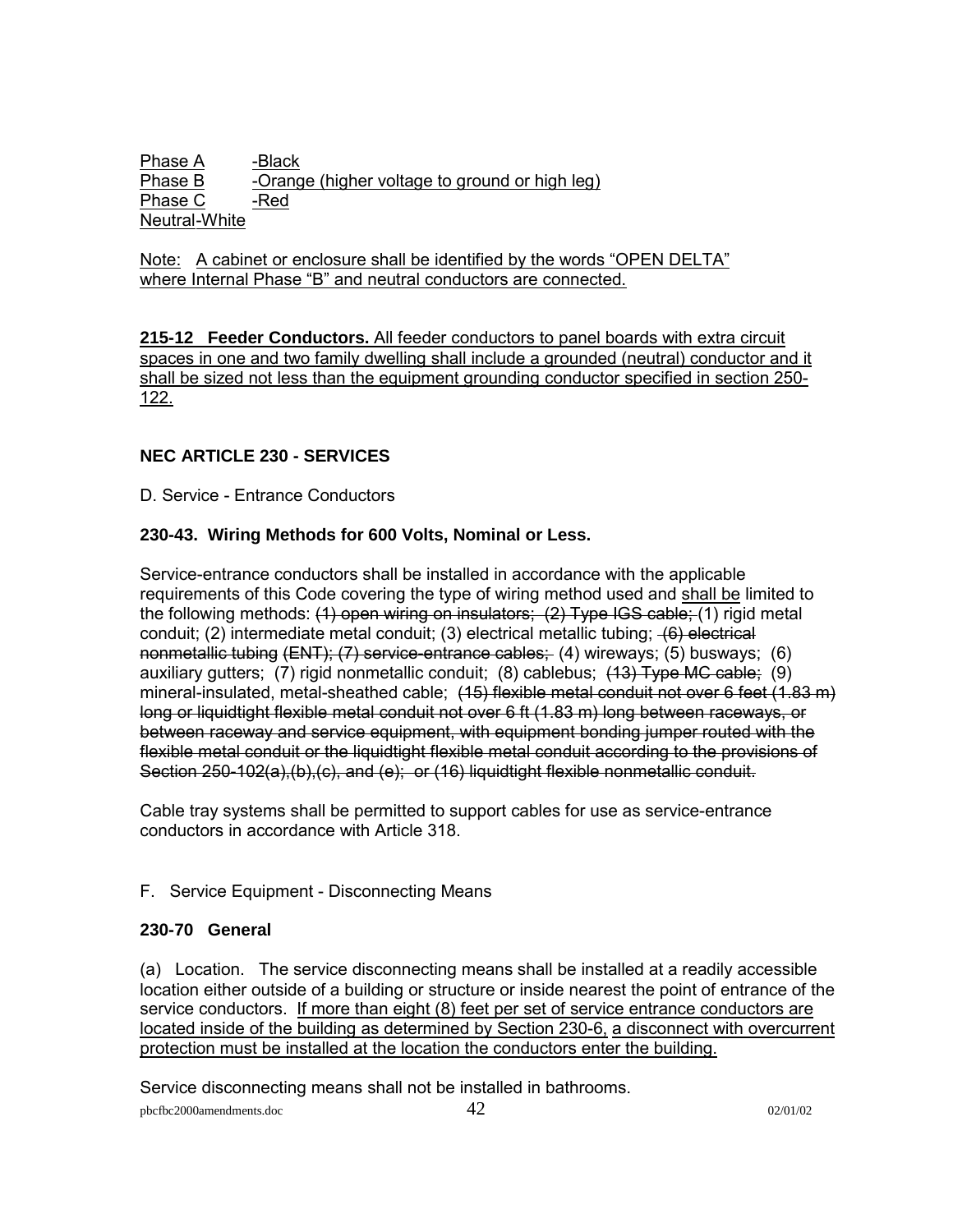# **NEC ARTICLE 250 - GROUNDING**

# **C. Grounding electrode system and grounding electrode conductor.**

**250-62. Grounding electrode conductor material.** The grounding electrode conductor shall be of copper. <del>, aluminum, or copper-clad aluminum.</del> The material selected shall be resistant to any corrosive condition existing at the installation or shall be suitably protected against corrosion. The conductor shall be solid or stranded, insulated, covered, or bare.

# **F. Equipment grounding and equipment grounding conductors.**

# **250-118. Types of equipment grounding conductors.**

(4) Electrical metallic tubing. When using electrical metallic tubing in an exterior location, for feeders or branch circuits, an insulated equipment grounding conductor shall be installed to assure a continuous bond.

# **CHAPTER 3**

# **NEC ARTICLE 310 - CONDUCTORS FOR GENERAL WIRING**

# **310-2 Conductors**.

(b) Conductor material. Conductors in this article shall be aluminum, copper-clad aluminum, or copper unless otherwise specified.

(1) Aluminum and copper clad aluminum conductors smaller than No. 2 A.W.G. shall not be installed. (2) Aluminum and copper clad aluminum conductors shall not be used for grounding or bonding.

# **NEC ARTICLE 333 - ARMORED CABLE**

# **TYPE AC**

# **C. Construction specifications.**

**333-21 Grounding**. Type AC cable shall include a separate copper grounding conductor and shall provide an adequate path for equipment grounding as required by Section 250-2(d).

(a) Type AC cable with full size ground conductor, sized by 250-122, and an outer metal armor or sheath that is identified as an acceptable ground return path may be used as provided in Article 517-13. Type AC cable shall be terminated with listed connectors.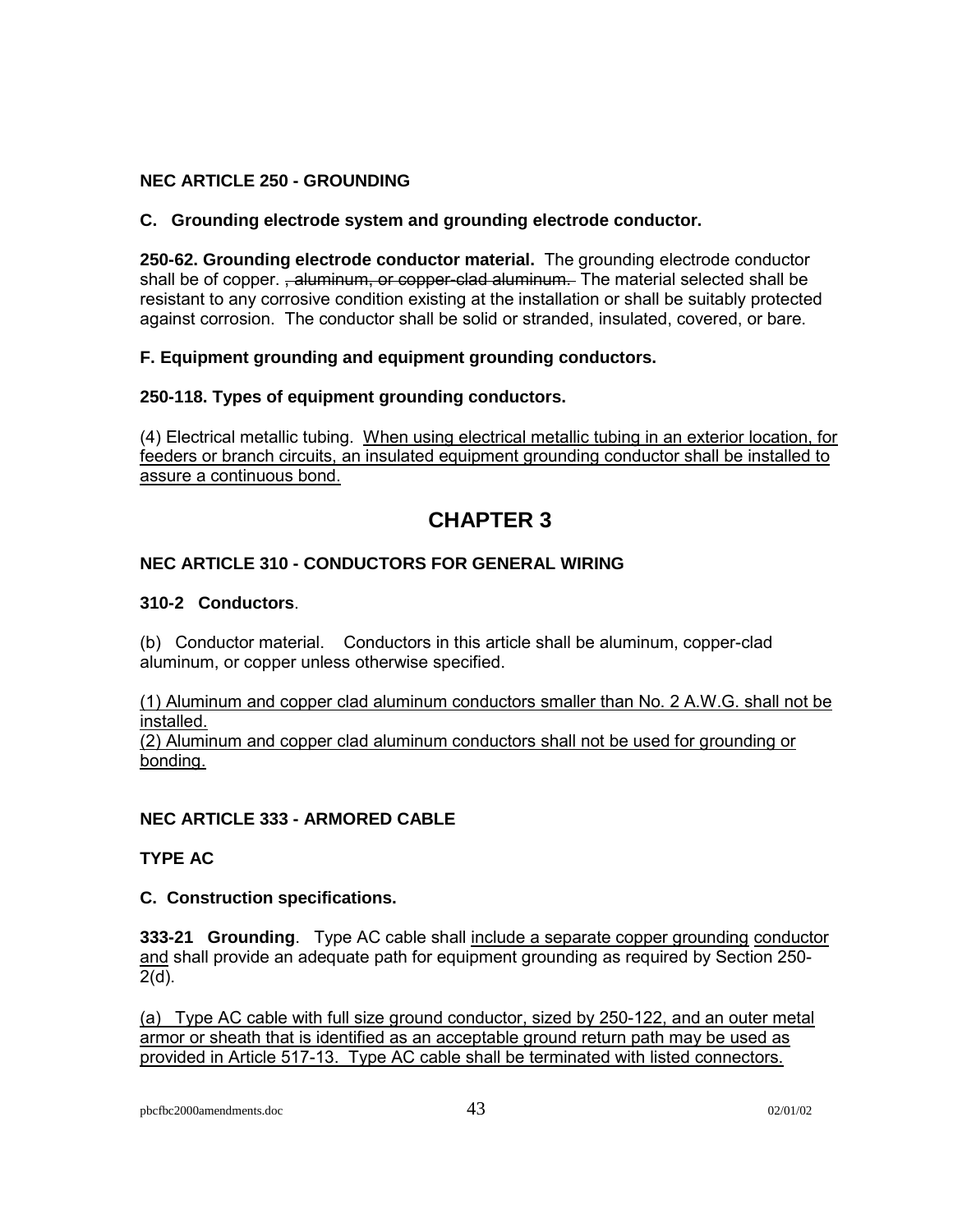# **NEC ARTICLE 348 - ELECTRICAL METALLIC TUBING**

# **A. General**

# **348-4 Uses permitted.**

(b) Corrosion Protection. Ferrous or non-ferrous electrical metallic tubing, elbows, couplings, and fittings shall be permitted to be installed in concrete above grade in direct contact with the earth or in areas subject to serve corrosive influences where protected by corrosion protection and judged suitable for the condition.

FPN: See Section 300-6 for information on protection against corrosion. FPN: See Section 250-118 (4) for grounding requirements.

**348-5 Uses not permitted.** Electrical metallic tubing shall not be used:

- (1) Where, during installation or afterward, it will be subject to severe physical damage
- (2) Where protected from corrosion solely by enamel
- (3) In cinder concrete or cinder fill where subject to permanent moisture unless protected on all sides by a layer of non-cinder concrete at least 2 inches (50.8mm) thick or unless the tubing is at least 18 inches (457mm) under the fill
- (4) In any hazardous (classified) location except as permitted by Section 502-4, 503-3 and 504-20
- (5) For the support of fixtures or other equipment except conduit bodies no larger than the largest trade size of the tubing. Where practicable, dissimilar metals in contact anywhere in the system shall be avoided to eliminate the possibility of galvanic action
- (6) Slabs on grade
- (7) In direct contact with earth

**Exception:** Aluminum fittings and enclosures shall be permitted to be used with steel electrical metallic tubing.

# **CHAPTER 31 SECTION 3109 FLOOD PLAIN -Delete the section included in Florida Building Code as published in its entirety, substitute the following-**

**3109.1 Construction in Flood Plain** The Palm Beach County Emergency Management Department ordinance "Flood Damage Prevention" shall regulate all development and construction in the regulatory flood plain. The Palm Beach County ULDC, Article 8, shall govern storm water management. Specific additional regulations on individual buildings shall apply as detailed in this Section. Grading plans showing natural and proposed finish earth grades may be required by the building official.

pbcfbc2000amendments.doc 02/01/02 02/01/02